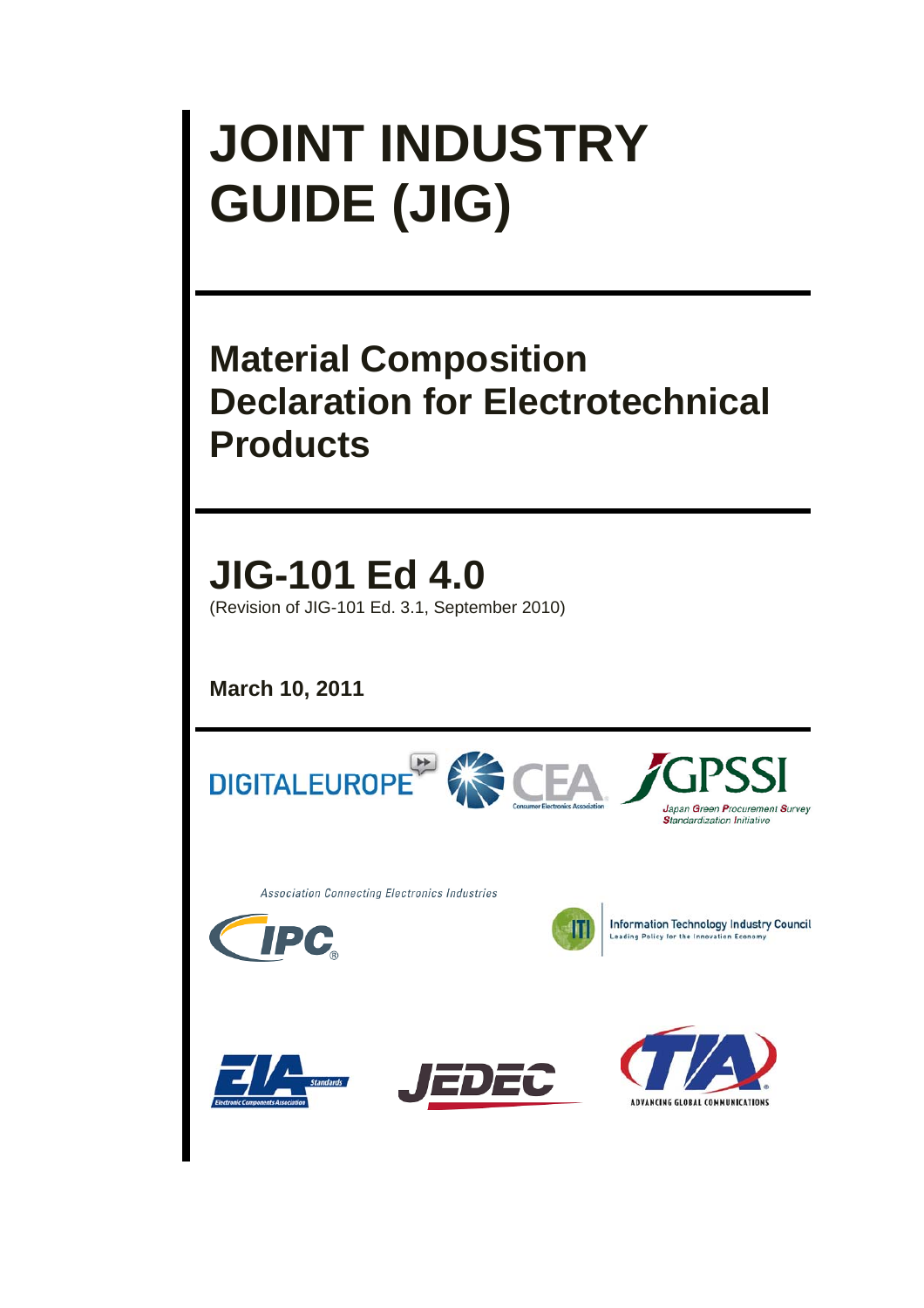# NOTICE

Consumer Electronics Association (CEA®) Standards, Bulletins and other technical publications are designed to serve the public interest through eliminating misunderstandings between manufacturers and purchasers, facilitating interchangeability and improvement of products, and assisting the purchaser in selecting and obtaining with minimum delay the proper product for his particular need. Existence of such Standards, Bulletins and other technical publications shall not in any respect preclude any member or nonmember of CEA from manufacturing or selling products not conforming to such Standards, Bulletins or other technical publications, nor shall the existence of such Standards, Bulletins and other technical publications preclude their voluntary use by those other than CEA members, whether the bulletin is to be used either domestically or internationally.

Standards, Bulletins and other technical publications are adopted by CEA in accordance with the American National Standards Institute (ANSI) patent policy. By such action, CEA does not assume any liability to any patent owner, nor does it assume any obligation whatever to parties adopting the Standard, Bulletin or other technical publication.

This Bulletin does not purport to address all safety problems associated with its use or all applicable regulatory requirements. It is the responsibility of the user of this Bulletin to establish appropriate safety and health practices and to determine the applicability of regulatory limitations before its use.

Published by

CONSUMER ELECTRONICS ASSOCIATION 2010 Technology & Standards Department 1919 S. Eads Street Arlington, VA 22202

> All rights reserved Printed in U.S.A.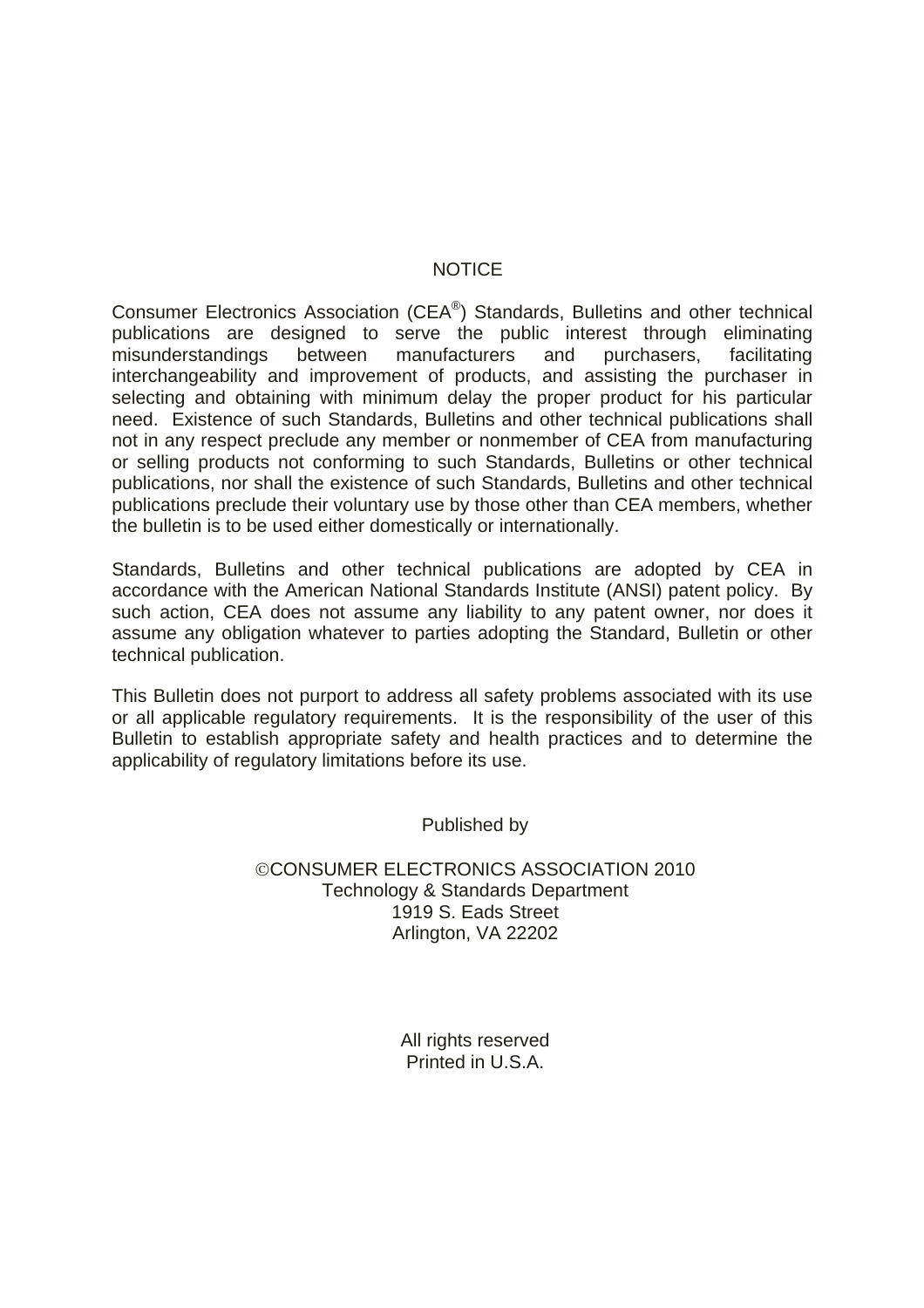# PLEASE!

# DON'T VIOLATE THE LAW!

This document is copyrighted by the Consumer Electronics Association (CEA®) and may not be reproduced without permission.

Organizations may obtain permission to reproduce a limited number of copies through entering into a license agreement. For information, contact:

# CONSUMER ELECTRONICS ASSOCIATION 2010 Technology & Standards Department 1919 S. Eads Street Arlington, VA 22202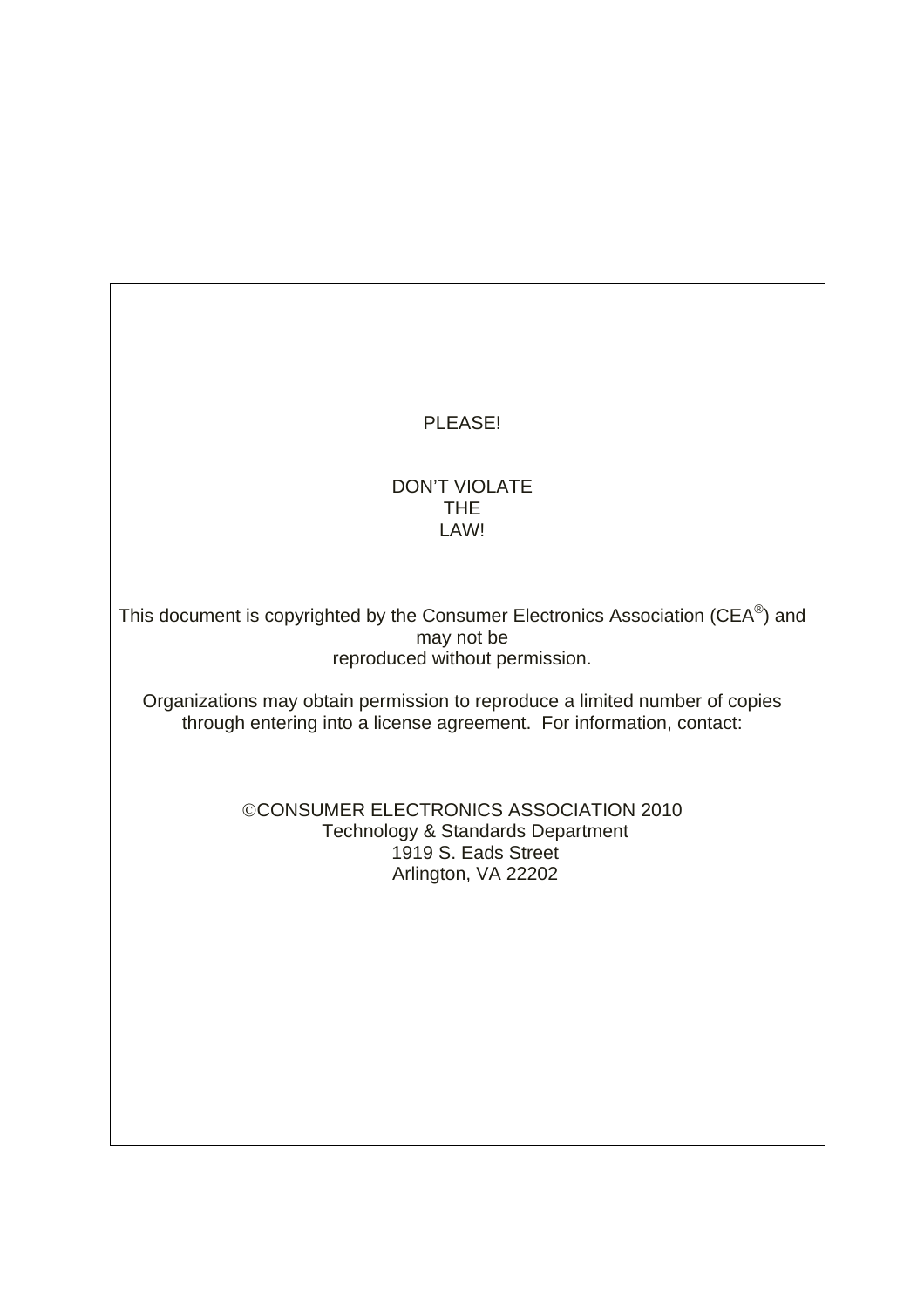# **MATERIAL COMPOSITION DECLARATION GUIDE FOR ELECTROTECHNICAL PRODUCTS**

**Contents** 

| Annex B (Informative) Detailed Substance Lists with CAS Numbers and/or EC Numbers 22 |  |
|--------------------------------------------------------------------------------------|--|
| Annex C (Normative) Dual Threshold Level and Reporting Flow Chart  34                |  |
|                                                                                      |  |
|                                                                                      |  |
|                                                                                      |  |
|                                                                                      |  |
|                                                                                      |  |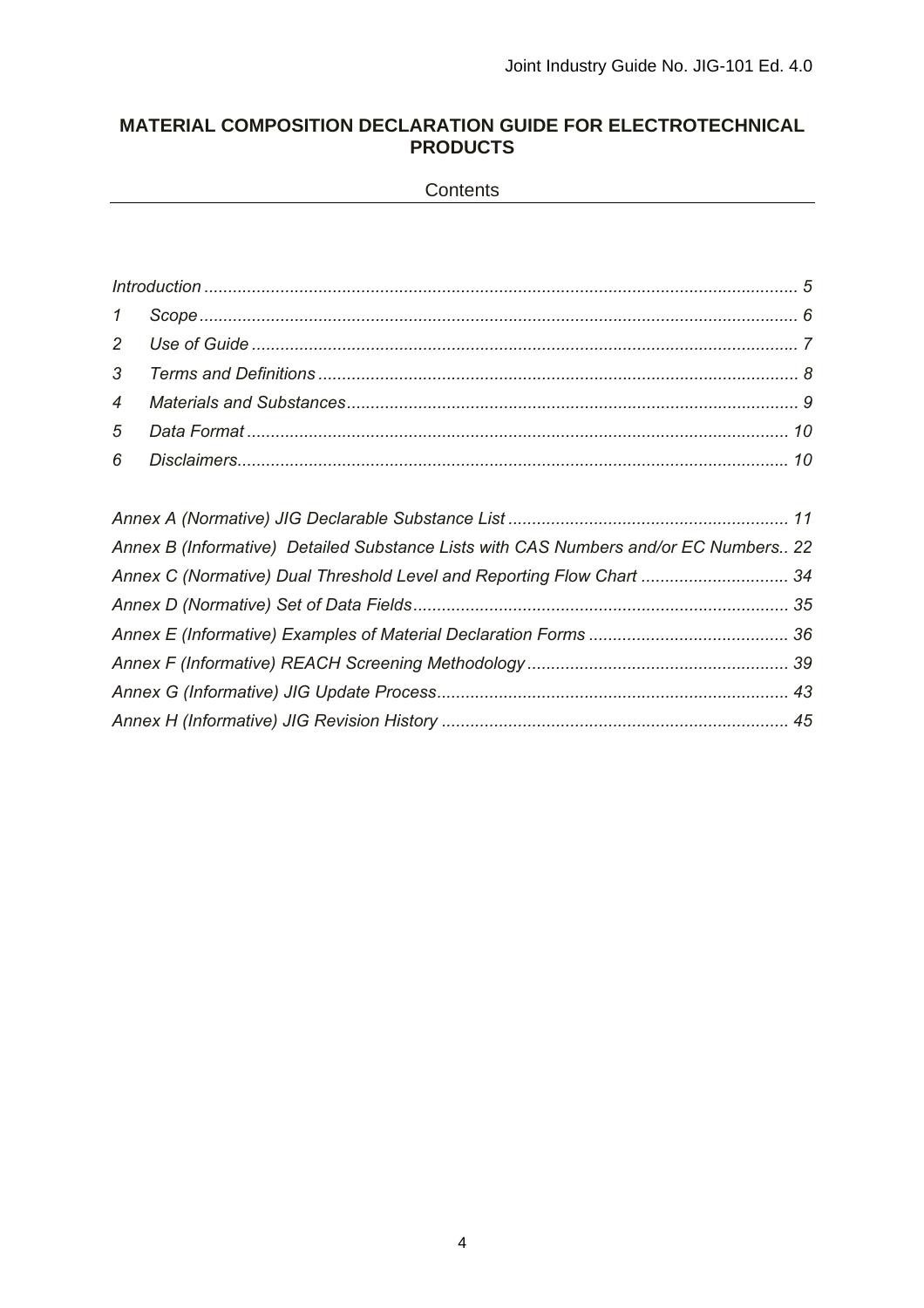*(Formulated under the cognizance of the Joint Industry Materials Declaration Guide International Steering Committee)* 

#### **Introduction**

The electrotechnical industry tracks and discloses specific information about the material composition of its products due to legal and market requirements. In order to obtain this information, the industry must gather information about the composition of products that are purchased from suppliers for incorporation into final products. This affects the entire supply chain worldwide.

Material composition information can help manufacturers among others to:

- satisfy legal and regulatory requirements;
- drive improvements in product design; and
- respond to inquiries from customers, product recyclers and other stakeholders.

To obtain material composition data, many manufacturers have developed material declaration questionnaires (also known as green procurement surveys or supply chain questionnaires) that require suppliers to disclose certain information about the products they sell. These questionnaires usually take the form of a list of banned or restricted materials and substances that the supplier must disclose if they are present in the product. Due to the diversity of information requests and formats, it is difficult for suppliers to manage material declaration requests.

Recognizing the challenges that the entire global electrotechnical industry faces from diverse material composition requests, a workgroup composed of industry representatives developed this material composition declaration guide, which is designed to promote consistent and standardized material declaration requests across the global supply chain.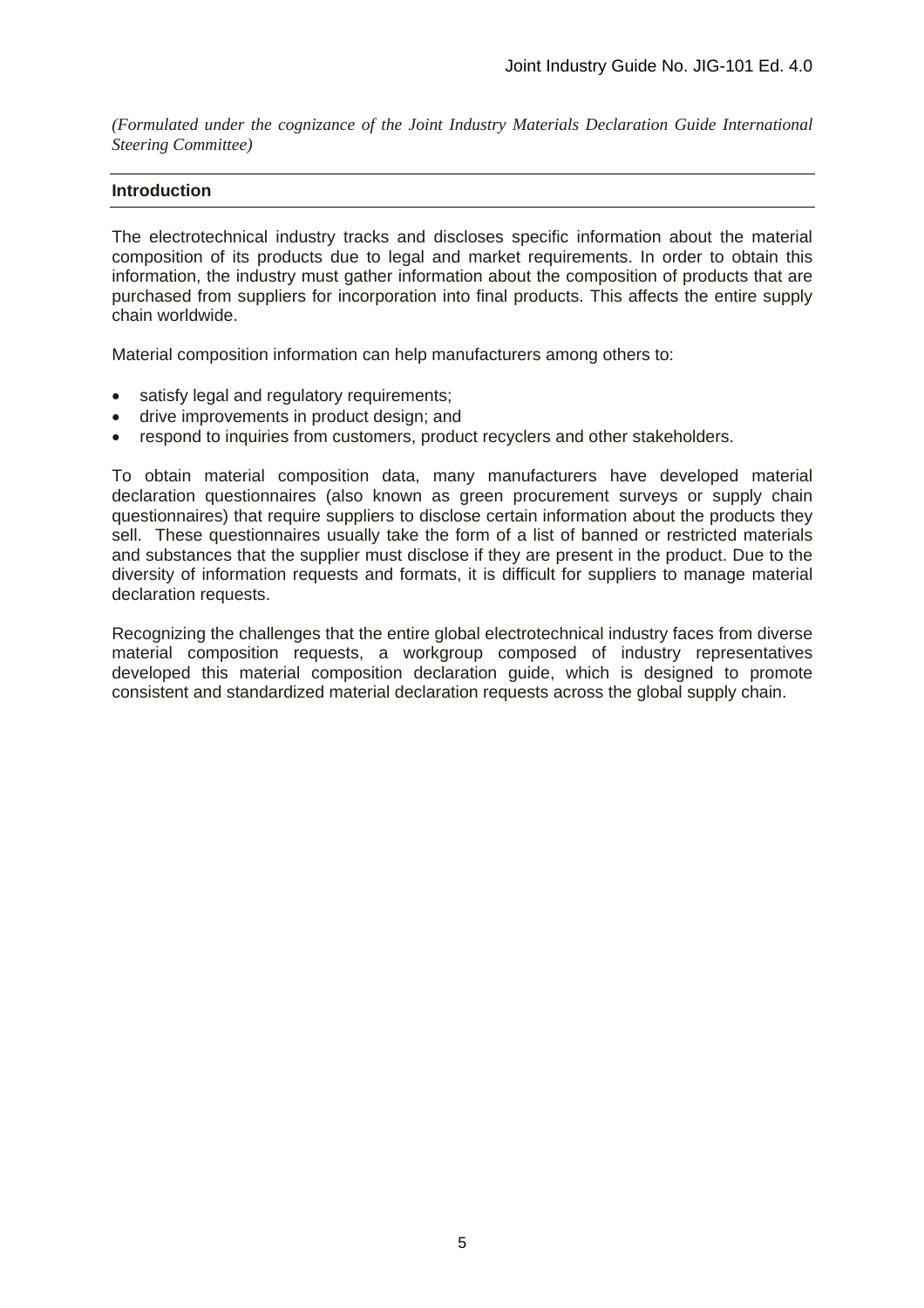#### **1 Scope**

This Guide applies to products that are supplied to manufacturers of electrotechnical products for incorporation (into their products). It covers materials and substances that may be present in the supplied product, including batteries. It does not apply to process chemicals (i.e. chemicals used and consumed during manufacture) unless those process chemicals constitute part of the finished product, nor does it apply to packaging (e.g. cardboard, plastic tray).

This Guide represents industry-wide consensus on the relevant materials and substances that shall be disclosed by suppliers when those materials and substances are present in products that are incorporated into electrotechnical products. The Guide benefits suppliers and their commercial customers by providing consistency and efficiency to the material declaration process and will promote the development of consistent data exchange formats and tools that will facilitate and improve data transfer along the entire global supply chain. It applies to business-to-business transactions. It is not intended to be used by the general public when making purchasing decisions.

#### **This Guide contains:**

- the lists of substances for disclosure when contained in electrotechnical products;
- the threshold levels for substances in electrotechnical products, equal to or above which the quantity of the substance must be disclosed;
- the regulatory requirements that establish threshold levels for electrotechnical products, where appropriate;
- a set of data fields for information exchange.

This Guide does not preclude companies from inquiring about the presence of additional substances when necessary for their needs. However, such requests are outside the scope of this Guide.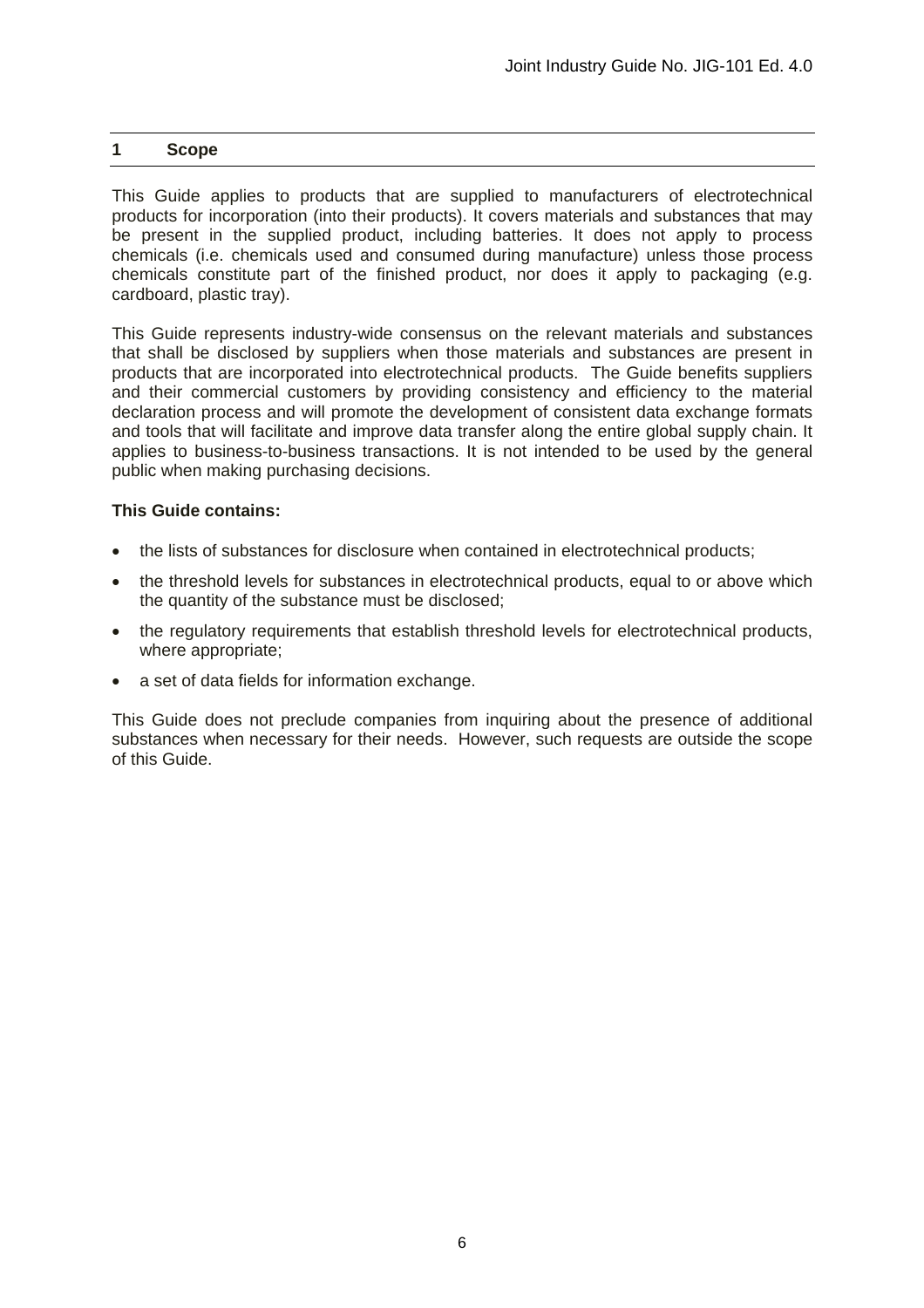# **2 Use of Guide**

This Guide establishes the framework that the industry may use to report a substance content declaration. The Guide establishes the substances to be reported as well as their reporting thresholds, agreed by the industry to govern substance content disclosures for electrotechnical products due to regulatory or market requirements. Criteria justifying the substances to be reported and their threshold levels are provided in chapter 4. Threshold levels may not always indicate regulatory bans or restrictions as substance disclosure is also warranted to support regulatory labeling and/or reporting as well as industry recognized design for environment requirements. Suppliers shall disclose the presence of a substance or material if it exceeds the specified threshold level described in this Guide in their supplied product. Reporting substance content that exceeds these threshold levels is required regardless of whether the supplier's product is eligible for any exemption from regulatory requirements. This substance content disclosure information is relevant because it has been determined that manufacturers and other purchasers require this data in order to determine the status of the supplier's product with respect to applicable regulation, design specifications, or other objectives.

Suppliers shall be prepared to report to their customers substance categories or substances that are listed in the normative Annex A. The informative Annex B provides additional information and lists members of the substance categories without being comprehensive in most cases. If suppliers lack the substance information that is necessary to respond to customer inquiries that are based on this Guide, suppliers are expected to use this Guide with their own suppliers in order to obtain the necessary information. The recommended set of data fields for reporting purposes is provided in Annex D.

When determining whether it is necessary to report a substance, the following should be considered:

- 1) If a material/substance is present in the product above the threshold level it shall be reported. Where this level is set as a numeric value, the presence of substances shall be reported when the amount present equals or exceeds that value. Where the threshold level is set to "intentionally added", the presence of substances shall be reported when the substance meets the definition of "intentionally added" regardless of quantity. Suppliers shall report such substances when they have knowledge (or with reasonable inquiry should have knowledge) of their presence. Where this level represents a dual reporting threshold ("intentionally added" or a numerical value listed in Table A) follow the flowchart Figure C-1 in Annex C to determine if and at what level reporting is required.
- 2) If the reporting of a substance is limited to specific reportable applications (see Table A in Annex A), reporting is required if the substance exceeds the threshold level and if the product falls within these reportable applications. If the supplier is uncertain on applicability of the reportable application to their product, then the presence of the substance should be declared if it exceeds the threshold level in the supplied product.
- 3) In situations where a substance has multiple threshold levels due to varying legal/regulatory requirements for different reportable applications, separate reporting is required for each of the reportable applications for which the threshold level is exceeded.
- 4) If a substance is present in the product below the threshold level, reporting is not required.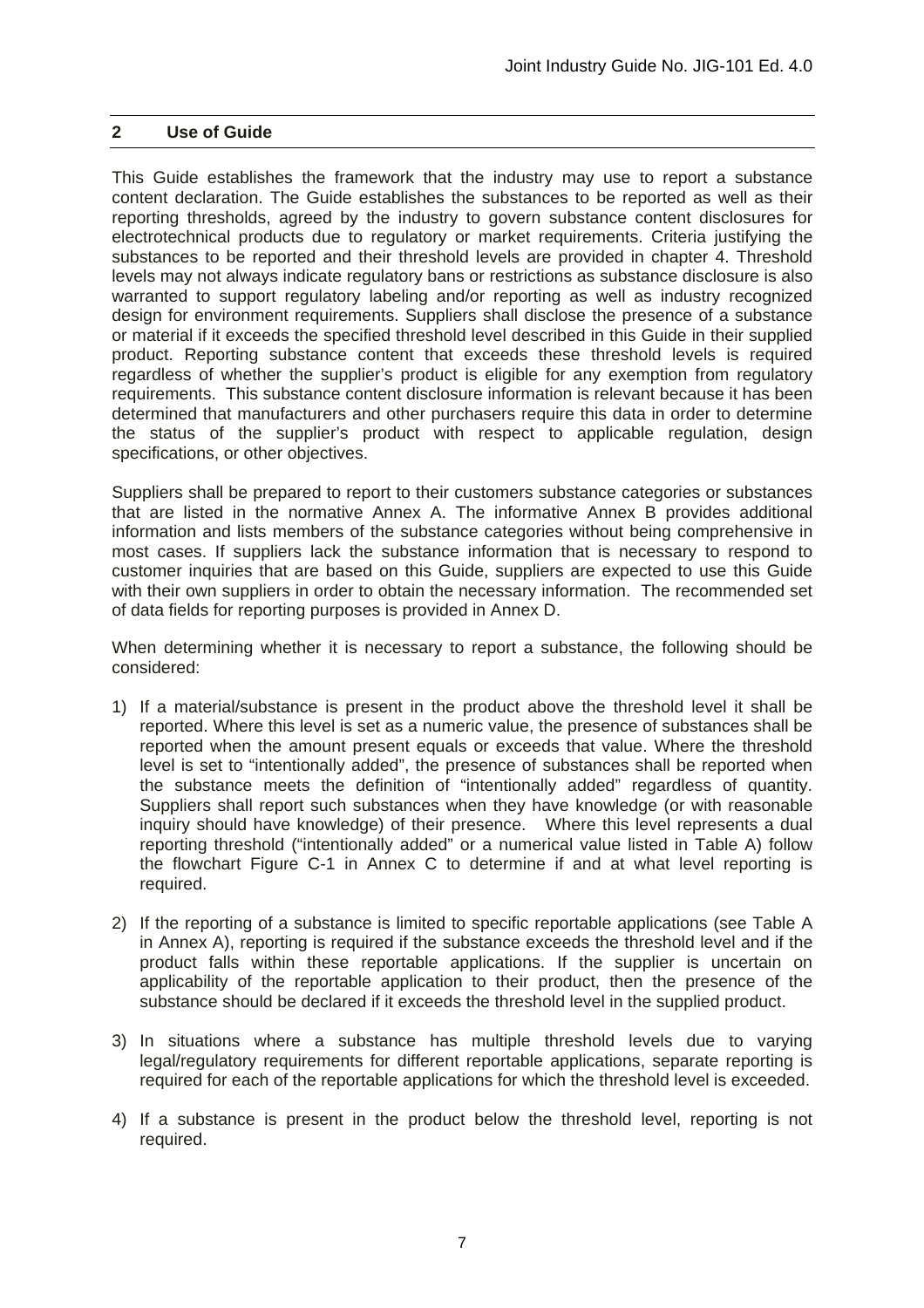# **3 Terms and Definitions**

For the purposes of this Guide the following definitions apply:

**Homogeneous material:** A material that cannot be mechanically disjointed into different materials.

- The term "homogeneous" means "of uniform composition throughout." Examples of "homogeneous materials" are individual types of plastics, ceramics, glass, metals, alloys, paper, board, resins and coatings.
- The term "mechanically disjointed" means that the materials can, in principle, be separated by mechanical actions such as: unscrewing, cutting, crushing, grinding and abrasive processes.

**Intentionally added:** Deliberately used in the formulation of a product where its continued presence is desired to provide a specific characteristic, appearance, property, attribute or quality.

**Material:** A material is made up of one or more substances (e.g., an alloy is a material, which in turn is made up of a number of substances).

**Product:** The item that the respondent making a material composition declaration is supplying to the electrotechnical industry (such as assembly, subassembly or component). The term "product" also covers a product family if the products within that family perform the same function and have consistent material declarations.

Note: Under the EU REACH regulation (Registration, Evaluation, Authorization and Restriction of Chemicals) product would be called "article".

**Reportable application:** The intended use of a substance which determines its relevance to a given scope and threshold for disclosure

Note: This use is defined in the scope of the underlying law or industry standard. Examples are batteries, textiles, wood etc.

**Substance:** A chemical element or compound e.g., lead (a chemical element), lead oxide (a compound), polyvinyl chloride (a compound). Registry Numbers (RN) of the Chemical Abstracts System of the American Chemical Society ("CAS" numbers) and/or European Chemical ("EC" numbers) are attributed to all chemical elements and most of their compounds and should be used for their identification. CAS numbers and EC numbers are provided (in Annex B) for these substances where known.

**Threshold level:** The concentration level that defines the limit at or above which the presence of a substance in a product shall be declared based on the requirements of this Guide.

Numerical threshold levels are provided in weight % (and parts per million, or ppm). The conversion to be used to calculate ppm is  $0.1 \% = 1000$  ppm.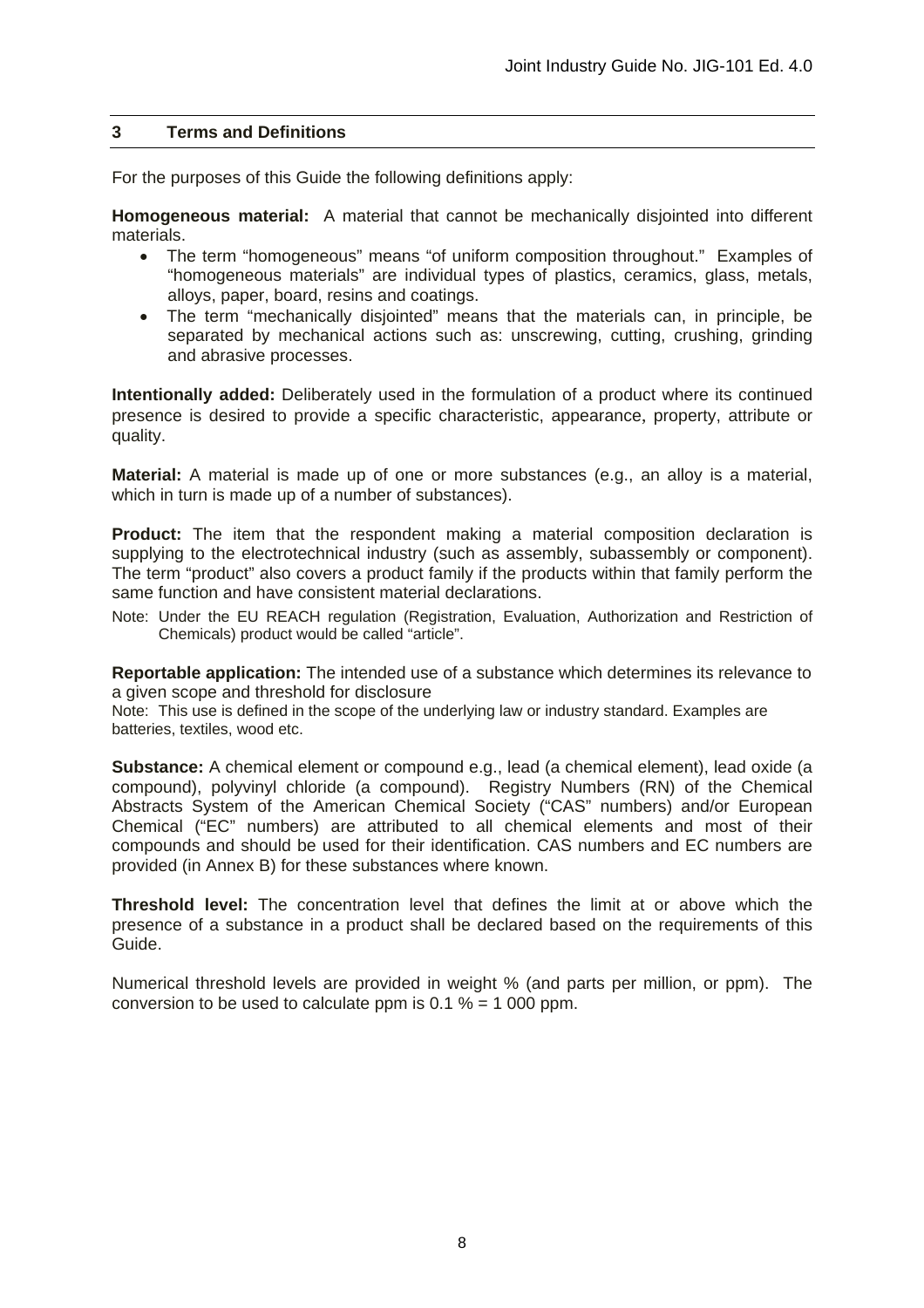# **4 Materials and Substances**

This Guide establishes three criteria that determine whether substances shall be declared. The resulting declarable substance list is based on these criteria which the industry has determined justify disclosure when these material/substances are present in electrotechnical products in amounts that exceed their specified threshold levels.

Criteria  $1 - R$  (Regulated)

Substances that are subject to enacted legislation that (a) prohibits their use; or (b) restricts their use; or (c) requires reporting or results in other regulatory effects (e.g. labeling) and where the substance-specific effective date is currently in effect or scheduled to go into effect at a specific date in the future.

• Criteria 2 – A (For Assessment Only) Substances that are likely to be subject to enacted legislation where the substancespecific effective dates of the regulatory requirements are uncertain..

#### • Criteria 3 – I (For Information Only)

Substances that are not regulated but where there is a recognized market requirement for reporting their content in electrotechnical products. Reporting is used to facilitate company assessment regarding widely adopted industry environmental agreements or standards.

The criteria are listed in their order of priority. Substances that might be covered by more than one of these criteria will enter the declarable substance list only once, referring to the criteria with the highest order of priority and its requirements. The fact that a substance is listed in Annex A does not necessarily indicate a ban or restriction of that substance.

The following criteria determine the threshold level for substance/material reporting:

- When a law or regulation exists that sets a content threshold for a substance, the value of concentration set forth in the law serves as threshold level for that substance.
- Threshold levels for a substance are assigned to reportable applications if the law specifies such information (e.g., lead in batteries has a different reporting threshold than lead in other applications).
- Where multiple laws/regulations apply to a substance in a reportable application:
	- If these laws all contain numerical content threshold levels the lowest concentration specified among all laws acts as the threshold level.
	- If none of these laws specifies a numeric content threshold level, "intentionally added" acts as the threshold level
	- If at least one of these laws specifies a numerical content threshold and another law does not specify a numerical content threshold, then the lowest numerical concentration threshold and "intentionally added" both act as dual reporting thresholds. See Annex C for instructions on the application of dual reporting thresholds.
- For substances falling under Criteria  $3 I$ , the default threshold level is set to 0.1 % (1 000 ppm) by weight of the product unless a different limit is specified by the industry standard or agreement.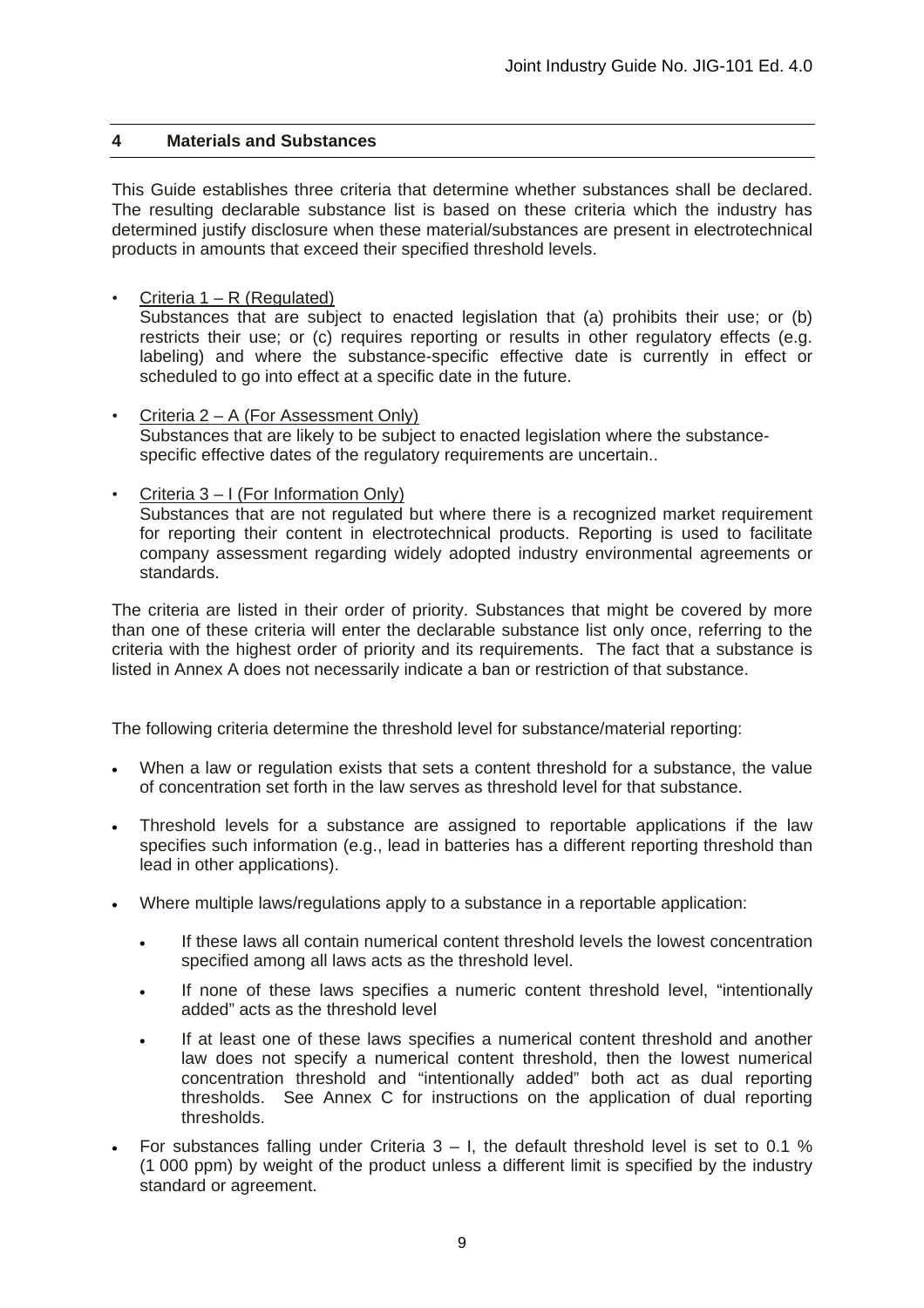#### **5 Data Format**

This Guide establishes the data disclosure framework. The framework contains required data fields as well as optional data fields. Optional fields may be added at the discretion of the requestor. Annex D contains the required and optional data fields.

There are a variety of data formats and tools that companies can use to implement this Guide. These tools could range from a paper form, a computerized spreadsheet, to an xml based e-business solution, such as the IPC-1752 family of reporting standards. This Guide does not dictate the use of any specific tool. Rather, it establishes the minimum data fields (as well as possible optional data fields) that can be used, giving companies the flexibility to select the tool that best meets their business needs. As a result, companies are allowed to add additional data fields not covered by this Guide, but still be consistent with the data format of the Guide.

Annex E contains two examples of a simple material declaration format. The first contains only the required fields. The second example contains the required data fields and the optional negative declaration field. Annex E also references examples of other material declaration formats and tools.

#### **6 Disclaimers**

Although this guide and its annexes contain references to legal citations and regulatory limits for certain listed substances, these citations and regulatory limits should not be relied upon for compliance purposes. The annexes also provide examples of expected use and regulatory restrictions and prohibitions relating to the substances. The examples are for reference only and do not constitute a comprehensive reference to all uses, regulations, and prohibitions and should not be used for compliance purposes. Please contact legal counsel for specific compliance requirements. Any use of this Guide, other than uses that are consistent with its stated purpose, are neither sanctioned nor endorsed by CEA, DIGITALEUROPE or JGPSSI. Furthermore, where substances are listed in this Guide, their listing does not infer or constitute an industry judgment as to their safety, environmental or health impacts.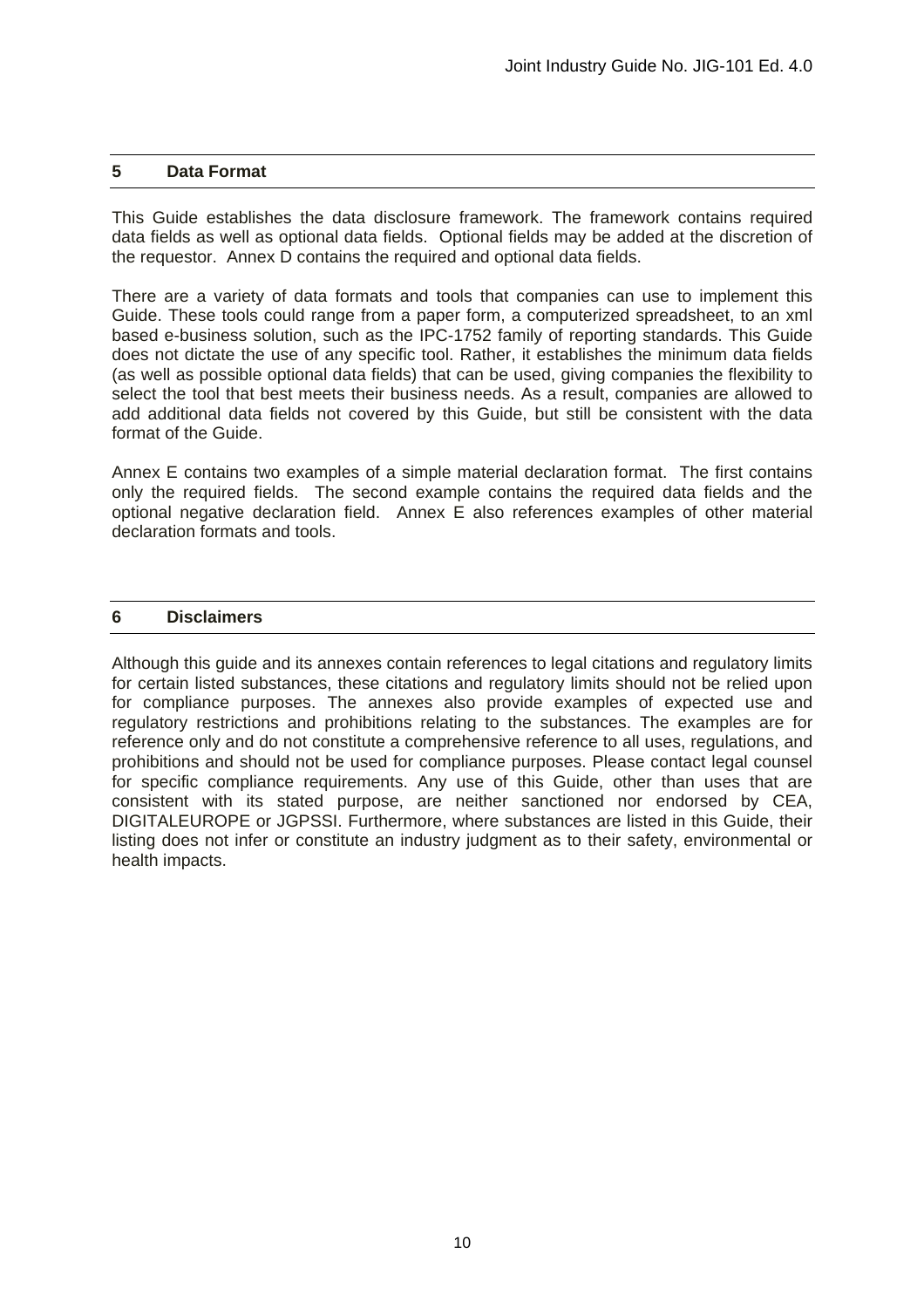# **Annex A (Normative) JIG Declarable Substance List**

The threshold levels are set by applicable legal requirements that ban or restrict their use or require reporting or labeling. Therefore, assessment as to whether the threshold level has been met must be based on the relevant legal requirements. If a new law establishes a lower threshold for ban, restriction, labeling or reporting purposes; the thresholds and regulatory citations will be revised accordingly. Suppliers can voluntarily report to levels below the thresholds shown in Table A, but this is not required to meet the intent of this Guide.

NOTE 1: Where this level is set as a numeric value, the presence of substances shall be reported when the amount present equals or exceeds that value. Where the threshold level is set to "intentionally added", the presence of substances shall be reported when the substance meets the definition of "intentionally added" regardless of quantity. Suppliers shall report such substances when they have knowledge (or with reasonable inquiry should have knowledge) of their presence. Where this level represents a dual reporting threshold ("intentionally added" or a numerical value listed in Table A) follow the flowchart Figure C-1 in Annex C to determine if and at what level reporting is required.

NOTE 2: For some categories the numeric threshold level specifies a different denominator than the product. In these cases reporting of the substance shall be based on the details provided (e.g. weight percentage of the substance in the material or in a battery).

NOTE 3: The "Key Legal and Regulatory or Industry Standard/Agreement Citation" and "Examples of Use" columns in Table A are for information only.

NOTE 4: The "Key Legal and Regulatory or Industry Standard/Agreement Citation" aims to cite the regulation that is responsible for setting the respective numeric threshold. As "intentionally added" is used as a default in case no numeric threshold is provided in any legislation, none of the legislations cited might specify this threshold. The listing of legislations is not comprehensive. Please consult legal counsel for additional compliance information if necessary.

NOTE 5: In some cases only a subset of the substances in a chemical category is regulated. Please refer to Annex B for details.

NOTE 6: When a substance is listed in Table A with a CAS number, then the reporting applies to the substance with that specific CAS number only. Reporting shall be based on the total mass of the substance with CAS number listed in Table A in the product being declared.

For substance / substance categories listed in Table A without a CAS number quantification and reporting shall be based on the total mass of all relevant compounds in the category that are present in the product being declared, unless the threshold level defines a deviating method.

NOTE 7: The "Latest Revision" indicates the date when this entry was last changed. "Revision Type" indicates the type of change limited to (i) addition as a new substances, (ii) change of the reportable application (iii) change in threshold level. Changes in the legal citation do not trigger an update of these entries. Annex H contains JIG-101 edition number and more details on the change for the corresponding latest revision date.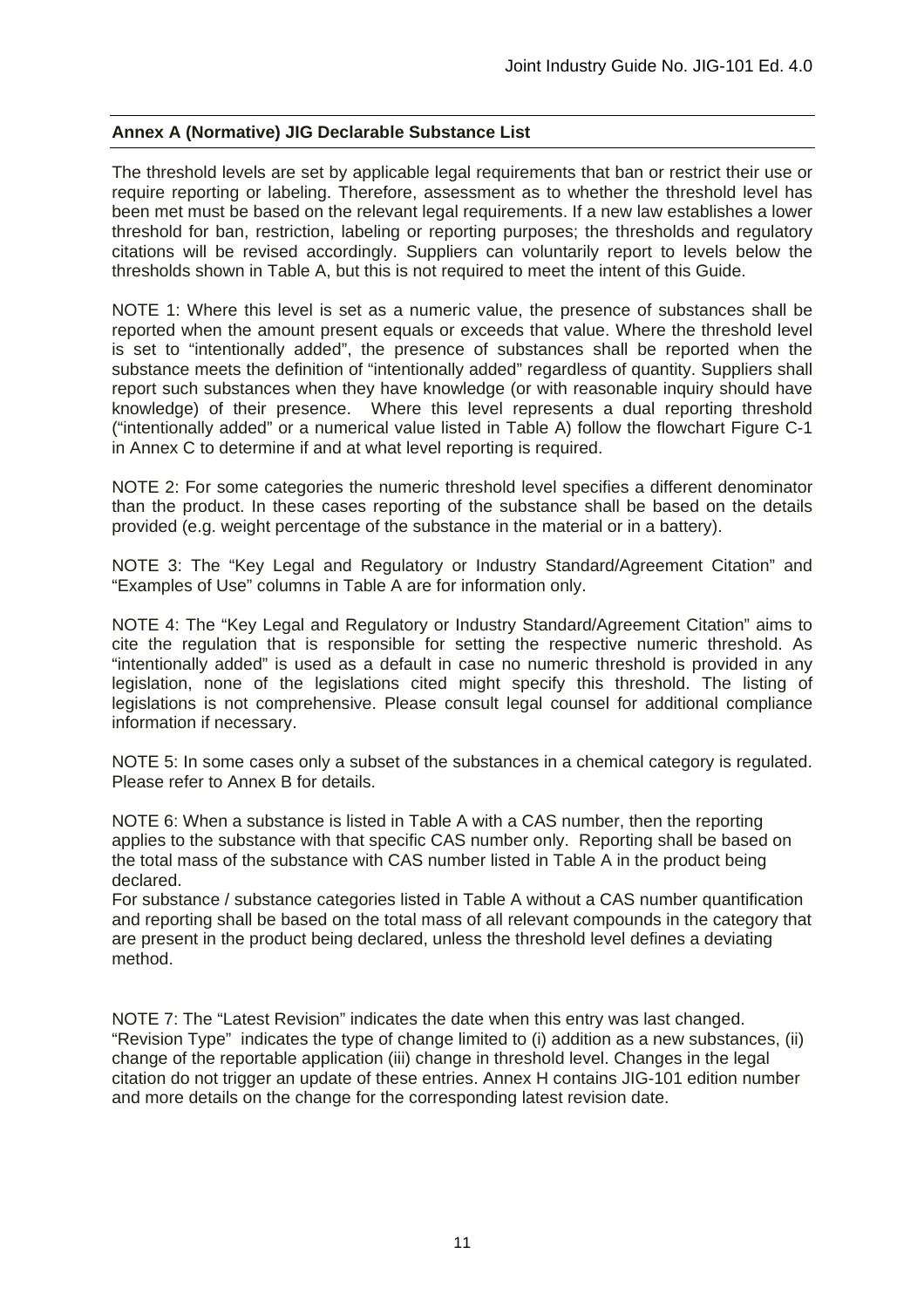| Substance/<br><b>Category</b>                                                                                                          | <b>CAS#/</b><br>EC#              | <b>Criteria</b> | Key Legal and Regulatory or<br><b>Industry Standard/Agreement</b><br><b>Citation</b>                                               | <b>Reportable</b><br><b>Application(s)</b>                                                     | <b>Threshold Level</b><br>(Reporting level)                                          | <b>Examples of Use</b>                                                                                                                                                                                                          | Latest<br><b>Revision</b> | <b>Revision</b><br><b>Type</b> |
|----------------------------------------------------------------------------------------------------------------------------------------|----------------------------------|-----------------|------------------------------------------------------------------------------------------------------------------------------------|------------------------------------------------------------------------------------------------|--------------------------------------------------------------------------------------|---------------------------------------------------------------------------------------------------------------------------------------------------------------------------------------------------------------------------------|---------------------------|--------------------------------|
| Asbestos                                                                                                                               | See Annex B                      | R.              | ANNEX XVII of REACH<br>Regulation (EC) No 1907/2006;<br>US TSCA; Swiss Ordinance on<br>Reduction of Risk from Chemical<br>Products | All                                                                                            | Intentionally added                                                                  | Insulator, filler, pigment,<br>paint, talc,                                                                                                                                                                                     | 4/1/2005                  | (i)                            |
| Azocolourants and<br>azodyes which form certain<br>aromatic amines <sup>1</sup>                                                        | Not applicable <sup>1</sup>      | R               | ANNEX XVII of REACH<br>Regulation (EC) No 1907/2006;                                                                               | Textiles and<br>leather                                                                        | 0.003% by weight<br>(30 ppm) of the finished<br>textile/leather product <sup>1</sup> | Pigment, dyes, colorants                                                                                                                                                                                                        | 4/28/2009                 | (iii)                          |
| 1,2-Benzenedicarboxylic acid,<br>di-C6-8-branched alkyl esters,<br>C7-rich (DIHP)                                                      | CAS# 71888-89-6<br>EC# 276-158-1 | A               | <b>ECHA Registry of Intentions</b><br>25.10.2010                                                                                   | <b>All</b>                                                                                     | 0.1% by weight<br>$(1000$ ppm) of the<br>product                                     | Plasticizer, dye, pigment,<br>paint, ink, adhesive,<br>lubricant                                                                                                                                                                | 3/10/2011                 | (i)                            |
| 1,2-Benzenedicarboxylic acid,<br>di-C7-11-branched and linear<br>alkyl esters (DHNUP)                                                  | CAS# 68515-42-4<br>EC# 271-084-6 | $\mathsf{A}$    | <b>ECHA Registry of Intentions</b><br>04.10.2010                                                                                   | All                                                                                            | 0.1% by weight<br>$(1000$ ppm) of the<br>product                                     | Plasticizer, dye, pigment,<br>paint, ink, adhesive,<br>lubricant                                                                                                                                                                | 3/10/2011                 | (i)                            |
| Beryllium oxide (BeO)                                                                                                                  | CAS# 1304-56-9                   |                 | DIGITALEUROPE <sup>2</sup> /CECED/<br>AeA <sup>3</sup> / EERA guidance                                                             | All                                                                                            | 0.1% by weight<br>$(1000$ ppm) of the<br>product                                     | Ceramics                                                                                                                                                                                                                        | 4/28/2009                 | (ii)                           |
| 4-[4,4'-bis(dimethylamino)<br>benzhydrylidene] cyclohexa-<br>2,5-dien-1-ylidene]<br>dimethylammonium chloride<br>(C.I. Basic Violet 3) | CAS# 548-62-9<br>EC# 208-953-6   | $\mathsf{A}$    | <b>ECHA Registry of Intentions</b><br>25.10.2010                                                                                   | All                                                                                            | 0.1% by weight<br>$(1 000 ppm)$ of the<br>product                                    | Colorant in plastics or<br>paints                                                                                                                                                                                               | 3/10/2011                 | (i)                            |
| Boric acid                                                                                                                             | See Annex B                      | R               | Article 33 and 7.2 of REACH<br>Regulation (EC) No 1907/2006<br>(Candidate list of SVHC for<br>authorization 18.06.2010)            | All                                                                                            | 0.1% by weight<br>$(1000$ ppm) of the<br>product                                     | In wood veneers/ pressed<br>wooden panels as starch<br>additive, flame retardant<br>and stabilizer in<br>aminoplastic resin,<br>wood preservative,<br>as flame retardant in<br>wood, cotton and other<br>plant derived material | 9/13/2010                 | (i)                            |
| Brominated flame retardants<br>(other than PBBs, PBDEs, or<br>HBCDD)                                                                   | See Annex B                      |                 | DIGITALEUROPE <sup>2</sup> /CECED/<br>AeA $3/$ EERA guidance,                                                                      | Plastic parts >25<br>grams other than<br>in printed wiring<br>board<br>assemblies <sup>4</sup> | 0.1% by weight<br>(1 000 ppm) of plastic<br>material                                 | flame retardant for<br>housing, connectors,<br>package molding sealing                                                                                                                                                          | 4/28/2009                 | (ii)                           |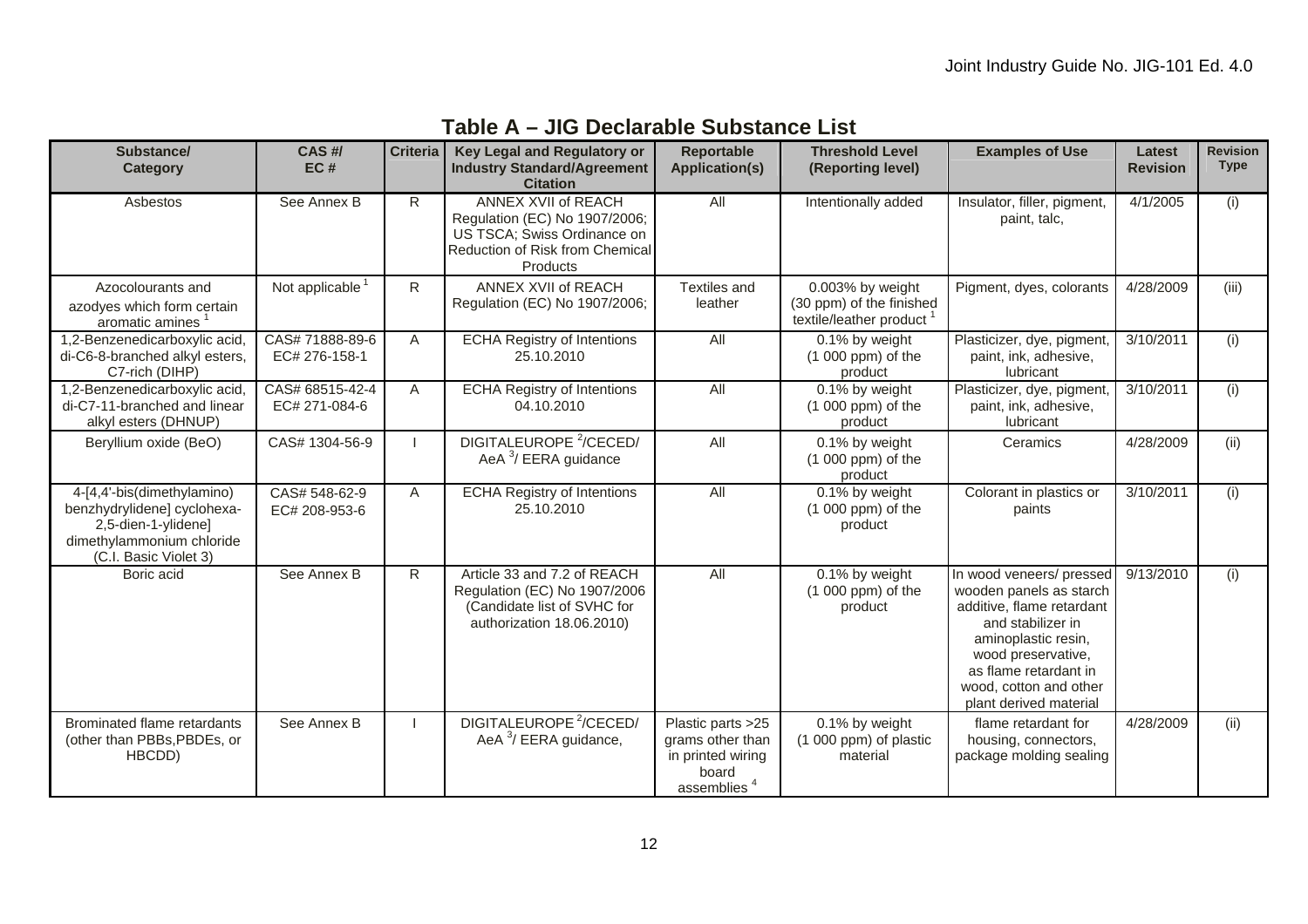| Substance/<br>Category                                               | CAS #/<br>EC#                   | <b>Criteria</b> | Key Legal and Regulatory or<br><b>Industry Standard/Agreement</b><br><b>Citation</b>                                                                                                                                                                                | <b>Reportable</b><br><b>Application(s)</b>    | <b>Threshold Level</b><br>(Reporting level)                                       | <b>Examples of Use</b>                                                                                                                                                          | <b>Latest</b><br><b>Revision</b> | <b>Revision</b><br><b>Type</b> |
|----------------------------------------------------------------------|---------------------------------|-----------------|---------------------------------------------------------------------------------------------------------------------------------------------------------------------------------------------------------------------------------------------------------------------|-----------------------------------------------|-----------------------------------------------------------------------------------|---------------------------------------------------------------------------------------------------------------------------------------------------------------------------------|----------------------------------|--------------------------------|
| Brominated flame retardants<br>(other than PBBs, PBDEs, or<br>HBCDD) | See Annex B                     |                 | <b>IPC-4101 and</b><br>IEC 61249-2-21                                                                                                                                                                                                                               | Printed wiring<br>board laminate <sup>4</sup> | 0.09% total bromine<br>content by weight<br>(900 ppm) in the<br>laminate          | flame retardant                                                                                                                                                                 | 3/31/2010                        | (ii, iii)                      |
| Cadmium/cadmium<br>compounds                                         | See Annex B                     | R               | ANNEX XVII of REACH<br>Regulation (EC) No 1907/2006;<br>EU Directive 2002/95/EC and<br>2005/618/EC:<br>China MII Methods;<br>Korea RoHS:<br>Japan J-MOSS;<br><b>US/CA SB-20/50</b>                                                                                  | All, except<br>batteries                      | 0.01% by weight<br>(100 ppm) of cadmium<br>in homogeneous<br>materials            | Pigment, anti-corrosion<br>surface treatment,<br>optical glass, stabilizer,<br>plating, fluorescent,<br>electrode, solder, electric<br>contact, contact point,<br>zinc plating, | 4/28/2009                        | (ii)                           |
| Cadmium/cadmium<br>compounds                                         | See Annex B                     | R               | Swiss Ordinance on Reduction<br>of Risk from Chemical Products:<br>EU Battery Directive 2006/66/EC<br>Chinese Standard GB 24427-<br>2009 "Limitation of mercury,<br>cadmium and lead contents for<br>alkaline and non-alkaline zinc<br>manganese dioxide batteries" | Batteries <sup>5</sup>                        | 0.0005% by weight<br>(5 ppm) of cadmium in<br>battery                             | NiCd accumulators                                                                                                                                                               | 4/28/2009                        | (ii)                           |
| Chromium VI<br>compounds                                             | See Annex B                     | $\overline{R}$  | EU Directive 2002/95/EC and<br>2005/618/EC:<br>China MII Methods;<br>Korea RoHS;<br>Japan J-MOSS;<br><b>US/CA SB-20/50</b>                                                                                                                                          | All                                           | 0.1% by weight<br>$(1000$ ppm $)$ of<br>chromium (VI) in<br>homogeneous materials | Pigment, paint, ink,<br>catalyst, plating, anti-<br>corrosion surface<br>treatment, dye,                                                                                        | 4/28/2009                        | (iii)                          |
| Cobalt dichloride (CoCl2)                                            | CAS#7646-79-9<br>EC# 231-589-4  | R               | Article 33 and 7.2 of REACH<br>Regulation (EC) No 1907/2006<br>(Candidate list of SVHC for<br>authorization 13.01.2010)                                                                                                                                             | All                                           | 0.1% by weight<br>$(1000$ ppm) of the<br>product                                  | Pneumatic panels to<br>indicate water<br>contamination                                                                                                                          | 3/31/2010                        | (i)                            |
| Diarsenic pentoxide                                                  | CAS# 1303-28-2<br>EC# 215-116-9 | R.              | Article 33 and 7.2 of REACH<br>Regulation (EC) No 1907/2006<br>(Candidate list of SVHC for<br>authorization 28.10.2008)                                                                                                                                             | All                                           | 0.1% by weight<br>$(1000$ ppm) of the<br>product                                  | Additive in wood, metal,<br>glass and plastics                                                                                                                                  | 4/28/2009                        | (i)                            |
| Diarsenic trioxide                                                   | CAS# 1327-53-3<br>EC# 215-481-4 | R               | Article 33 and 7.2 of REACH<br>Regulation (EC) No 1907/2006<br>(Candidate list of SVHC for<br>authorization 28.10.2008)                                                                                                                                             | All                                           | 0.1% by weight<br>$(1000$ ppm) of the<br>product                                  | Additive in wood, metal,<br>glass and plastics                                                                                                                                  | 4/28/2009                        | (i)                            |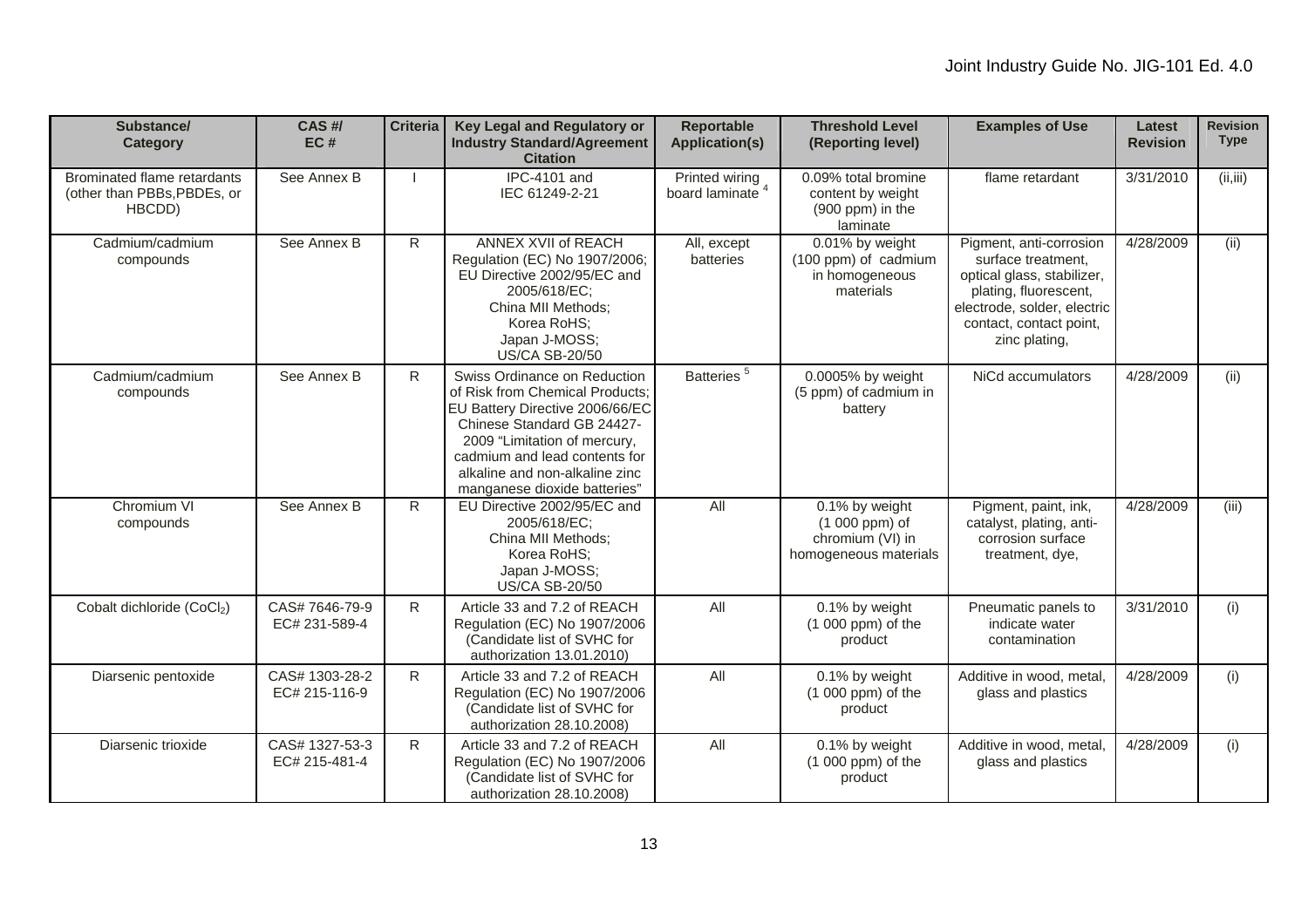| Substance/<br><b>Category</b>                   | $CAS$ #/<br>EC# | <b>Criteria</b> | Key Legal and Regulatory or<br><b>Industry Standard/Agreement</b><br><b>Citation</b>                                    | <b>Reportable</b><br><b>Application(s)</b>                                                                                                                                                                                       | <b>Threshold Level</b><br>(Reporting level)                          | <b>Examples of Use</b>                                                                                                                            | <b>Latest</b><br><b>Revision</b> | <b>Revision</b><br><b>Type</b> |
|-------------------------------------------------|-----------------|-----------------|-------------------------------------------------------------------------------------------------------------------------|----------------------------------------------------------------------------------------------------------------------------------------------------------------------------------------------------------------------------------|----------------------------------------------------------------------|---------------------------------------------------------------------------------------------------------------------------------------------------|----------------------------------|--------------------------------|
| Dibutyltin (DBT) compounds                      | See Annex B     | R.              | ANNEX XVII of REACH<br>Regulation (EC) No 1907/2006<br>and Commission Regulation<br>(EU) No 276/2010                    | All                                                                                                                                                                                                                              | 0.1% by weight<br>$(1 000 ppm)$ of tin in a<br>material <sup>6</sup> | Stabilizer for PVC, curing<br>catalyst for silicone resin<br>and urethane resin                                                                   | 3/31/2010                        | (i)                            |
| Dioctyltin (DOT) compounds                      | See Annex B     | R               | ANNEX XVII of REACH<br>Regulation (EC) No 1907/2006<br>and Commission Regulation<br>(EU) No 276/2010                    | textile and<br>(a)<br>leather articles<br>intended to come<br>into contact with<br>the skin,<br>(b) childcare<br>articles<br>(c) two-component<br>room temperature<br>vulcanisation<br>moulding kits<br>(RTV-2 moulding<br>kits) | 0.1% by weight<br>$(1 000 ppm)$ of tin in a<br>material <sup>6</sup> | Stabilizer for PVC, curing<br>catalyst for silicone resin<br>and urethane resin                                                                   | 3/31/2010                        | (i)                            |
| Dimethyl fumarate                               | CAS# 624-49-7   | $\mathsf{R}$    | <b>COMMISSION DECISION</b><br>2009/251/EC                                                                               | All                                                                                                                                                                                                                              | 0.00001% by weight<br>(0.1 ppm) in a material $6$                    | Biocide, mold treatment<br>of electronic leather seats.<br>including recliners,<br>massage chairs                                                 | 3/31/2010                        | (i)                            |
| Disodium tetraborate.<br>anhydrous              | See Annex B     | R.              | Article 33 and 7.2 of REACH<br>Regulation (EC) No 1907/2006<br>(Candidate list of SVHC for<br>authorization 18.06.2010) | All                                                                                                                                                                                                                              | 0.1% by weight<br>$(1000$ ppm) of the<br>product                     | In wood veneers/ pressed<br>wooden panels as starch<br>additive, flame retardant<br>and stabilizer in<br>aminoplastic resin,<br>wood preservative | 9/13/2010                        | (i)                            |
| Fluorinated greenhouse gases<br>(PFC, SF6, HFC) | See Annex B     | R               | EU Reg. No. 842/2006                                                                                                    | <b>All</b>                                                                                                                                                                                                                       | Intentionally added                                                  | Refrigerants, blowing<br>agents, extinguishing<br>agents, cleaning agents,<br>insulating media, caustic<br>qas                                    | 4/28/2009                        | (i)                            |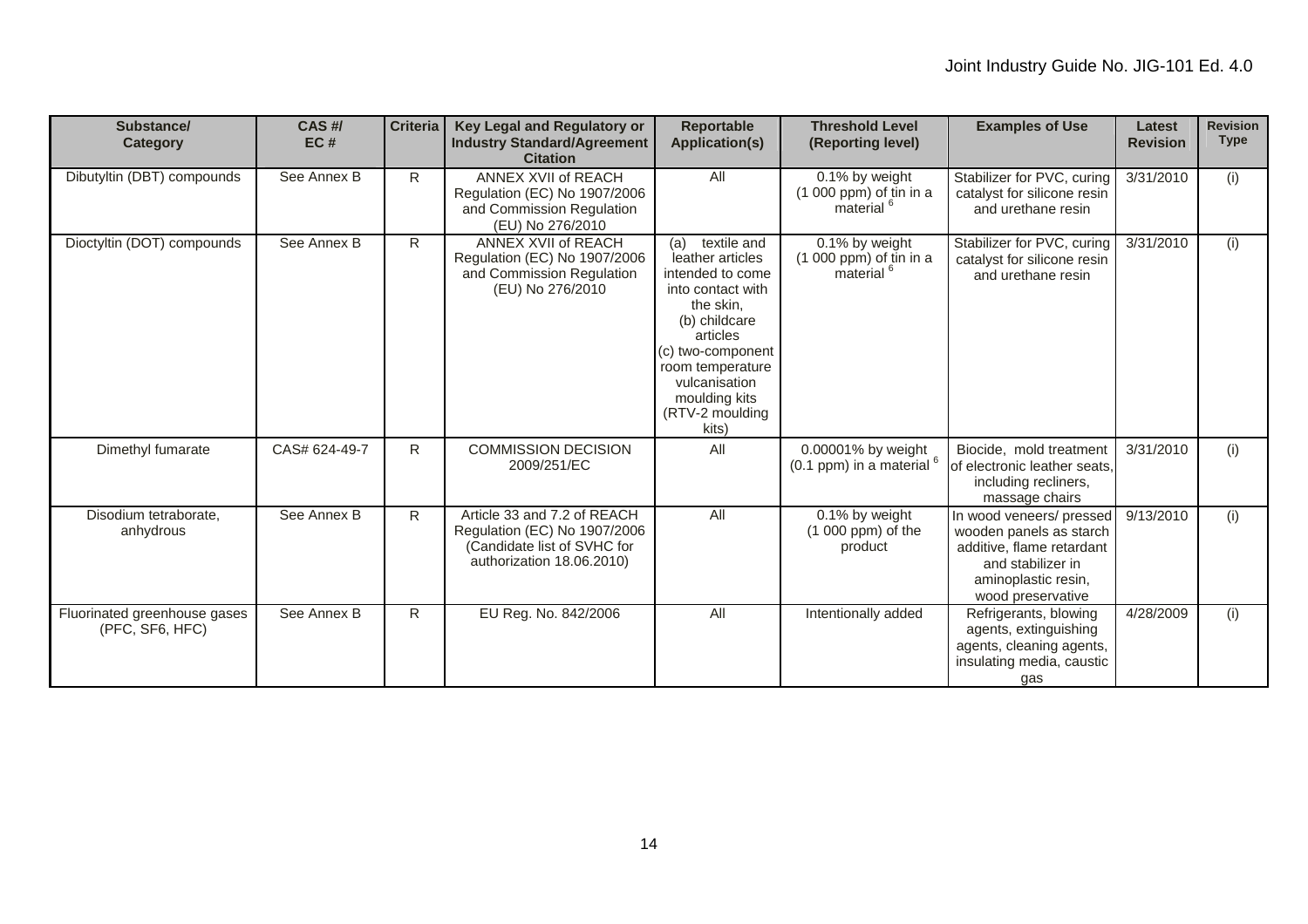| Substance/<br>Category                                              | CAS#/<br>EC# | <b>Criteria</b> | Key Legal and Regulatory or<br><b>Industry Standard/Agreement</b><br><b>Citation</b>                                                                                               | <b>Reportable</b><br><b>Application(s)</b>                                                                    | <b>Threshold Level</b><br>(Reporting level)                        | <b>Examples of Use</b>                                                                                                                                                                                                                                                              | Latest<br><b>Revision</b> | <b>Revision</b><br><b>Type</b> |
|---------------------------------------------------------------------|--------------|-----------------|------------------------------------------------------------------------------------------------------------------------------------------------------------------------------------|---------------------------------------------------------------------------------------------------------------|--------------------------------------------------------------------|-------------------------------------------------------------------------------------------------------------------------------------------------------------------------------------------------------------------------------------------------------------------------------------|---------------------------|--------------------------------|
| Formaldehyde                                                        | CAS# 50-00-0 | R.              | <b>US/CA CARB Rule</b><br>US Federal Law 111-199/TSCA<br>Section 601                                                                                                               | Composite wood<br>(plywood, particle<br>board, medium<br>density<br>fiberboard)<br>products or<br>components  | Intentionally added                                                | Stereo cabinets, kiosk<br>enclosures                                                                                                                                                                                                                                                | 4/28/2009                 | (i)                            |
| Formaldehyde                                                        | CAS# 50-00-0 | $\mathsf{R}$    | Austria - BGB I 1990/194:<br>Formaldehydverordnung, §2,<br>12/2/1990:<br>Lithuanian Hygiene Norm HN<br>96:2000 (Hygiene standards and<br>regulations)                              | <b>Textiles</b>                                                                                               | 0.0075% by weight<br>(75 ppm) of textile<br>product                | <b>Textiles</b>                                                                                                                                                                                                                                                                     | 4/28/2009                 | (i)                            |
| Hexabromocyclododecane<br>(HBCDD) and<br>all major diastereoisomers | See Annex B  | R               | Article 33 and 7.2 of REACH<br>Regulation (EC) No 1907/2006<br>(Candidate list of SVHC for<br>authorization 28.10.2008)                                                            | All                                                                                                           | 0.1% by weight<br>$(1000$ ppm) of the<br>product                   | Flame retardant mainly<br>used for expanded<br>polystyrene and some<br>types of fiber                                                                                                                                                                                               | 4/28/2009                 | (i)                            |
| Lead/lead compounds                                                 | See Annex B  | R               | EU Directive 2002/95/EC and<br>2005/618/EC;<br>ANNEX XVII of REACH<br>Regulation (EC) No 1907/2006;<br>China MII Methods;<br>Korea RoHS;<br>Japan J-MOSS;<br><b>US/CA SB-20/50</b> | All, except as<br>noted below                                                                                 | 0.1% by weight<br>$(1000$ ppm) of lead in<br>homogeneous materials | Rubber hardener.<br>pigment, paint, lubricant,<br>plastic stabilizer, free-<br>machining alloy, free-<br>cutting steels, optical<br>materials, X-ray shielding<br>in CRT glass, solder<br>materials, curing agent,<br>vulcanizing agent,<br>ferroelectrics, plating,<br>metal alloy | 4/28/2009                 | (ii)                           |
| Lead/lead compounds                                                 | See Annex B  | R               | U.S. Consumer Product Safety<br>Improvement Act                                                                                                                                    | Consumer<br>products<br>designed or<br>intended<br>primarily for<br>children 12 years<br>of age or<br>younger | 0.03% by weight<br>(300 ppm) of lead in the<br>children's product  | Pigment, paint, stabilizer,<br>colorant                                                                                                                                                                                                                                             | 4/28/2009                 | (ii)                           |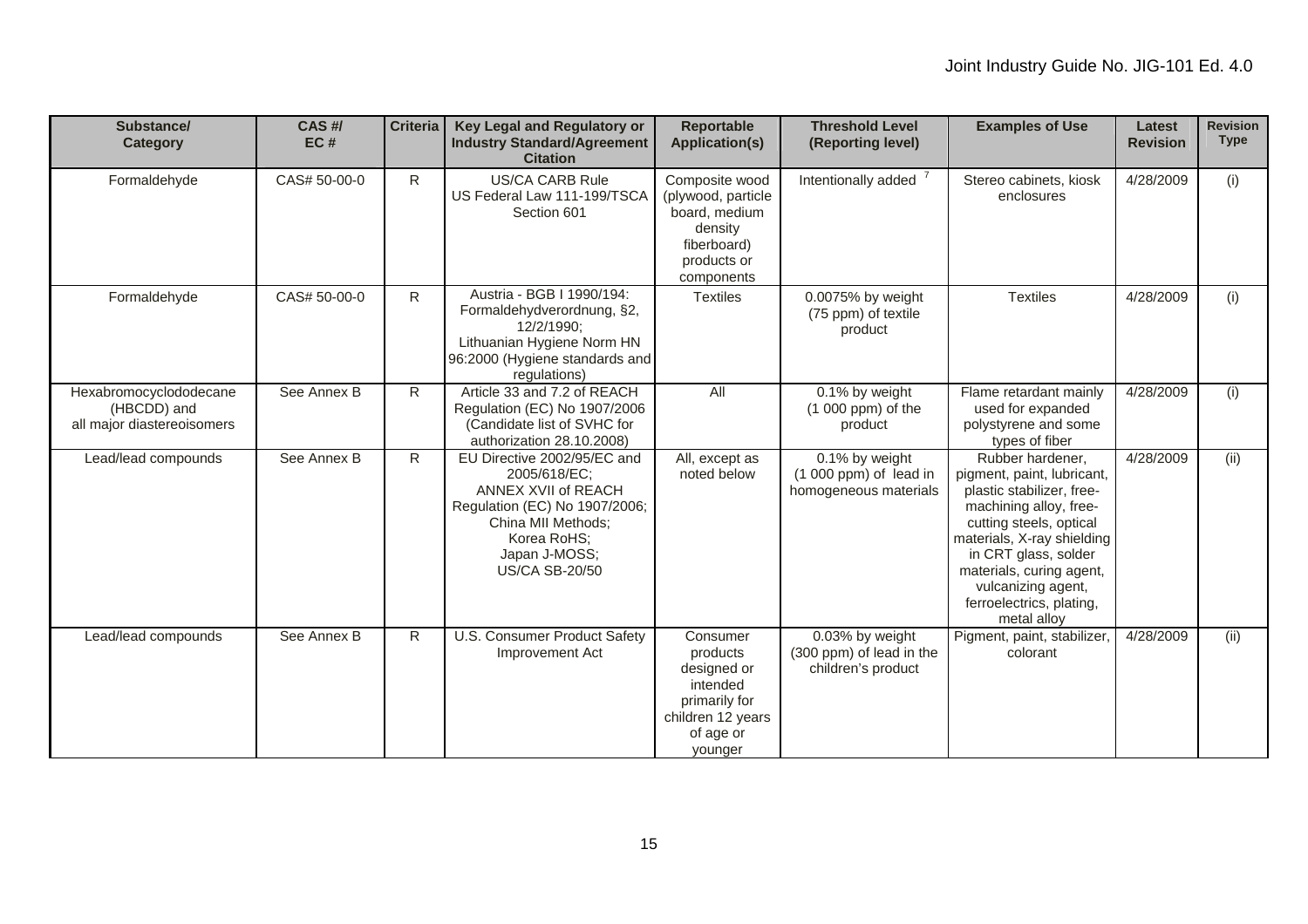| Substance/<br><b>Category</b>                                     | $CAS$ #/<br>EC#                  | <b>Criteria</b> | Key Legal and Regulatory or<br><b>Industry Standard/Agreement</b><br><b>Citation</b>                                                                                                                        | <b>Reportable</b><br><b>Application(s)</b>                                                                | <b>Threshold Level</b><br>(Reporting level)                | <b>Examples of Use</b>                            | Latest<br><b>Revision</b> | <b>Revision</b><br><b>Type</b> |
|-------------------------------------------------------------------|----------------------------------|-----------------|-------------------------------------------------------------------------------------------------------------------------------------------------------------------------------------------------------------|-----------------------------------------------------------------------------------------------------------|------------------------------------------------------------|---------------------------------------------------|---------------------------|--------------------------------|
| Lead/lead compounds                                               | See Annex B                      | R.              | U.S. Consumer Product Safety<br>Improvement Act                                                                                                                                                             | Paint and similar<br>surface coatings<br>of toys and other<br>articles intended<br>for use by<br>children | 0.009% by weight<br>(90 ppm) of lead in<br>surface coating | Pigment, paint, stabilizer,<br>colorant           | 4/28/2009                 | (ii)                           |
| Lead/lead compounds                                               | See Annex B                      | R.              | US/CA Proposition 65 Case law                                                                                                                                                                               | Cables/cords<br>with thermoset or<br>thermoplastic<br>coatings                                            | 0.03% by weight<br>(300 ppm) of lead in<br>surface coating | Pigment, paint, stabilizer,<br>colorant           | 4/28/2009                 | (ii)                           |
| Lead/lead compounds                                               | See Annex B                      | R.              | <b>EU Battery Directive</b><br>2006/66/EC:<br>Chinese Standard GB 24427-<br>2009 "Limitation of mercury,<br>cadmium and lead contents for<br>alkaline and non-alkaline zinc<br>manganese dioxide batteries" | Batteries <sup>5</sup>                                                                                    | 0.004% by weight<br>(40 ppm) of lead in<br>battery         | Zinc carbon batteries.<br>alkaline button cells   | 4/28/2009                 | (ii)                           |
| Lead chromate                                                     | CAS# 7758-97-6<br>EC# 231-846-0  | R.              | Article 33 and 7.2 of REACH<br>Regulation (EC) No 1907/2006<br>(Candidate list of SVHC for<br>authorization 13.01.2010)                                                                                     | All                                                                                                       | 0.1% by weight<br>$(1 000 ppm)$ of the<br>product          | Colorant in plastics;<br>Colorant in paint        | 3/31/2010                 | (i)                            |
| Lead chromate molybdate<br>sulphate red<br>(C.I. Pigment Red 104) | CAS# 12656-85-8<br>EC# 235-759-9 | R.              | Article 33 and 7.2 of REACH<br>Regulation (EC) No 1907/2006<br>(Candidate list of SVHC for<br>authorization 13.01.2010)                                                                                     | All                                                                                                       | 0.1% by weight<br>$(1000$ ppm) of the<br>product           | Colorant in plastics;<br>Colorant in red paint    | 3/31/2010                 | (i)                            |
| Lead sulfochromate yellow<br>(C.I. Pigment Yellow 34)             | CAS# 1344-37-2<br>EC# 215-693-7  | R.              | Article 33 and 7.2 of REACH<br>Regulation (EC) No 1907/2006<br>(Candidate list of SVHC for<br>authorization 13.01.2010)                                                                                     | All                                                                                                       | 0.1% by weight<br>$(1000$ ppm) of the<br>product           | Colorant in plastics;<br>Colorant in yellow paint | 3/31/2010                 | (i)                            |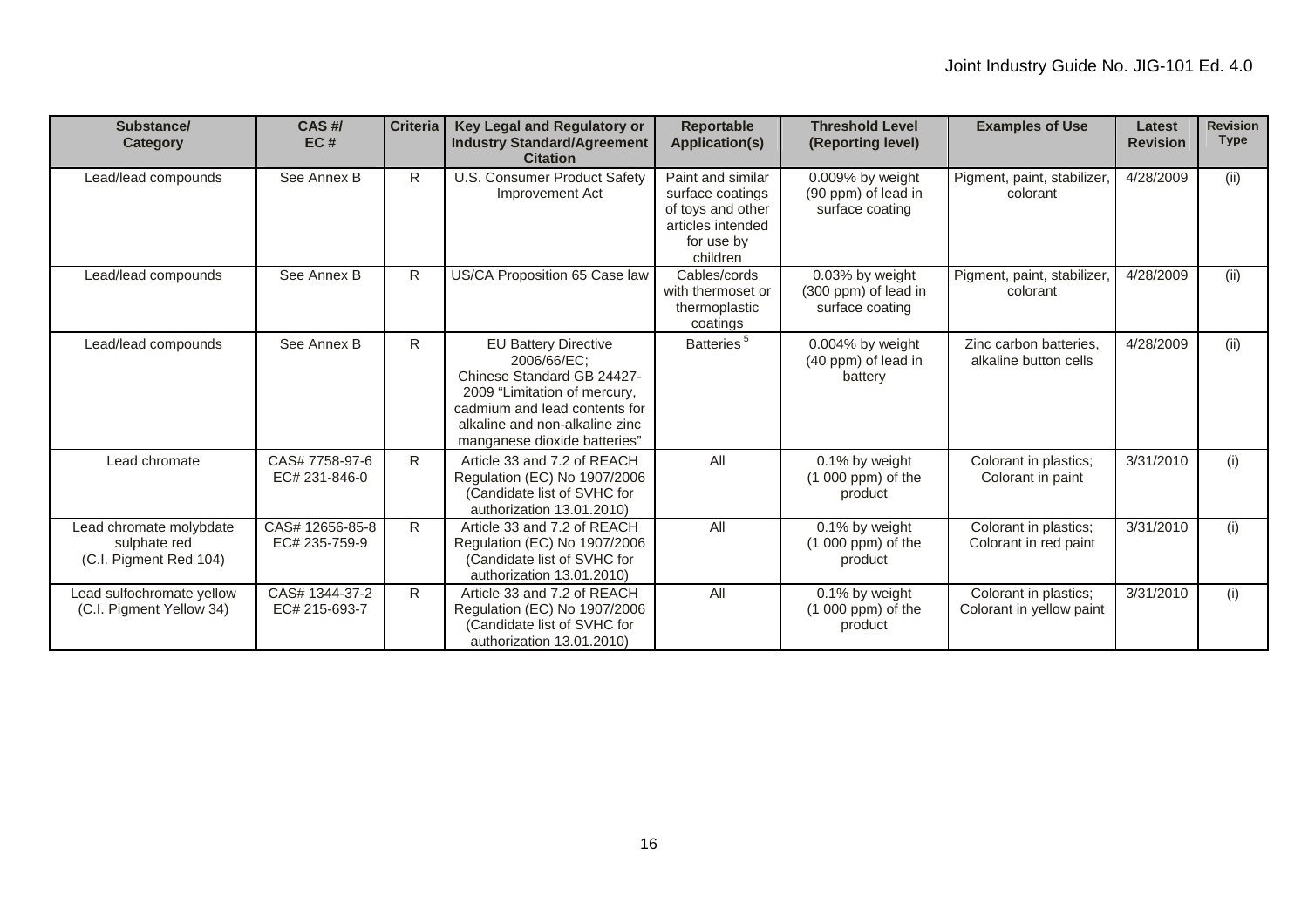| Substance/<br><b>Category</b> | CAS H/<br>EC#  | <b>Criteria</b> | Key Legal and Regulatory or<br><b>Industry Standard/Agreement</b><br><b>Citation</b>                                                                                                                                                                                                                                                                                                                                                                                              | <b>Reportable</b><br><b>Application(s)</b>             | <b>Threshold Level</b><br>(Reporting level)                                         | <b>Examples of Use</b>                                                                                                       | Latest<br><b>Revision</b> | <b>Revision</b><br><b>Type</b> |
|-------------------------------|----------------|-----------------|-----------------------------------------------------------------------------------------------------------------------------------------------------------------------------------------------------------------------------------------------------------------------------------------------------------------------------------------------------------------------------------------------------------------------------------------------------------------------------------|--------------------------------------------------------|-------------------------------------------------------------------------------------|------------------------------------------------------------------------------------------------------------------------------|---------------------------|--------------------------------|
| Mercury/mercury compounds     | See Annex B    | R.              | Vermont act relating to<br>comprehensive management of<br>exposure to mercury;<br>Rhode Island General Laws 23-<br>24.9 and amendment of 2007;<br>Louisiana Mercury Risk<br>Reduction Act; ANNEX XVII of<br><b>REACH Regulation (EC) No</b><br>1907/2006; EU Directives<br>2002/95/EC and 2005/618/EC;<br>China MII Methods;<br>Korea RoHS;<br>Japan J-MOSS;<br><b>US/CA SB-20/50</b>                                                                                             | All, except<br>batteries                               | Intentionally added or<br>0.1% (1 000 ppm) of<br>mercury in<br>homogeneous material | Fluorescent bulb, contact<br>point material, pigment,<br>anti-corrosion, switches,<br>antibacterial treatment                | 4/28/2009                 | (ii)                           |
| Mercury/mercury compounds     | See Annex B    | R.              | New York Env Law § 27-0719<br>Battery Management and<br>Disposal; Taiwan Restrictions on<br>the Manufacture, Import, and<br>Sale of Dry Cell Batteries; Korea:<br>Law on quality management and<br>control of safety of industrial<br>products Battery regulation;<br><b>EU Battery Directive</b><br>2006/66/EC:<br>Chinese Standard GB 24427-<br>2009 "Limitation of mercury,<br>cadmium and lead contents for<br>alkaline and non-alkaline zinc<br>manganese dioxide batteries" | Batteries <sup>5</sup>                                 | 0.0001% by weight<br>(1 ppm) of mercury in of<br>the battery                        | Silver-oxide button cells.<br>alkaline batteries, zinc<br>carbon batteries                                                   | 4/28/2009                 | (ii)                           |
| Nickel <sup>9</sup>           | CAS# 7440-02-0 | R               | ANNEX XVII of REACH<br>Regulation (EC) No 1907/2006                                                                                                                                                                                                                                                                                                                                                                                                                               | All, where<br>prolonged skin<br>contact is<br>expected | Intentionally added <sup>7</sup>                                                    | Stainless steel, plating;<br>example application for<br>prolonged skin contact is<br>an ear bud (headphone),<br>mobile phone | 4/28/2009                 | (ii)                           |
| Ozone depleting<br>substances | See Annex B    | R               | <b>Montreal Protocol</b><br>EU EC No. 2037/2000<br>EC 1005/2009<br>US Clean Air Act                                                                                                                                                                                                                                                                                                                                                                                               | <b>All</b>                                             | Intentionally added                                                                 | Refrigerant, foaming<br>agent, extinguishant,<br>solvent cleaner                                                             | 4/1/2005                  | (i)                            |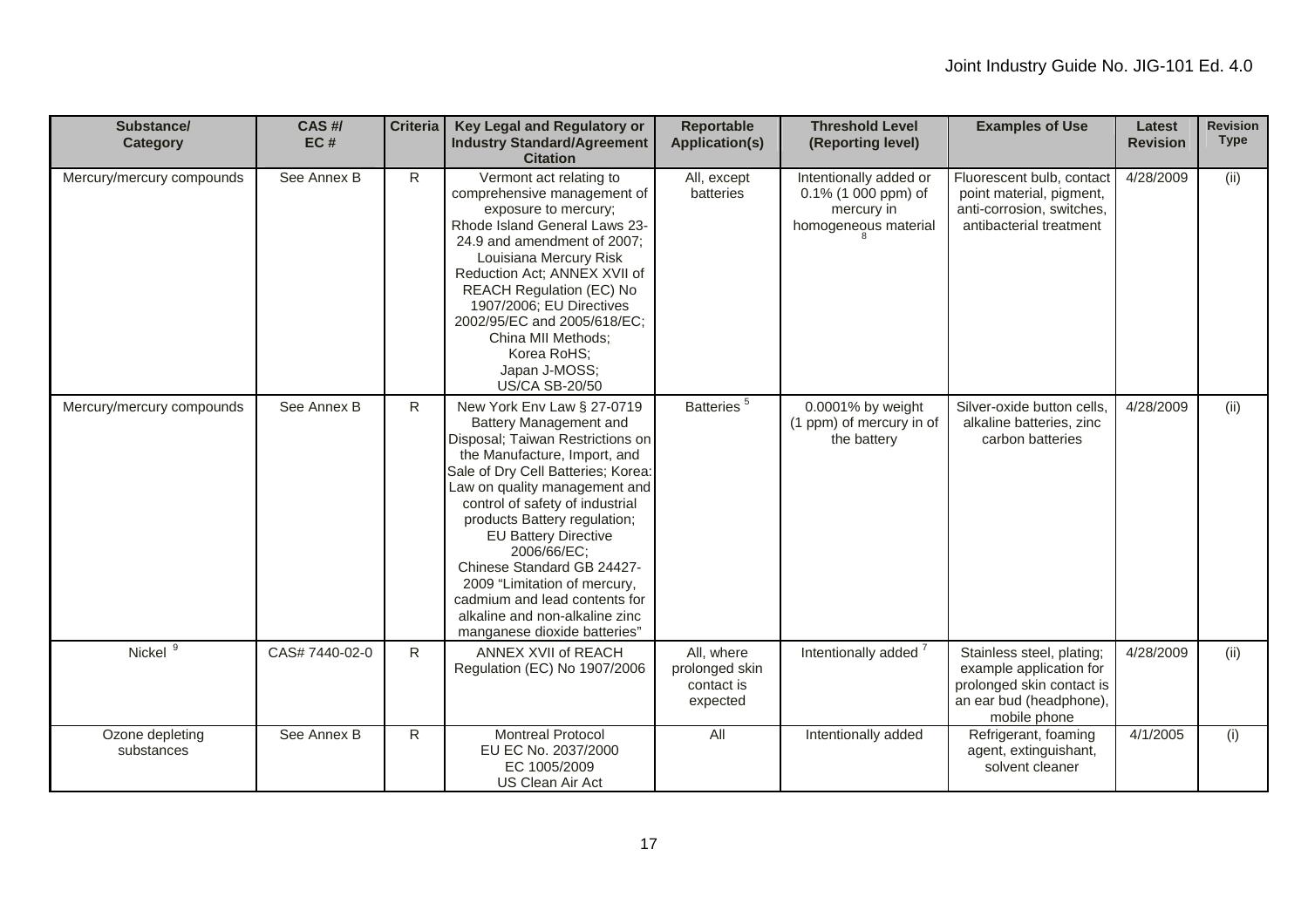| Substance/<br><b>Category</b>                                   | CAS #/<br>EC#                  | <b>Criteria</b> | Key Legal and Regulatory or<br><b>Industry Standard/Agreement</b><br><b>Citation</b>                                                                                                                                                     | <b>Reportable</b><br><b>Application(s)</b>                                             | <b>Threshold Level</b><br>(Reporting level)                            | <b>Examples of Use</b>                                                                                 | <b>Latest</b><br><b>Revision</b> | <b>Revision</b><br><b>Type</b> |
|-----------------------------------------------------------------|--------------------------------|-----------------|------------------------------------------------------------------------------------------------------------------------------------------------------------------------------------------------------------------------------------------|----------------------------------------------------------------------------------------|------------------------------------------------------------------------|--------------------------------------------------------------------------------------------------------|----------------------------------|--------------------------------|
| Perchlorates                                                    | See Annex B                    | R.              | <b>US/CA DTSC Rulemaking</b>                                                                                                                                                                                                             | All                                                                                    | 0.0000006% by weight<br>$(0.006$ ppm) of the<br>product                | Coin cell batteries                                                                                    | 4/28/2009                        | (i)                            |
| Perfluorooctane sulfonate<br>(PFOS)                             | See Annex B                    | R.              | ANNEX XVII of REACH<br>Regulation (EC) No 1907/2006<br>and Commission Regulation<br>(EC) No 552/2009; Canadian<br><b>Environmental Protection Act</b><br>SOR/ 2008-178; Japan Law<br>concerning the evaluation of<br>chemical substances | All                                                                                    | Intentionally added or<br>0.1% by weight<br>(1000 ppm) in material     | Antistatic agent for films<br>and plastics                                                             | 3/10/2011                        | (iii)                          |
| Phenol, 2-(2H-benzotriazol-2-yl)-<br>4,6-bis(1,1-dimethylethyl) | CAS# 3846-71-7                 | R               | Japan Law concerning the<br>evaluation of chemical<br>substances                                                                                                                                                                         | All                                                                                    | Intentionally added                                                    | Adhesives, paints, printing<br>inks, plastics, inked<br>ribbons, putty, caulking or<br>sealing fillers | 4/28/2009                        | (i)                            |
| Bis (2-ethylhexyl) phthalate<br>(DEHP)                          | CAS# 117-81-7<br>EC# 204-211-0 | R.              | Article 33 and 7.2 of REACH<br>Regulation (EC) No 1907/2006<br>(Candidate list of SVHC for<br>authorization 28.10.2008)                                                                                                                  | All                                                                                    | 0.1% by weight<br>$(1000$ ppm) of the<br>product                       | Plasticizer, dye, pigment,<br>paint, ink, adhesive,<br>lubricant                                       | 3/31/2010                        | (i)                            |
| Dibutyl phthalate (DBP)                                         | CAS# 84-74-2<br>EC# 201-557-4  | $\mathsf{R}$    | Article 33 and 7.2 of REACH<br>Regulation (EC) No 1907/2006<br>(Candidate list of SVHC for<br>authorization 28.10.2008)                                                                                                                  | All                                                                                    | 0.1% by weight<br>$(1000$ ppm) of the<br>product                       | Plasticizer, dye, pigment,<br>paint, ink, adhesive,<br>lubricant                                       | 3/31/2010                        | (i)                            |
| Benzyl butyl phthalate (BBP)                                    | CAS# 85-68-7<br>EC# 201-622-7  | $\mathsf{R}$    | Article 33 and 7.2 of REACH<br>Regulation (EC) No 1907/2006<br>(Candidate list of SVHC for<br>authorization 28.10.2008)                                                                                                                  | All                                                                                    | 0.1% by weight<br>(1 000 ppm) of the<br>product                        | Plasticizer, dye, pigment,<br>paint, ink, adhesive,<br>lubricant                                       | 3/31/2010                        | (i)                            |
| Diisobutyl phthalate (DIBP)                                     | CAS# 84-69-5<br>EC# 201-553-2  | R.              | Article 33 and 7.2 of REACH<br>Regulation (EC) No 1907/2006<br>(Candidate list of SVHC for<br>authorization 13.01.2010)                                                                                                                  | All                                                                                    | 0.1% by weight<br>$(1000$ ppm) of the<br>product                       | plasticizer, dye, pigment,<br>paint, ink, adhesive,<br>lubricant                                       | 3/31/2010                        | (i)                            |
| <b>Selected Phthalates</b><br>Group 1<br>(BBP, DBP, DEHP)       | See Annex B                    | R               | ANNEX XVII of REACH<br>Regulation (EC) No 1907/2006;<br>U.S. Consumer Product Safety<br>Improvement Act                                                                                                                                  | Children's toy or<br>child care article                                                | 0.1% by weight<br>(1 000 ppm) in<br>plasticized material $10$          | Plasticizer, dye, pigment<br>paint, ink, adhesive,<br>lubricant                                        | 4/28/2009                        | (iii)                          |
| <b>Selected Phthalates</b><br>Group 2<br>(DIDP, DINP, DNOP)     | See Annex B                    | R               | ANNEX XVII of REACH<br>Regulation (EC) No 1907/2006;<br>U.S. Consumer Product Safety<br>Improvement Act                                                                                                                                  | Children's toy or<br>child care article<br>that can be<br>placed in a<br>child's mouth | 0.1% by weight<br>(1 000 ppm) in<br>plasticized material <sup>10</sup> | Plasticizer, dye, pigment<br>paint, ink, adhesive,<br>lubricant                                        | 4/28/2009                        | (i)                            |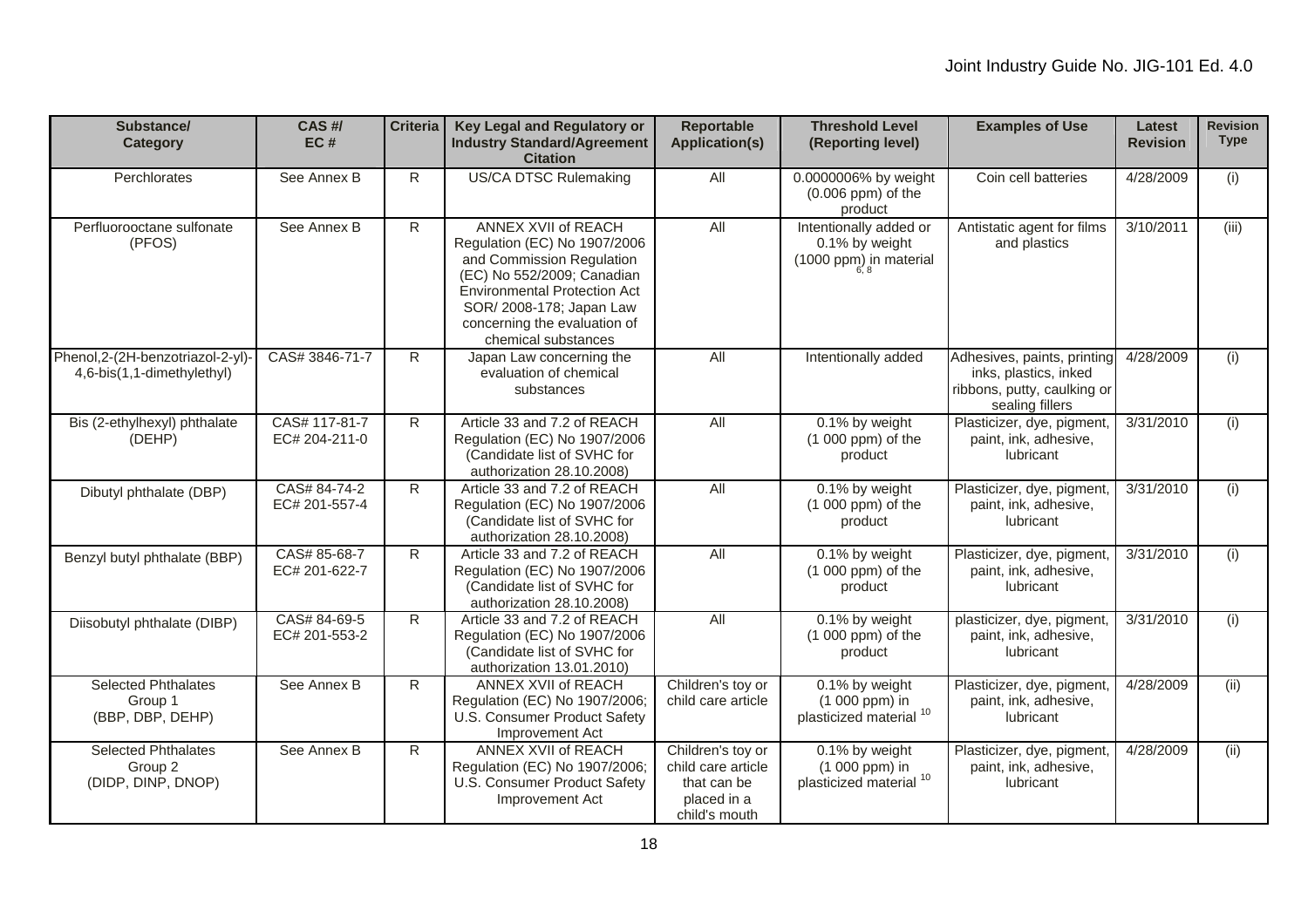| Substance/<br>Category                                           | CAS#/<br>EC# | <b>Criteria</b> | Key Legal and Regulatory or<br><b>Industry Standard/Agreement</b><br><b>Citation</b>                                                                                  | <b>Reportable</b><br><b>Application(s)</b> | <b>Threshold Level</b><br>(Reporting level)                                        | <b>Examples of Use</b>                                                                                                                                                                                       | Latest<br><b>Revision</b> | <b>Revision</b><br><b>Type</b> |
|------------------------------------------------------------------|--------------|-----------------|-----------------------------------------------------------------------------------------------------------------------------------------------------------------------|--------------------------------------------|------------------------------------------------------------------------------------|--------------------------------------------------------------------------------------------------------------------------------------------------------------------------------------------------------------|---------------------------|--------------------------------|
| Polybrominated<br>biphenyls (PBBs)                               | See Annex B  | R.              | EU Directive 2002/95/EC and<br>2005/618/EC:<br>China MII Methods;<br>Korea RoHS:<br>Japan J-MOSS                                                                      | All                                        | 0.1% by weight<br>(1 000 ppm) in<br>homogeneous material                           | Flame retardant                                                                                                                                                                                              | 4/28/2009                 | (iii)                          |
| Polybrominated<br>diphenylethers<br>(PBDEs)                      | See Annex B  | R.              | EU Directive 2002/95/EC and<br>2005/618/EC:<br>China MII Methods;<br>Korea RoHS;<br>Japan J-MOSS,<br>Japan Law concerning the<br>evaluation of chemical<br>substances | All                                        | Intentionally added or<br>0.1% by weight<br>(1 000 ppm) in<br>homogeneous material | Flame retardant                                                                                                                                                                                              | 3/10/2011                 | (iii)                          |
| Polychlorinated<br>biphenyls (PCBs) and specific<br>substitutes  | See Annex B  | $\mathsf{R}$    | Japan Law concerning the<br>evaluation of chemical<br>substances;<br>ANNEX XVII of REACH<br>Regulation (EC) No 1907/2006;<br>US TSCA.                                 | All                                        | Intentionally added                                                                | Insulation oil, lubricant oil.<br>electrical insulation<br>medium, solvent,<br>electrolytic solution;<br>plasticizers, flame<br>retardants, dielectric<br>sealants                                           | 4/1/2005                  | (i)                            |
| Polychlorinated terphenyls<br>(PCTs)                             | See Annex B  | R.              | ANNEX XVII of REACH<br>Regulation (EC) No 1907/2006;                                                                                                                  | All                                        | 0.005% by weight<br>(50 ppm) in material                                           | Insulation oil, lubricant oil<br>electrical insulation<br>medium, solvent,<br>electrolytic solution;<br>plasticizers, flame<br>retardants, coatings for<br>electrical wire and cable.<br>dielectric sealants | 3/10/2011                 | (iii)                          |
| Polychlorinated naphthalenes<br>(more than 3)<br>chlorine atoms) | See Annex B  | R               | Japan Law concerning the<br>evaluation of chemical<br>substances                                                                                                      | All                                        | Intentionally added                                                                | Lubricant, paint, stabilizer<br>(electric characteristic,<br>flame-resistant, water-<br>resistant) insulator, flame<br>retardant                                                                             | 4/1/2005                  | (i)                            |
| Polyvinyl chloride (PVC)                                         | See Annex B  |                 | IEEE1680 (EPEAT: Electronic<br><b>Product Environmental</b><br><b>Assessment Tool)</b>                                                                                | All                                        | 0.1% by weight<br>$(1000$ ppm) of the<br>product                                   | Insulator, chemical<br>resistance, transparency,<br>sheath material                                                                                                                                          | 4/1/2005                  | (i)                            |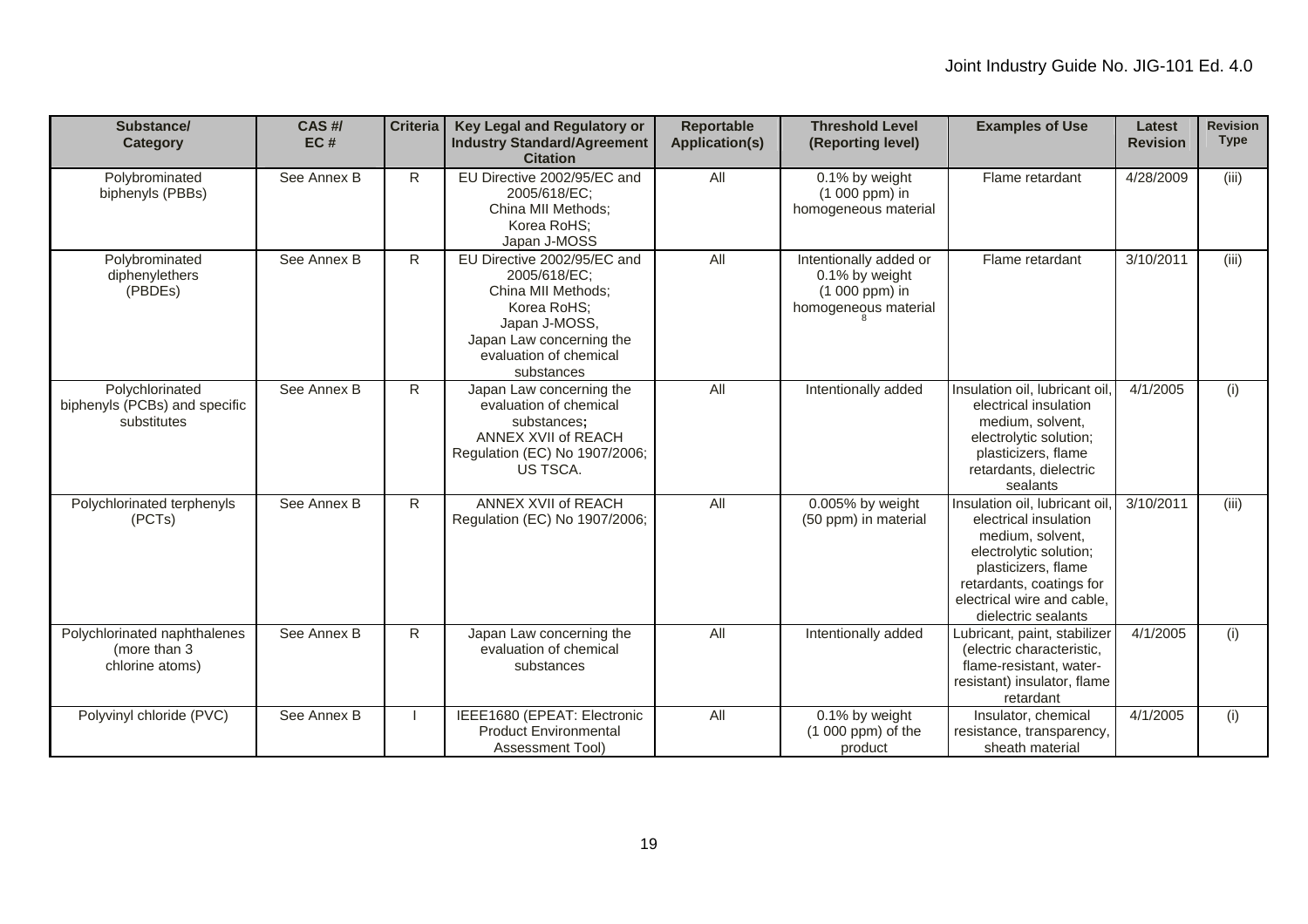| Substance/<br>Category                                 | CAS #/<br>EC#                     | <b>Criteria</b> | Key Legal and Regulatory or<br><b>Industry Standard/Agreement</b><br><b>Citation</b>                                                                                                                                                            | <b>Reportable</b><br><b>Application(s)</b> | <b>Threshold Level</b><br>(Reporting level)                                                      | <b>Examples of Use</b>                                                                                                                            | Latest<br><b>Revision</b> | <b>Revision</b><br><b>Type</b> |
|--------------------------------------------------------|-----------------------------------|-----------------|-------------------------------------------------------------------------------------------------------------------------------------------------------------------------------------------------------------------------------------------------|--------------------------------------------|--------------------------------------------------------------------------------------------------|---------------------------------------------------------------------------------------------------------------------------------------------------|---------------------------|--------------------------------|
| Radioactive substances                                 | See Annex B                       | R               | EU-D 96/29/Euratom;<br>Japan Law for the Regulation of<br>Nuclear Source Material,<br>Nuclear Fuel Material, and<br>Reactors, 1986; Japan Law<br>Concerning Prevention from<br>Radiation Hazards;<br><b>US NRC</b>                              | All                                        | Intentionally added <sup>7</sup>                                                                 | Optical properties<br>(thorium), measuring<br>devices, gauges, detector                                                                           | 4/1/2005                  | (i)                            |
| Refractory Ceramic Fibres,<br>Aluminosilicate          | See Annex B                       | $\mathsf{R}$    | Article 33 and 7.2 of REACH<br>Regulation (EC) No 1907/2006<br>(Candidate list of SVHC for<br>authorization 13.01.2010),                                                                                                                        | <b>All</b>                                 | 0.1% by weight<br>$(1000$ ppm) of the<br>product                                                 | Insulation in high-temp<br>test equipment                                                                                                         | 3/31/2010                 | (i)                            |
| Refractory Ceramic Fibres,<br>Zirconia Aluminosilicate | See Annex B                       | $\mathsf{R}$    | Article 33 and 7.2 of REACH<br>Regulation (EC) No 1907/2006<br>(Candidate list of SVHC for<br>authorization 13.01.2010),                                                                                                                        | All                                        | 0.1% by weight<br>(1 000 ppm) of the<br>product                                                  | Insulation in high-temp<br>test equipment                                                                                                         | 3/31/2010                 | (i)                            |
| Shortchain chlorinated<br>paraffins<br>$(C10 - C13)$   | See Annex B                       | R               | Article 33 and 7.2 of REACH<br>Regulation (EC) No 1907/2006<br>(Candidate list of SVHC for<br>authorization 28.10.2008),<br>Norway Product Regulations<br>FOR-2004-06-01-922;<br>Swiss Ordinance on Reduction<br>of Risk from Chemical Products | All                                        | 0.1% by weight<br>$(1000$ ppm) of the<br>product                                                 | Plasticizer for PVC, flame<br>retardant                                                                                                           | 4/28/2009                 | (iii)                          |
| Tetraboron disodium<br>heptaoxide, hydrate             | CAS# 12267-73-1/<br>EC# 235-541-3 | $\mathsf{R}$    | Article 33 and 7.2 of REACH<br>Regulation (EC) No 1907/2006<br>(Candidate list of SVHC for<br>authorization 18.06.2010)                                                                                                                         | All                                        | 0.1% by weight<br>(1 000 ppm) of the<br>product                                                  | In wood veneers/ pressed<br>wooden panels as starch<br>additive, flame retardant<br>and stabilizer in<br>aminoplastic resin,<br>wood preservative | 9/13/2010                 | (i)                            |
| Tri-substiituted organostannic<br>compounds            | See Annex B                       | $\mathsf{R}$    | ANNEX XVII of REACH<br>Regulation (EC) No 1907/2006<br>and Commission Regulation<br>(EU) No 276/2010;<br>Japan Law concerning the<br>evaluation of chemical<br>substances<br>Norwegian product regulation                                       | All                                        | Intentionally added or<br>0.1% by weight<br>$(1000$ ppm) of tin in a<br>material <sup>6, 8</sup> | Stabilizer, antioxidant,<br>antibacterial and<br>antifungal agents,<br>antifoulant, antiseptic,<br>paint, pigment,<br>antistaining                | 3/10/2011                 | (iii)                          |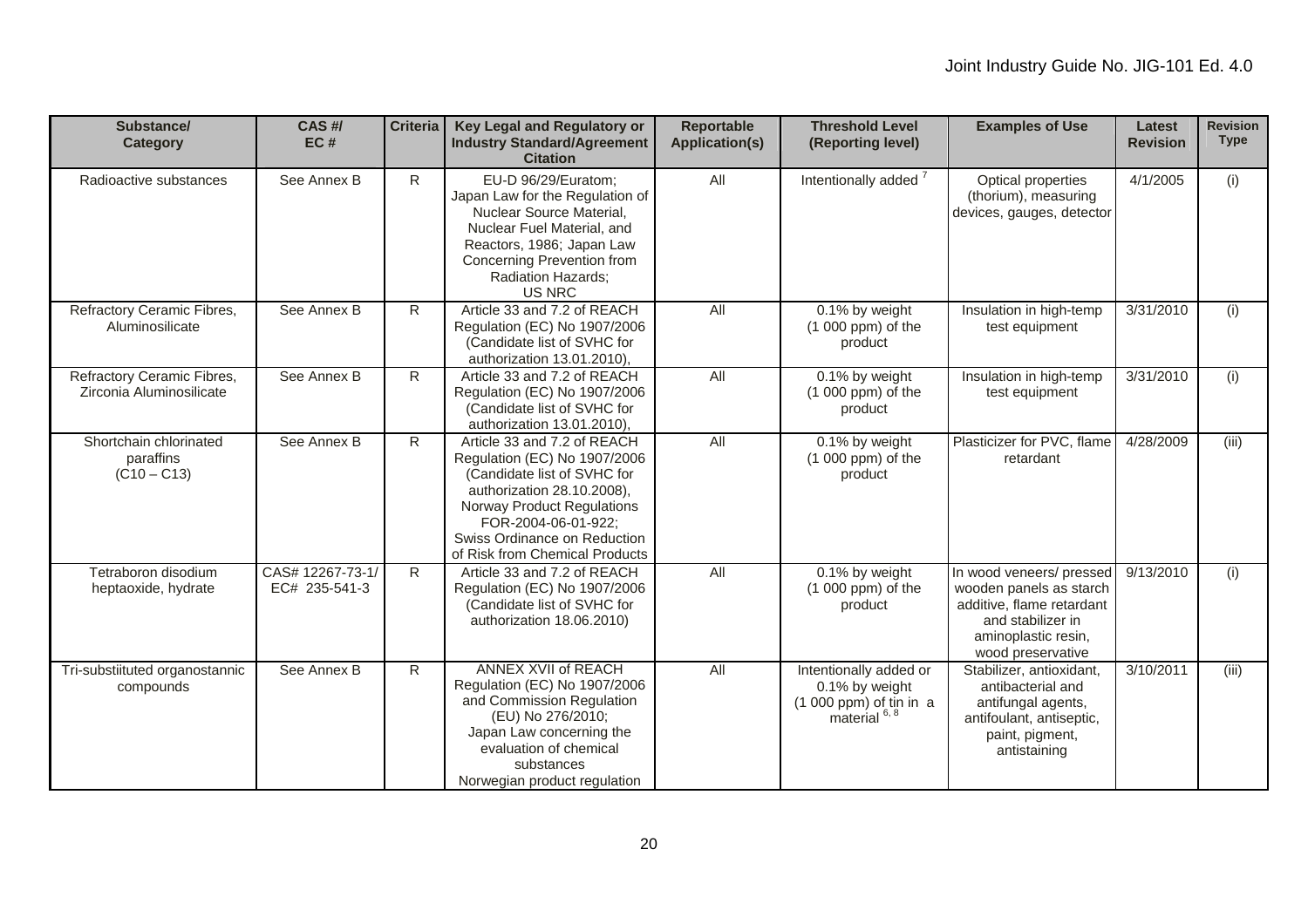| Substance/<br>Category                   | CAS H/<br>EC#                  | Criteria | Key Legal and Regulatory or<br><b>Industry Standard/Agreement</b><br><b>Citation</b>                                                                                                        | Reportable<br><b>Application(s)</b> | <b>Threshold Level</b><br>(Reporting level)                                              | <b>Examples of Use</b>                                                                                                                | Latest<br><b>Revision</b> | <b>Revision</b><br><b>Type</b> |
|------------------------------------------|--------------------------------|----------|---------------------------------------------------------------------------------------------------------------------------------------------------------------------------------------------|-------------------------------------|------------------------------------------------------------------------------------------|---------------------------------------------------------------------------------------------------------------------------------------|---------------------------|--------------------------------|
| Tributyl tin oxide<br>(TBTO)             | CAS# 56-35-9<br>EC# 200-268-0  | R.       | Japan Law concerning the<br>evaluation of chemical<br>substances<br>Article 33 and 7.2 of REACH<br>Regulation (EC) No 1907/2006<br>(Candidate list of SVHC for<br>authorization 28.10.2008) | All                                 | Intentionally added or<br>0.1% by weight<br>$(1 000 ppm)$ of the<br>product <sup>8</sup> | Antiseptic, antifungal<br>agent, paint, pigment,<br>antistaining, refrigerant,<br>foaming agent,<br>extinguishant, solvent<br>cleaner | 4/28/2009                 | (iii)                          |
| Tris (2-chloroethyl) phosphate<br>(TCEP) | CAS# 115-96-8<br>EC# 204-118-5 | R        | Article 33 and 7.2 of REACH<br>Regulation (EC) No 1907/2006<br>(Candidate list of SVHC for<br>authorization 13.01.2010)                                                                     | All                                 | 0.1% by weight<br>$(1 000 ppm)$ of the<br>product                                        | Flame retardant                                                                                                                       | 4/28/2009                 | (i)                            |

*1*The European Community's ban applies to azocolourants and azodyes that by reductive cleavage of azo groups may release one of the aromatic amines listed in Annex B. The threshold level *given applies to these amines, not to the azocolourants and azodyes. 2 Formerly known as EICTA 3 Now part of TechAmerica 4*

*A printed wiring board laminate refers to the layered board materials excluding surface finishes and components whereas a printed wiring board assembly refers to an assembly that* 

uses a printed wiring board laminate for component mounting and interconnecting purposes.<br>The battery reporting threshold level is based on the strictest known legal requirement. However, for simplification, the same repor *underlying legal requirement is only applicable for only one specific battery type.*

*<sup>6</sup> Commission Regulation (EU) No 276/2010 defines a concentration limit of 0.1% by weight of tin in the article or part thereof. Likewise Commission Decision 2009/251/EC defines a concentration limit of 0.00001% by weight of DMF in the product or part of the product and Commission Regulation (EC) No 552/2009 defines a concentration limit of 0.1% by weight of PFOS*  in the semifinished product or article or part thereof. Because no legal definition of part is provided in these legislations, the most potentially restrictive concentration limit is not adequately

specified. Therefore, the concentration limit is applied at the level of a material vs. a part to ensure disclosure of the regulated substances for the most basic unit of a part.<br>Regulatory thresholds for substances in the  *Formaldehyde in hardwood plyboard with veneer core – 0.05 ppm (measured as gaseous emission from product);* 

 *For Nickel in applications of prolonged skin contact - 0.5 micrograms/sq cm/week per DIN EN 1811;* 

 *Radioactive substances -a dose rate exceeding 1 μSv h–1 at a distance of 0,1 m.*

*Because emission and exposure levels cannot be derived from actual concentrations, a threshold level of "intentionally added" is indicated for reporting. Suppliers may choose to report a*  default concentration of 0.1% by weight in the product for these substances, in lieu of determining the exact concentrations in their products, to indicate that the substance is known to be *present in their product, as the actual concentration in the product is not informative for regulatory compliance assessment.*<br><sup>8</sup> See Annex C for clarification of how the two reporting thresholds apply.<br>**9** Michal must b

 *Nickel must be reported in certain regulated applications where it is likely to result in prolonged skin exposure (e.g., an outer enclosure for a portable electronic product designed to be carried). Use of nickel or nickel contained in components and parts designed to be located inside the outer enclosure of a product need not be reported.* 

 *The threshold level here is the sum of the phthalate concentrations of the phthalates (identified in the respective Annex B tables) in the selected phthalate group designated by the Substance/Category.*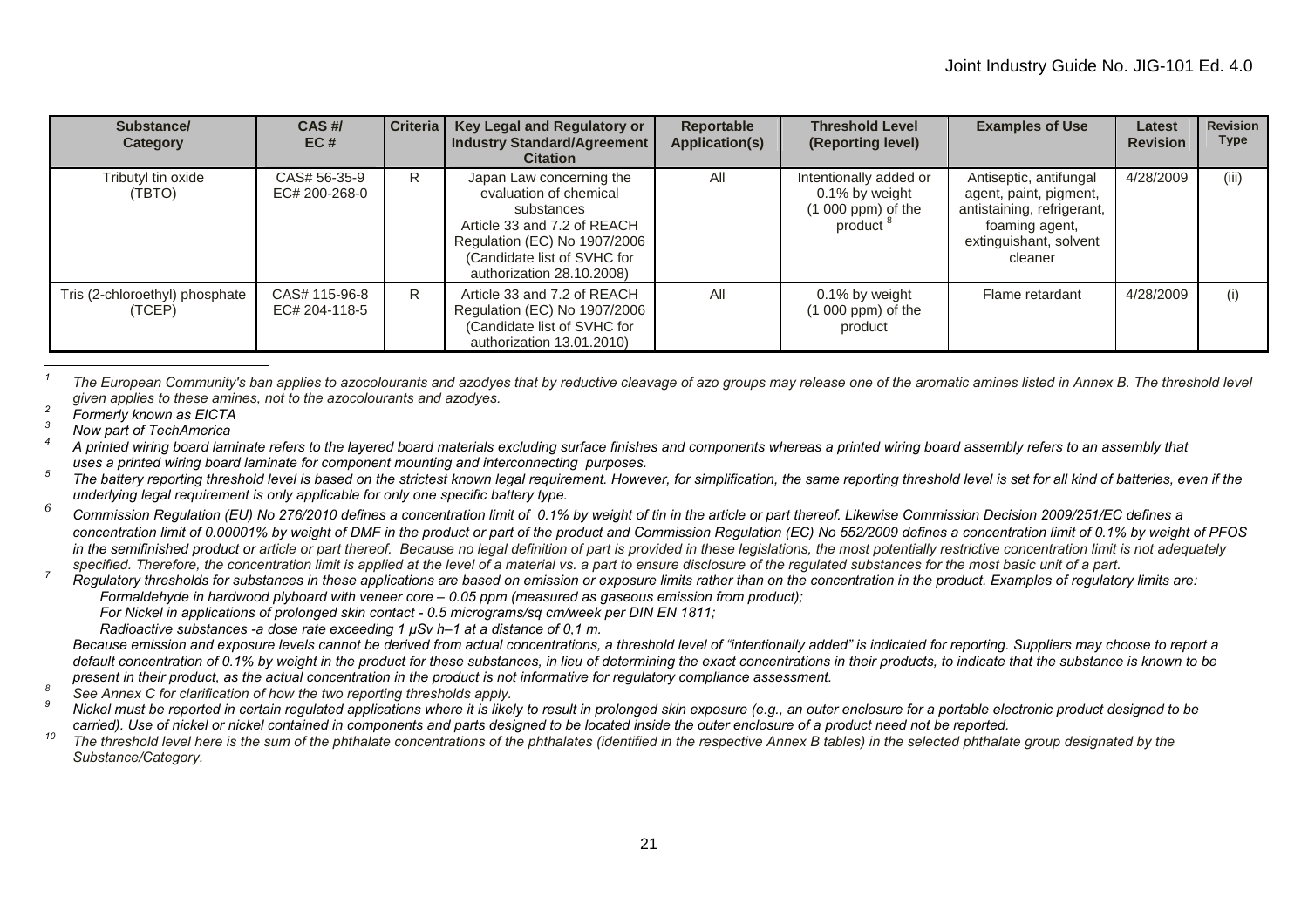#### **Annex B (Informative) Detailed Substance Lists with CAS Numbers and/or EC Numbers**

**These lists are typically not comprehensive; they represent examples of chemicals listing CAS numbers and/or EC numbers if applicable or available. In case the list is complete (and the reporting requirement is limited to those substances listed) this is indicated in a note below the respective substance category.** 

| . . <i>. .</i>      |                    |
|---------------------|--------------------|
| <b>Asbestos</b>     | <b>CAS Numbers</b> |
| Asbestos            | 1332-21-4          |
| Actinolite          | 77536-66-4         |
| Amosite (Grunerite) | 12172-73-5         |
| Anthophyllite       | 77536-67-5         |
| Chrysotile          | 12001-29-5         |
| Crocidolite         | 12001-28-4         |
| Tremolite           | 77536-68-6         |
|                     |                    |

*TABLE — Asbestos* 

| TABLE— Azocolourants and azodyes which form certain aromatic amines |  |  |
|---------------------------------------------------------------------|--|--|
|---------------------------------------------------------------------|--|--|

| <b>Aromatic Amines</b>              | <b>CAS Numbers</b> |
|-------------------------------------|--------------------|
| Biphenyl-4-ylamine                  | $92 - 67 - 1$      |
| <b>Benzidine</b>                    | $92 - 87 - 5$      |
| 4-chloro-o-toluidine                | 95-69-2            |
| 2-naphthylamine                     | $91 - 59 - 8$      |
| o-aminoazotoluene                   | 97-56-3            |
| 5-nitro-o-toluidine                 | $99 - 55 - 8$      |
| 4-chloroaniline                     | 106-47-8           |
| 4-methoxy-m-phenylenediamine        | 615-05-4           |
| 4,4'-methylenedianiline             | 101-77-9           |
| 3,3'-dichlorobenzidine              | $91 - 94 - 1$      |
| 3,3'-dimethoxybenzidine             | 119-90-4           |
| 3,3'-dimethylbenzidine              | 119-93-7           |
| 4,4'-methylenedi-o-toluidine        | 838-88-0           |
| 6-methoxy-m-toluidine               | 120-71-8           |
| 4,4'-methylene-bis(2-chloroaniline) | $101 - 14 - 4$     |
| 4,4'-oxydianiline                   | 101-80-4           |
| 4,4'-thiodianiline                  | 139-65-1           |
| o-toluidine                         | 95-53-4            |
| 4-methyl-m-phenylenediamine         | 95-80-7            |
| 2,4,5-trimethylaniline              | 137-17-7           |
| o-anisidine                         | $90 - 04 - 0$      |
| 4-amino azobenzene                  | 60-09-3            |

*Note: The European Community's ban applies to azocolourants and azodyes that by reductive cleavage of azo groups may release one of the above 22 aromatic amines.* 

#### *TABLE — Boric Acid*

| <b>Boric Acid</b> | <b>EC Numbers</b> | <b>CAS Numbers</b> |
|-------------------|-------------------|--------------------|
| Boric acid        | 233-139-2         | 10043-35-3         |
|                   | 234-343-4         | 11113-50-1         |

*Note: The reporting requirement refers to the sum of just those substances listed above*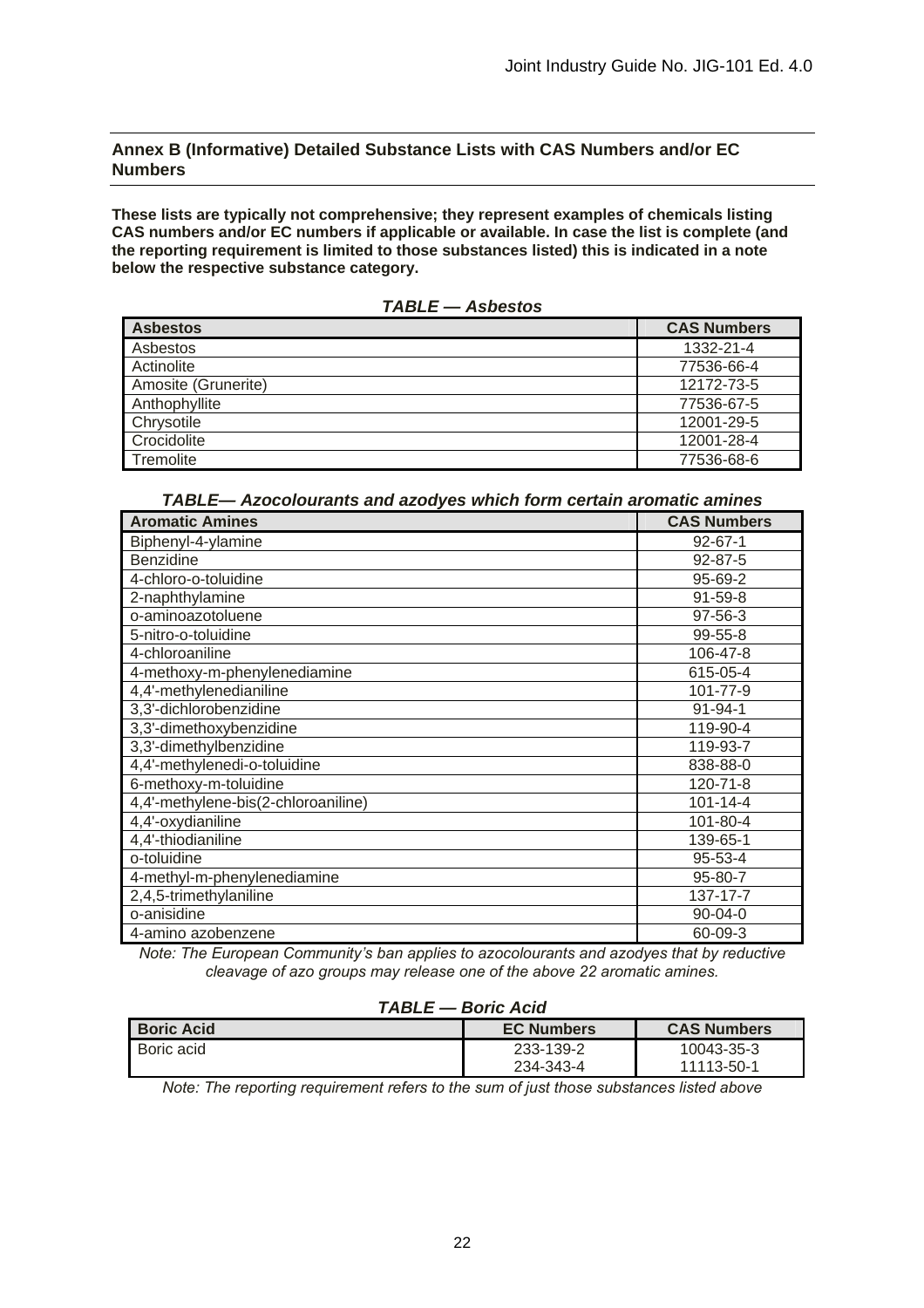| <b>Brominated Flame Retardants</b><br>(other than PBBs, PBDEs or HBCDD)                                                                                                                                                   | <b>CAS Numbers</b> |
|---------------------------------------------------------------------------------------------------------------------------------------------------------------------------------------------------------------------------|--------------------|
| Brominated flame retardant which comes under notation of ISO 1043-4<br>code number FR(14) [Aliphatic/alicyclic brominated compounds]                                                                                      |                    |
| Brominated flame retardant which comes under notation of ISO 1043-4<br>code number FR(15) [Aliphatic/alicyclic brominated compounds in<br>combination with antimony compounds]                                            |                    |
| Brominated flame retardant which comes under notation of ISO 1043-4<br>code number FR(16) [Aromatic brominated compounds excluding<br>brominated diphenyl ether and biphenyls)]                                           |                    |
| Brominated flame retardant which comes under notation of ISO 1043-4<br>code number FR(17) [Aromatic brominated compounds excluding<br>brominated diphenyl ether and biphenyls) in combination with antimony<br>compounds] |                    |
| Brominated flame retardant which comes under notation of ISO 1043-4<br>code number FR(22) [Aliphatic/alicyclic chlorinated and brominated<br>compounds]                                                                   |                    |
| Brominated flame retardant which comes under notation of ISO 1043-4<br>code number FR(42) [Brominated organic phosphorus compounds]                                                                                       |                    |
| Poly(2,6-dibromo-phenylene oxide)                                                                                                                                                                                         | 69882-11-7         |
| Tetra-decabromo-diphenoxy-benzene                                                                                                                                                                                         | 58965-66-5         |
| 1,2-Bis(2,4,6-tribromo-phenoxy) ethane                                                                                                                                                                                    | 37853-59-1         |
| 3,5,3',5'-Tetrabromo-bisphenol A (TBBA)                                                                                                                                                                                   | 79-94-7            |
| TBBA, unspecified                                                                                                                                                                                                         | 30496-13-0         |
| TBBA-epichlorhydrin oligomer                                                                                                                                                                                              | 40039-93-8         |
| TBBA-TBBA-diglycidyl-ether oligomer                                                                                                                                                                                       | 70682-74-5         |
| TBBA carbonate oligomer                                                                                                                                                                                                   | 28906-13-0         |
| TBBA carbonate oligomer, phenoxy end capped                                                                                                                                                                               | 94334-64-2         |
| TBBA carbonate oligomer, 2,4,6-tribromo-phenol terminated                                                                                                                                                                 | 71342-77-3         |
| TBBA-bisphenol A-phosgene polymer                                                                                                                                                                                         | 32844-27-2         |
| Brominated epoxy resin end-capped with tribromophenol                                                                                                                                                                     | 139638-58-7        |
| Brominated epoxy resin end-capped with tribromophenol                                                                                                                                                                     | 135229-48-0        |
| TBBA-(2,3-dibromo-propyl-ether)                                                                                                                                                                                           | 21850-44-2         |
| TBBA bis-(2-hydroxy-ethyl-ether)                                                                                                                                                                                          | 4162-45-2          |
| TBBA-bis-(allyl-ether)                                                                                                                                                                                                    | 25327-89-3         |
| TBBA-dimethyl-ether                                                                                                                                                                                                       | 37853-61-5         |
| Tetrabromo-bisphenol S                                                                                                                                                                                                    | 39635-79-5         |
| TBBS-bis-(2,3-dibromo-propyl-ether)                                                                                                                                                                                       | 42757-55-1         |
| 2,4-Dibromo-phenol                                                                                                                                                                                                        | 615-58-7           |
| 2,4,6-tribromo-phenol                                                                                                                                                                                                     | 118-79-6           |
| Pentabromo-phenol                                                                                                                                                                                                         | 608-71-9           |
| 2,4,6-Tribromo-phenyl-allyl-ether                                                                                                                                                                                         | 3278-89-5          |
| Tribromo-phenyl-allyl-ether, unspecified                                                                                                                                                                                  | 26762-91-4         |
| Bis(methyl)tetrabromo-phthalate                                                                                                                                                                                           | 55481-60-2         |
| Bis(2-ethylhexyl)tetrabromo-phthalate                                                                                                                                                                                     |                    |
|                                                                                                                                                                                                                           | 26040-51-7         |
| 2-Hydroxy-propyl-2-(2-hydroxy-ethoxy)-ethyl-TBP                                                                                                                                                                           | 20566-35-2         |
| TBPA, glycol-and propylene-oxide esters                                                                                                                                                                                   | 75790-69-1         |
| N,N'-Ethylene -bis-(tetrabromo-phthalimide)                                                                                                                                                                               | 32588-76-4         |
| Ethylene-bis(5,6-dibromo-norbornane-2,3-dicarboximide)                                                                                                                                                                    | 52907-07-0         |
| 2,3-Dibromo-2-butene-1,4-diol                                                                                                                                                                                             | 3234-02-4          |
| Dibromo-neopentyl-glycol                                                                                                                                                                                                  | 3296-90-0          |
| Dibromo-propanol                                                                                                                                                                                                          | 96-13-9            |
| Tribromo-neopentyl-alcohol                                                                                                                                                                                                | 36483-57-5         |
| Poly tribromo-styrene                                                                                                                                                                                                     | 57137-10-7         |

*TABLE — Brominated Flame Retardants (other than PBBs, PBDEs or HBCDD)*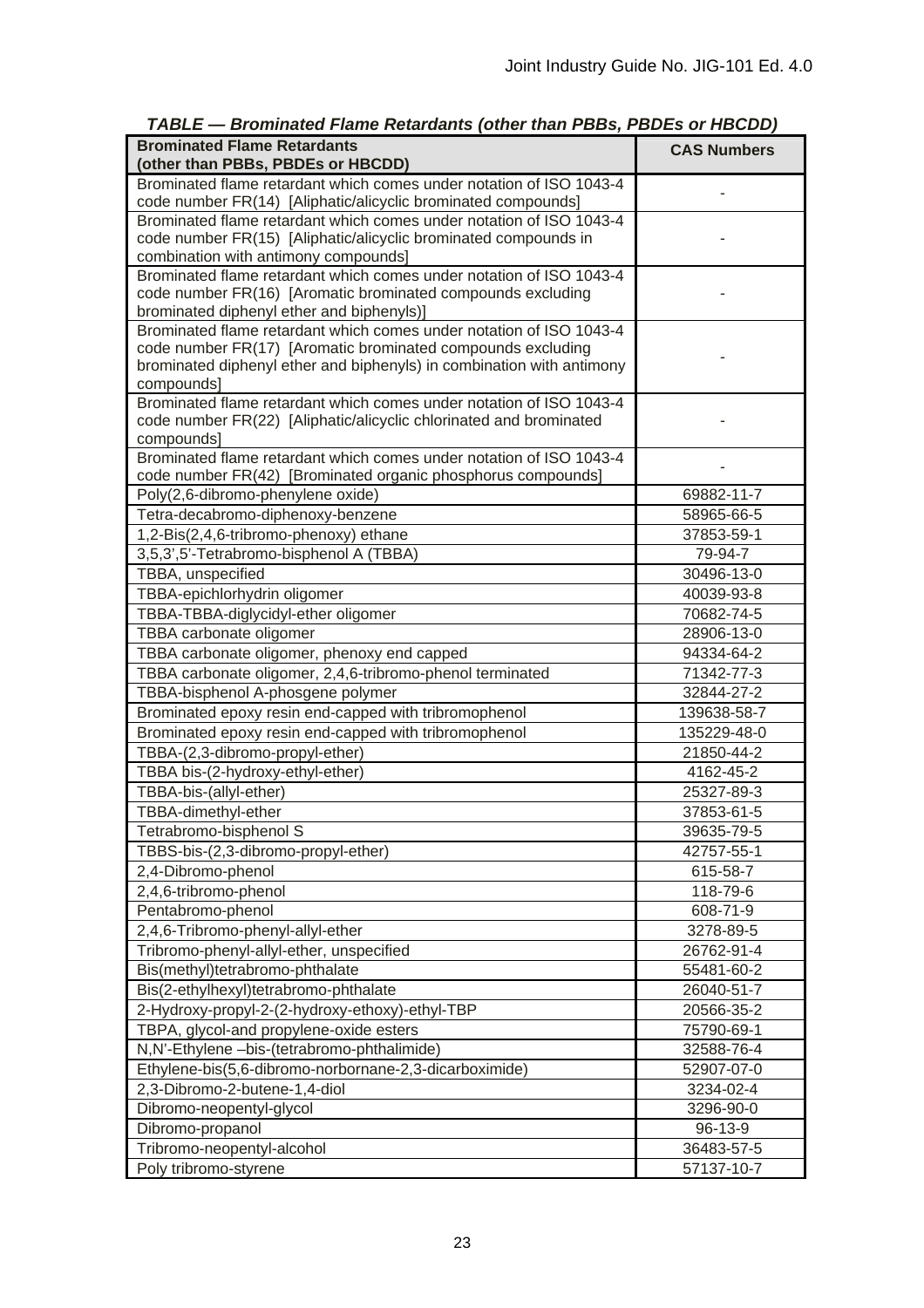| <b>Brominated Flame Retardants</b><br>(other than PBBs, PBDEs or HBCDD) | <b>CAS Numbers</b> |
|-------------------------------------------------------------------------|--------------------|
| Tribromo-styrene                                                        | 61368-34-1         |
| Dibromo-styrene grafted PP                                              | 171091-06-8        |
| Poly-dibromo-styrene                                                    | 31780-26-4         |
| Bromo-/Chloro-paraffins                                                 | 68955-41-9         |
| Bromo-/Chloro-alpha-olefin                                              | 82600-56-4         |
| Vinylbromide                                                            | 593-60-2           |
| Tris-(2,3-dibromo-propyl)-isocyanurate                                  | 52434-90-9         |
| Tris(2,4-Dibromo-phenyl) phosphate                                      | 49690-63-3         |
| Tris(tribromo-neopentyl) phosphate                                      | 19186-97-1         |
| Chlorinated and brominated phosphate ester                              | 125997-20-8        |
| Pentabromo-toluene                                                      | 87-83-2            |
| Pentabromo-benzyl bromide                                               | 38521-51-6         |
| 1,3-Butadiene homopolymer, brominated                                   | 68441-46-3         |
| Pentabromo-benzyl-acrylate, monomer                                     | 59447-55-1         |
| Pentabromo-benzyl-acrylate, polymer                                     | 59447-57-3         |
| Decabromo-diphenyl-ethane                                               | 84852-53-9         |
| Tribromo-bisphenyl-maleinimide                                          | 59789-51-4         |
| Tetrabromo-cyclo-octane                                                 | 31454-48-5         |
| 1,2-Dibromo-4-(1,2 dibromo-methyl)-cyclo-hexane                         | 3322-93-8          |
| Tetrabromophthalic acid Na salt                                         | 25357-79-3         |
| Tetrabromo phthalic-anhydride                                           | 632-79-1           |
| Octabromo-1,1,3-trimethyl-1-phenylindane (FR-1808)                      | 155613-93-7        |
| <b>Other Brominated Flame Retardants</b>                                |                    |

# *TABLE — Cadmium/Cadmium Compounds*

| <b>Cadmium/Cadmium Compounds</b> | <b>CAS Numbers</b> |
|----------------------------------|--------------------|
| Cadmium                          | 7440-43-9          |
| Cadmium oxide                    | 1306-19-0          |
| Cadmium sulfide                  | 1306-23-6          |
| Cadmium chloride                 | 10108-64-2         |
| Cadmium sulfate                  | 10124-36-4         |
| Other cadmium compounds          |                    |

# *TABLE — Chromium VI Compounds*

| <b>Chromium VI Compounds</b>         | <b>EC Numbers</b> | <b>CAS Numbers</b> |
|--------------------------------------|-------------------|--------------------|
| Chromium (VI) oxide                  |                   | 1333-82-0          |
| Barium chromate                      |                   | 10294-40-3         |
| Calcium chromate                     |                   | 13765-19-0         |
| Lead (II) chromate                   | 231-846-0         | 7758-97-6          |
| Lead chromate molybdate sulphate red | 235-759-9         | 12656-85-8         |
| Lead sulfochromate yellow            | 215-693-7         | 1344-37-2          |
| Sodium chromate                      |                   | 7775-11-3          |
| Sodium dichromate                    |                   | 10588-01-9         |
| Strontium chromate                   |                   | 7789-06-2          |
| Potassium dichromate                 |                   | 7778-50-9          |
| Potassium chromate                   |                   | 7789-00-6          |
| Zinc chromate                        |                   | 13530-65-9         |
| Other chromium VI compounds          |                   |                    |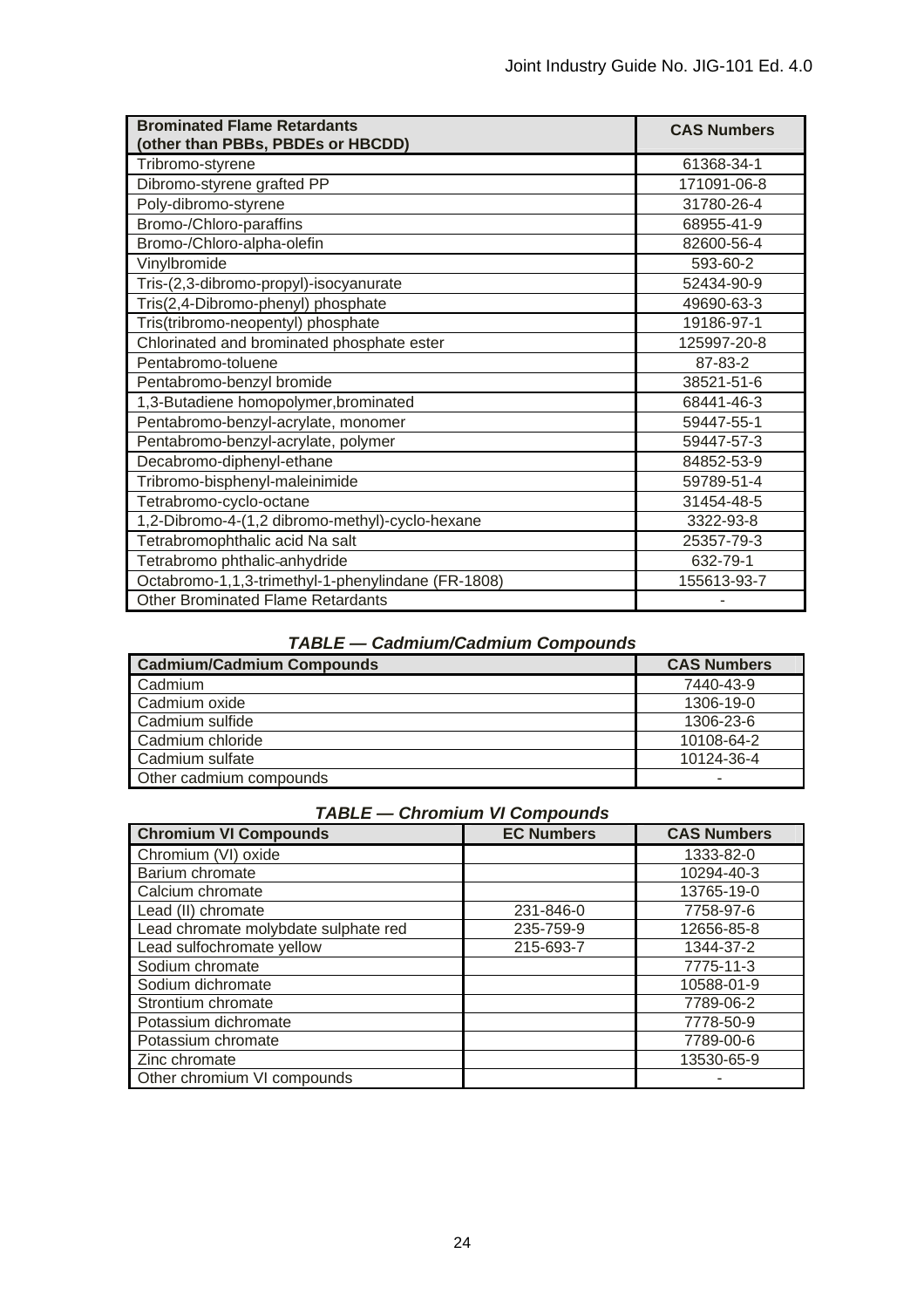| .<br><b>PINGLYKIN OUITINUMING IPPI</b> |                    |
|----------------------------------------|--------------------|
| <b>Dibutyltin Compounds</b>            | <b>CAS Numbers</b> |
| Dibutyltin oxide                       | 818-08-6           |
| Dibutyltin diacetate                   | 1067-33-0          |
| Dibutyltin dilaurate                   | 77-58-7            |
| Dibutyltin maleate                     | 78-04-6            |
| Other dibutyltin compounds             | -                  |

# *TABLE — Dibutyltin Compounds (DBT)*

# *TABLE — Dioctyltin Compounds (DOT)*

| <b>Dioctyltin Compounds</b>       | <b>CAS Numbers</b> |
|-----------------------------------|--------------------|
| Dioctyl Tin Oxide                 | 870-08-6           |
| Dioctyltin dilaurate              | 3648-18-8          |
| <b>Other Dioctyltin compounds</b> |                    |

| .                                  |                   |                    |  |  |
|------------------------------------|-------------------|--------------------|--|--|
| <b>Boric Acid</b>                  | <b>EC Numbers</b> | <b>CAS Numbers</b> |  |  |
| Disodium tetraborate decahydrate   |                   | 1303-96-4          |  |  |
| Disodium tetraborate, anhydrous    | 215-540-4         | 1330-43-4          |  |  |
| Disodium tetraborate, pentahydrate |                   | 12179-04-3         |  |  |

# *TABLE — Disodium tetraborate, anhydrous*

*Note: The reporting requirement refers to the sum of just those substances listed above*

# *TABLE – Fluorinated Greenhouse Gases*

| Perfluorocarbons (PFC), Sulfur hexafluoride (SF6) & Hydrofluorocarbons (HFC) |                    |  |
|------------------------------------------------------------------------------|--------------------|--|
| <b>Fluorinated Greenhouse Gases</b>                                          | <b>CAS Numbers</b> |  |
| Tetrafluoromethane (Carbon tetrafluoride, PFC-14)                            | 75-73-0            |  |
| Hexafluoroethane (PFC-116)                                                   | 76-16-4            |  |
| Octafluoropropane (PFC-218)                                                  | 76-19-7            |  |
| Decafluorobutane (PFC-31-10)                                                 | 355-25-9           |  |
| Dodecafluoropentane (PFC-41-12)                                              | 678-26-2           |  |
| Tetradecafluorohexane (PFC-51-14)                                            | 355-42-0           |  |
| Octafluorocyclobutane (PFC-c318)                                             | 115-25-3           |  |
| Sulfur Hexafluoride (SF6)                                                    | 2551-62-4          |  |
| Trifluoromethane (HFC-23)                                                    | 75-46-7            |  |
| Difluoromethane (HFC-32)                                                     | 75-10-5            |  |
| Methyl fluoride (HFC-41)                                                     | 593-53-3           |  |
| 2H, 3H-Decafluoropentane (HFC-43-10mee)                                      | 138495-42-8        |  |
| Pentafluoroethane (HFC-125)                                                  | 354-33-6           |  |
| 1,1,2,2-Tetrafluoroethane (HFC-134)                                          | 359-35-3           |  |
| 1,1,1,2-Tetrafluoroethane (HFC-134a)                                         | 811-97-2           |  |
| 1,1-Difluoroethane (HFC-152a)                                                | 75-37-6            |  |
| 1,1,2-Trifluoroethane (HFC-143)                                              | 430-66-0           |  |
| 1,1,1-Trifluoroethane (HFC-143a)                                             | 420-46-2           |  |
| 2H-Heptafluoropropane (HFC-227ea)                                            | 431-89-0           |  |
| 1,1,1,2,2,3-Hexafluoro-propane (HFC-236cb)                                   | 677-56-5           |  |
| 1,1,1,2,3,3-Hexafluoropropane (HFC-236ea)                                    | 431-63-0           |  |
| 1,1,1,3,3,3-Hexafluoropropane (HFC-236fa)                                    | 690-39-1           |  |
| 1,1,2,2,3-Pentafluoropropane (HFC-245ca)                                     | 679-86-7           |  |
| 1,1,1,3,3-Pentafluoropropane (HFC-245fa)                                     | 460-73-1           |  |
| 1,1,1,3,3-Pentafluorobutane (HFC-365mfc)                                     | 406-58-6           |  |

*Note: The reporting requirement refers to the sum of just those substances listed above*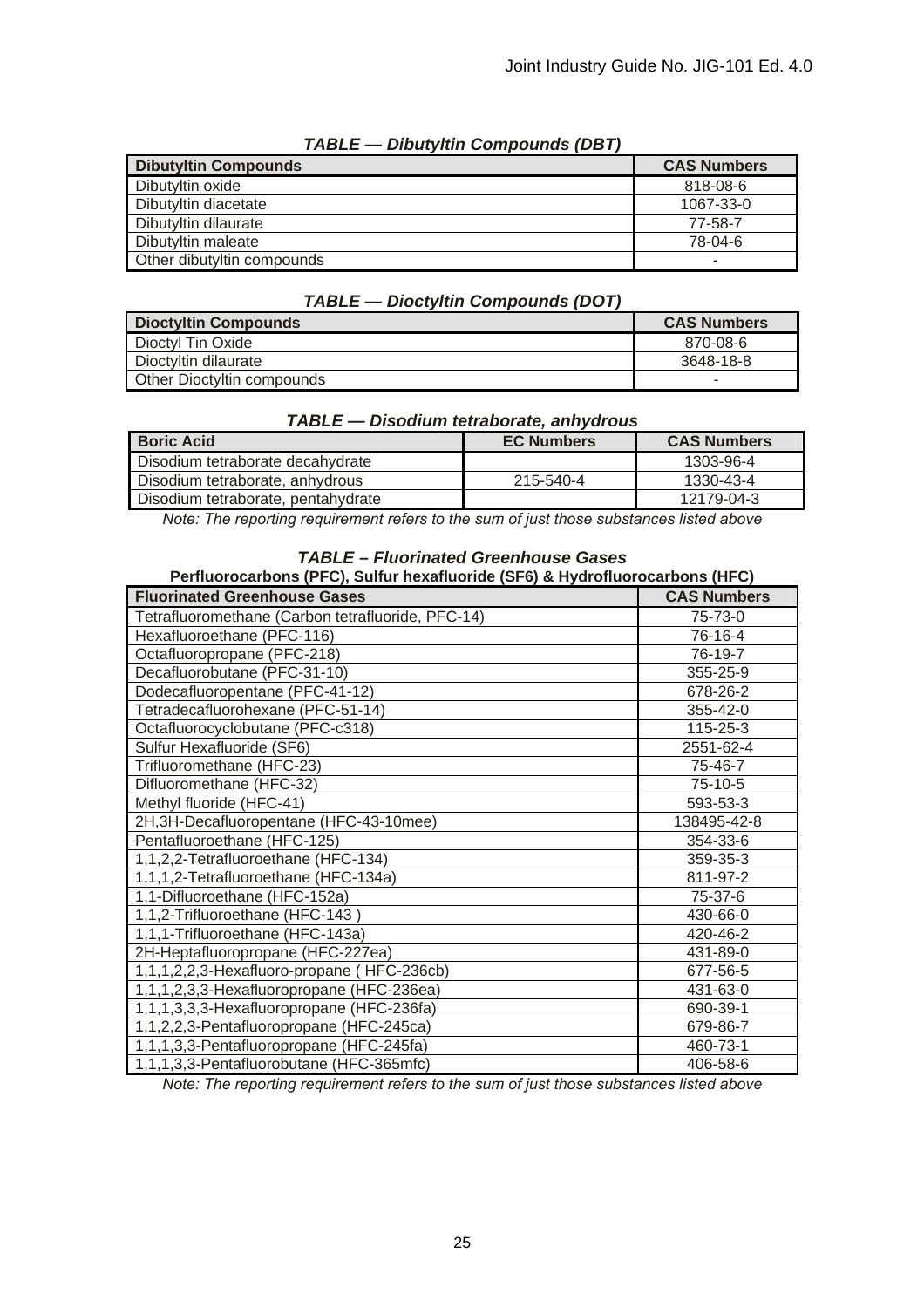| .                                           |                   |                    |
|---------------------------------------------|-------------------|--------------------|
| <b>HBCDD and all Major Diastereoisomers</b> | <b>EC Numbers</b> | <b>CAS Numbers</b> |
| Hexabromocyclododecane (HBCDD)              | 247-148-4 and     | 25637-99-4 and     |
|                                             | 221-695-9         | 3194-55-6          |
| $\alpha$ -hexabromocyclododecane            | <b>NA</b>         | 134237-50-6        |
| $\beta$ -hexabromocyclododecane             | ΝA                | 134237-51-7        |
| $\gamma$ -hexabromocyclododecane            | ΝA                | 134237-52-8        |

*TABLE – Hexabromocyclododecane (HBCDD)* 

*Note: The reporting requirement refers to the sum of just those substances listed above* 

| <b>Lead/lead Compounds</b>              | <b>EC Numbers</b> | <b>CAS Numbers</b> |
|-----------------------------------------|-------------------|--------------------|
| Lead                                    |                   | 7439-92-1          |
| Lead (II) sulfate                       |                   | 7446-14-2          |
| Lead (II) carbonate                     |                   | 598-63-0           |
| Lead (II) chromate                      | 231-846-0         | 7758-97-6          |
| Lead chromate molybdate sulphate red    | 235-759-9         | 12656-85-8         |
| Lead hydrocarbonate                     |                   | 1319-46-6          |
| Lead acetate                            |                   | 301-04-2           |
| Lead (II) acetate, trihydrate           |                   | 6080-56-4          |
| Lead phosphate                          |                   | 7446-27-7          |
| Lead selenide                           |                   | 12069-00-0         |
| Lead (IV) oxide                         |                   | 1309-60-0          |
| Lead (II, IV) oxide                     |                   | 1314-41-6          |
| Lead (II) sulfide                       |                   | 1314-87-0          |
| Lead (II) oxide                         |                   | 1317-36-8          |
| Lead (II) carbonate basic               |                   | 1319-46-6          |
| Lead hydroxidcarbonate                  |                   | 1344-36-1          |
| Lead (II) phosphate                     |                   | 7446-27-7          |
| Lead sulfochromate yellow               | 215-693-7         | 1344-37-2          |
| Lead (II) titanate                      |                   | 12060-00-3         |
| Lead sulfate, sulphuric acid, lead salt |                   | 15739-80-7         |
| Lead sulphate, tribasic                 |                   | 12202-17-4         |
| Lead stearate                           |                   | 1072-35-1          |
| Other lead compounds                    |                   |                    |

*TABLE — Lead/lead Compounds*

|  | <b>TABLE - Mercury /Mercury Compounds</b> |
|--|-------------------------------------------|
|  |                                           |

| <b>Mercury /Mercury Compounds</b> | <b>CAS Numbers</b> |
|-----------------------------------|--------------------|
| Mercury                           | 7439-97-6          |
| Mercuric chloride                 | 33631-63-9         |
| Mercury (II) chloride             | 7487-94-7          |
| Mercuric sulfate                  | 7783-35-9          |
| Mercuric nitrate                  | 10045-94-0         |
| Mercuric (II) oxide               | 21908-53-2         |
| Mercuric sulfide                  | 1344-48-5          |
| Other mercury compounds           |                    |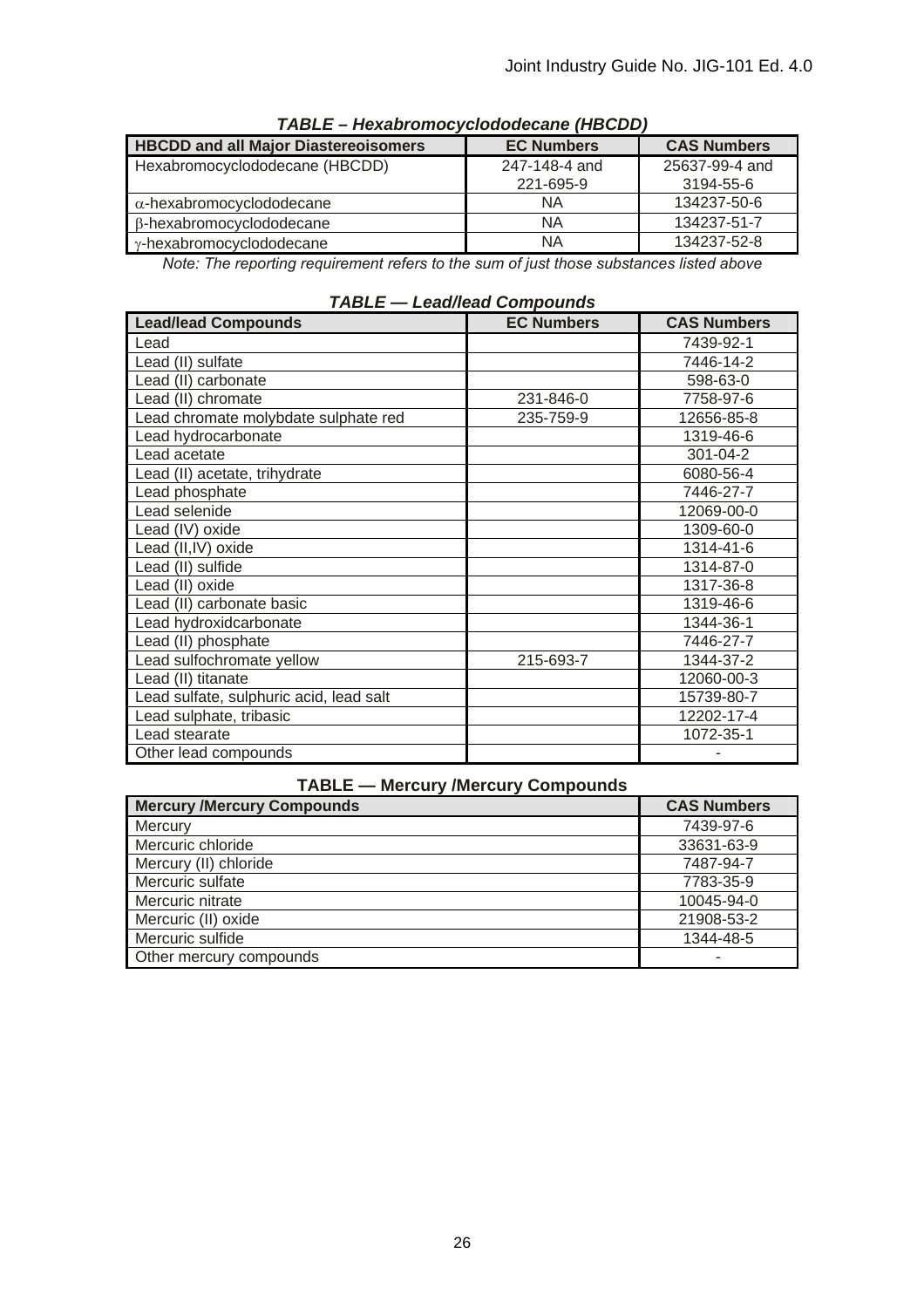| Hydrochlorofluorocarbons (HCFC) and others                 |                    |  |  |
|------------------------------------------------------------|--------------------|--|--|
| <b>Ozone Depleting Substances*</b>                         | <b>CAS Numbers</b> |  |  |
| Trichlorofluoromethane (CFC-11)                            | 75-69-4            |  |  |
| Dichlorodifluoromethane (CFC-12)                           | $75 - 71 - 8$      |  |  |
| Chlorotrifluoromethane (CFC-13)                            | 75-72-9            |  |  |
| Pentachlorofluoroethane (CFC-111)                          | 354-56-3           |  |  |
| Tetrachlorodifluoroethane (CFC-112)                        | 76-12-0            |  |  |
| 1,1,2,2-Tetrachloro-1,2-difluoroethane (CFC-112)           | 76-12-0            |  |  |
| 1,1,1,2-Tetrachloro-2,2-difluoroethane (CFC-112a)          | 76-11-9            |  |  |
| Trichlorotrifluoroethane (CFC-113)                         | $76-13-1.$         |  |  |
| 1,1,2-Trichloro-1,2,2 trifluoroethane (CFC-113)            | 76-13-1            |  |  |
| 1,1,1-Trichloro-2,2,2 trifluoroethane (CFC-113a)           | 354-58-5           |  |  |
| Dichlorotetrafluoroethane (CFC-114)                        | 76-14-2            |  |  |
| Monochloropentafluoroethane (CFC-115)                      | 76-15-3            |  |  |
| Heptachlorofluoropropane (CFC-211)                         | 422-78-6           |  |  |
|                                                            | 135401-87-5        |  |  |
| 1,1,1,2,2,3,3-Heptachloro-3-fluoropropane (CFC-211aa)      | 422-78-6           |  |  |
| 1,1,1,2,3,3,3-Heptachloro-2-fluoropropane (CFC-211ba)      | 422-81-1           |  |  |
| Hexachlorodifluoropropane (CFC-212)                        | 3182-26-1          |  |  |
| Pentachlorotrifluoropropane (CFC-213)                      | 2354-06-5          |  |  |
|                                                            | 134237-31-3        |  |  |
| Tetrachlorotetrafluoropropane (CFC-214)                    | 29255-31-0         |  |  |
| 1,2,2,3-Tetrachloro-1,1,3,3-tetrafluoropropane (CFC-214aa) | 2268-46-4          |  |  |
| 1,1,1,3-Tetrachloro-2,2,3,3-tetrafluoropropane (CFC-214cb) |                    |  |  |
| Trichloropentafluoropropane (CFC-215)                      | 1599-41-3          |  |  |
| 1,2,2-Trichloropentafluoropropane (CFC-215aa)              | 1599-41-3          |  |  |
| 1,2,3-Trichloropentafluoropropane (CFC-215ba)              | 76-17-5            |  |  |
| 1,1,2-Trichloropentafluoropropane (CFC-215bb)              |                    |  |  |
| 1,1,3-Trichloropentafluoropropane (CFC-215ca)              |                    |  |  |
| 1,1,1-Trichloropentafluoropropane (CFC-215cb)              | 4259-43-2          |  |  |
| Dichlorohexafluoropropane (CFC-216)                        | 661-97-2           |  |  |
| Chloroheptafluoropropane (CFC-217)                         | 422-86-6           |  |  |
| Bromochloromethane (Halon-1011)                            | 74-97-5            |  |  |
| Dibromodifluoromethane (Halon-1202)                        | 75-61-6            |  |  |
| Bromochlorodifluoromethane (Halon-1211)                    | 353-59-3           |  |  |
| Bromotrifluoromethane (Halon-1301)                         | 75-63-8            |  |  |
| Dibromotetrafluoroethane (Halon-2402)                      | 124-73-2           |  |  |
| Tetrachloromethane (carbon tetrachloride)                  | 56-23-5            |  |  |
| 1,1,1-Trichloroethane (methylchloroform)                   | 71-55-6            |  |  |
| Bromomethane (methyl bromide)                              | 74-83-9            |  |  |
| Bromoethane (ethyl bromide)                                | 74-96-4            |  |  |
| 1-Bromopropane (n-propyl bromide)                          | 106-94-5           |  |  |
| Trifluoroiodomethane (trifluoromethyl iodide)              | 2314-97-8          |  |  |
| Chloromethane (methyl chloride)                            | 74-87-3            |  |  |
| Dibromofluoromethane (HBFC-21 B2)                          | 1868-53-7          |  |  |
| Bromodifluoromethane (HBFC-22 B1)                          | 1511-62-2          |  |  |
| Bromofluoromethane (HBFC-31 B1)                            | 373-52-4           |  |  |
| Tetrabromofluoroethane (HBFC-121 B4)                       | 306-80-9           |  |  |
| Tribromodifluoroethane (HBFC-122 B3)                       |                    |  |  |
| Dibromotrifluoroethane (HBFC-123 B2)                       | 354-04-1           |  |  |
| Bromotetrafluoroethane (HBFC-124 B1)                       | 124-72-1           |  |  |
| Tribromofluoroethane (HBFC-131 B3)                         | $\blacksquare$     |  |  |
| Dibromodifluoroethane (HBFC-132 B2)                        | 75-82-1            |  |  |
| Bromotrifluoroethane (HBFC-133 B1)                         | 421-06-7           |  |  |
| Dibromofluoroethane (HBFC-141 B2)                          | 358-97-4           |  |  |
| Bromodifluoroethane (HBFC-142 B1)                          | 420-47-3           |  |  |
|                                                            |                    |  |  |

# *TABLE — Ozone Depleting Substances*  **Chlorofluorocarbons (CFC), Halons, Hydrobromofluorocarbons (HBFC),**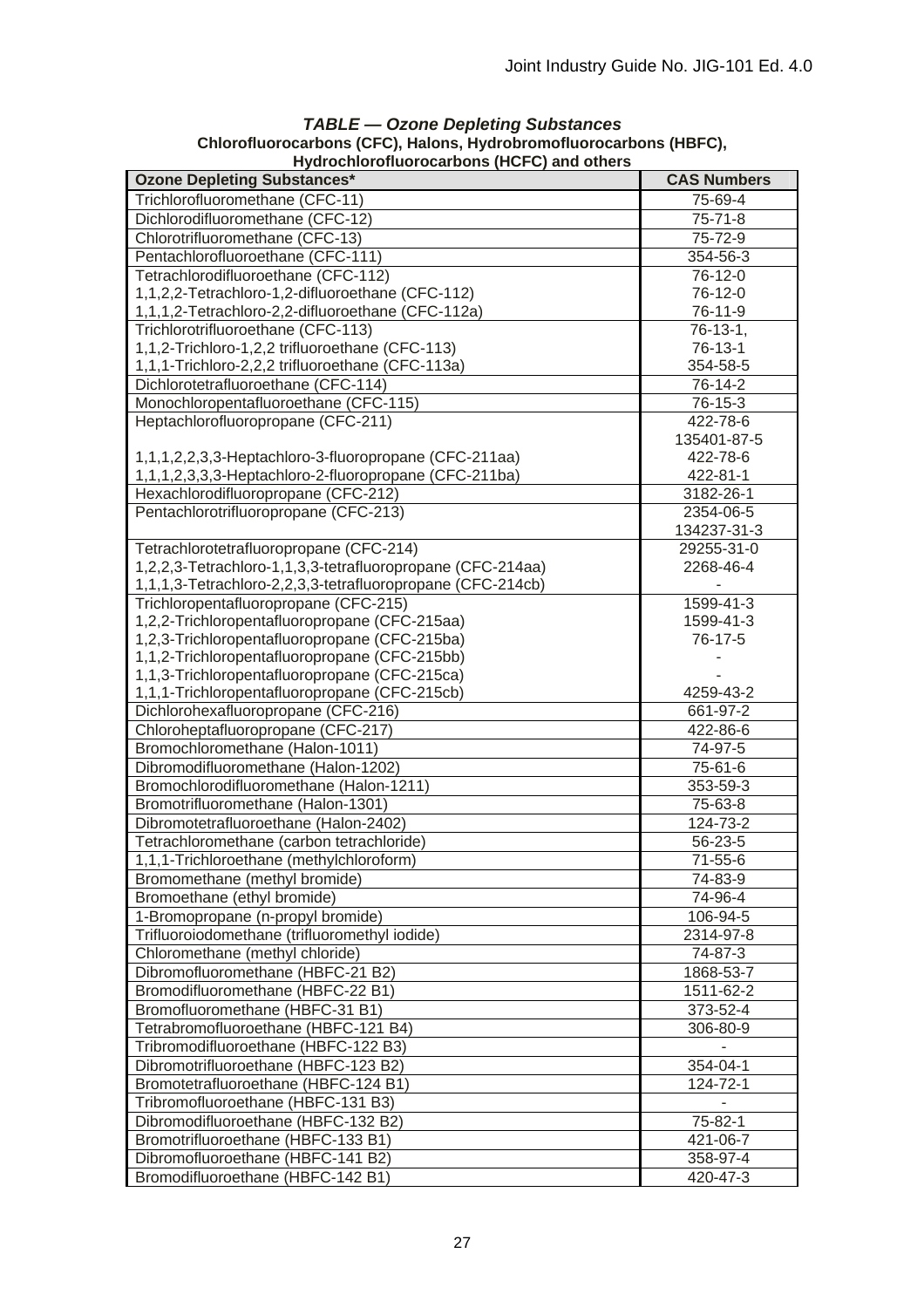| <b>Ozone Depleting Substances*</b>                                                     | <b>CAS Numbers</b>   |
|----------------------------------------------------------------------------------------|----------------------|
| Bromofluoroethane (HBFC-151 B1)                                                        | 762-49-2             |
| Hexabromofluoropropane (HBFC-221 B6)                                                   |                      |
| Pentabromodifluoropropane (HBFC-222 B5)                                                |                      |
| Tetrabromotrifluoropropane (HBFC-223 B4)                                               |                      |
| Tribromotetrafluoropropane (HBFC-224 B3)                                               |                      |
| Dibromopentafluoropropane (HBFC-225 B2)                                                | 431-78-7             |
| Bromohexafluoropropane (HBFC-226 B1)                                                   | 2252-78-0            |
| Pentabromofluoropropane (HBFC-231 B5)                                                  |                      |
| Tetrabromodifluoropropane (HBFC-232 B4)                                                |                      |
| Tribromotrifluoropropane (HBFC-233 B3)                                                 |                      |
| Dibromotetrafluoropropane (HBFC-234 B2)                                                |                      |
| Bromopentafluoropropane (HBFC-235 B1)                                                  | 460-88-8             |
| Tetrabromofluoropropane (HBFC-241 B4)                                                  |                      |
| Tribromodifluoropropane (HBFC-242 B3)                                                  | 70192-80-2           |
| Dibromotrifluoropropane (HBFC-243 B2)                                                  | 431-21-0             |
| Bromotetrafluoropropane (HBFC-244 B1)                                                  | 679-84-5             |
| Tribromofluoropropane (HBFC-251 B3)                                                    | 75372-14-4           |
| Dibromodifluoropropane (HBFC-252 B2)                                                   | 460-25-3             |
| Bromotrifluoropropane (HBFC-253 B1)                                                    | 421-46-5             |
| Dibromofluoropropane (HBFC-261 B2)                                                     | 51584-26-0           |
| Bromodifluoropropane (HBFC-262 B1)                                                     |                      |
| Bromofluoropropane (HBFC-271 B1)                                                       | 1871-72-3            |
| Dichlorofluoromethane (HCFC-21)                                                        | 75-43-4              |
| Chlorodifluoromethane (HCFC-22)                                                        | 75-45-6              |
| Chlorofluoromethane (HCFC-31)                                                          | 593-70-4             |
| Tetrachlorofluoroethane (HCFC-121)                                                     | 134237-32-4          |
| 1,1,2,2-Tetrachloro-1-fluoroethane (HCFC-121)                                          | 354-14-3             |
| 1,1,1,2-Tetrachloro-2-fluoroethane (HCFC-121a)                                         | 354-11-0             |
| Trichlorodifluoroethane (HCFC-122)                                                     | 41834-16-6           |
| 1,2,2-Trichloro-1,1-difluoroethane (HCFC-122)                                          | 354-21-2             |
| 1,1,2-Trichloro-1,2-difluoroethane (HCFC-122a)                                         | 354-15-4             |
| 1,1,1-Trichloro-2,2-difluoroethane (HCFC-122b)                                         | 354-12-1             |
| Dichlorotrifluoroethane(HCFC-123)                                                      | 34077-87-7           |
| 1,1-Dichloro-2,2,2-trifluoroethane (HCFC-123)                                          | 306-83-2             |
| 1,2-Dichloro-1,1,2-trifluoroethane (HCFC-123a)                                         | 354-23-4             |
|                                                                                        | 90454-18-5           |
| 1,1-Dichloro-1,2,2-trifluoroethane (HCFC-123b)                                         | 812-04-4             |
| Chlorotetrafluoroethane (HCFC-124)                                                     | 63938-10-3           |
| 2-chloro-1,1,1,2-tetrafluoroethane (HCFC-124)                                          | 2837-89-0            |
| 1-chloro-1,1,2,2-tetrafluoroethane (HCFC-124a)                                         | 354-25-6             |
| Trichlorofluoroethane (HCFC-131)                                                       | 27154-33-2;          |
|                                                                                        | $(134237 - 34 - 6)$  |
| 1,1,2-Trichloro-2-fluoroethane (HCFC-131)<br>1,1,2-Trichloro-1-fluoroethane (HCFC131a) | 359-28-4<br>811-95-0 |
| 1,1,1-Trichloro-2-fluoroethane (HCFC-131b)                                             | 2366-36-1            |
| Dichlorodifluoroethane (HCFC-132)                                                      | 25915-78-0           |
| 1,2-Dichloro-1,2-difluoroethane (HCFC-132)                                             | 431-06-1             |
| 1,1-Dichloro-2,2-difluoroethane (HCFC-132a)                                            | 471-43-2             |
| 1,2-Dichloro-1,1-difluoroethane (HCFC-132b)                                            | 1649-08-7            |
| 1,1-Dichloro-1,2-difluoroethane (HFCF-132c)                                            | 1842-05-3            |
| Chlorotrifluoroethane (HCFC-133)                                                       | 1330-45-6            |
|                                                                                        | 431-07-2             |
| 1-Chloro-1,2,2-trifluoroethane (HCFC-133)                                              | 1330-45-6            |
| 2-Chloro-1,1,1-trifluoroethane (HCFC-133a)                                             | 75-88-7              |
| 1-Chloro-1,1,2-trifluoroethane (HCFC-133b)                                             | 421-04-5             |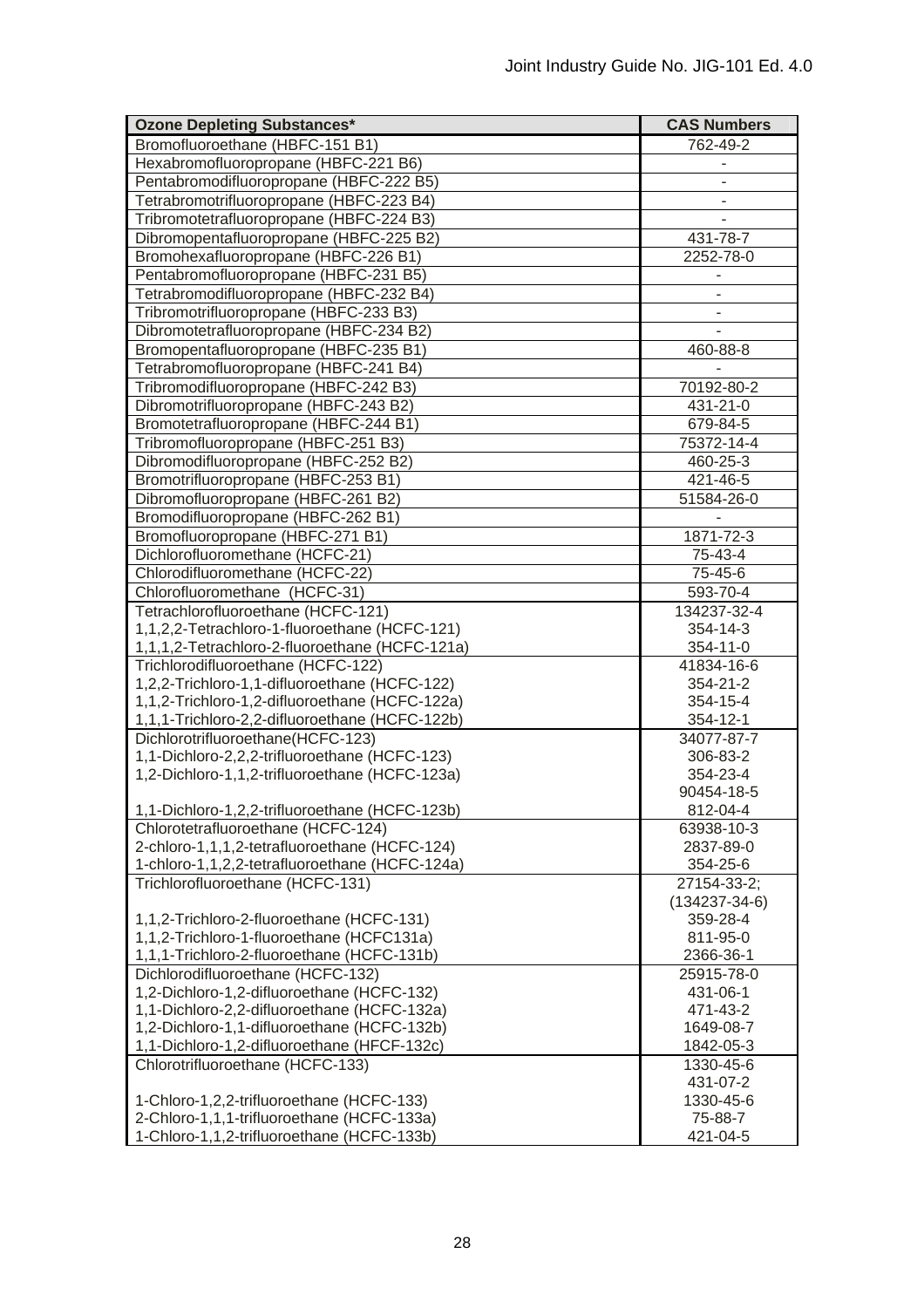| <b>Ozone Depleting Substances*</b>                      | <b>CAS Numbers</b> |
|---------------------------------------------------------|--------------------|
| Dichlorofluoroethane(HCFC-141)                          | 1717-00-6;         |
|                                                         | $(25167 - 88 - 8)$ |
| 1,2-Dichloro-1-fluoroethane (HCFC-141)                  | 430-57-9           |
| 1,1-Dichloro-2-fluoroethane (HCFC-141a)                 | 430-53-5           |
| 1,1-Dichloro-1-fluoroethane (HCFC-141b)                 | 1717-00-6          |
| Chlorodifluoroethane (HCFC-142)                         | 25497-29-4         |
| 2-Chloro-1,1-Difluoroethane (HCFC-142)                  | 338-65-8           |
| 1-Chloro-1,1-difluoroethane (HCFC-142b)                 | 75-68-3            |
| 1-Chloro-1,2-difluoroethane (HCFC-142a)                 | 338-64-7           |
| Chlorofluoroethane (HCFC-151)                           | 110587-14-9        |
| 1-Chloro-2-fluoroethane (HCFC-151)                      | 762-50-5           |
| 1-Chloro-1-fluoroethane (HCFC-151a)                     | 1615-75-4          |
| Hexachlorofluoropropane (HCFC-221)                      | 134237-35-7        |
|                                                         | 29470-94-8         |
| 1,1,1,2,2,3-Hexachloro-3-fluoropropane (HCFC-221ab)     | 422-26-4           |
| Pentachlorodifluoropropane (HCFC-222)                   | 134237-36-8        |
| 1,1,1,3,3-pentachloro-2,2-difluoropropane (HCFC-222ca)) | 422-49-1           |
| 1,2,2,3,3-pentachloro-1,1-difluoropropane (HCFC-222aa)  | 422-30-0           |
| Tetrachlorotrifluoropropane (HCFC-223)                  | 134237-37-9        |
| 1,1,3,3-Tetrachloro-1,2,2-trifluoropropane (HCFC-223ca) | 422-52-6           |
| 1,1,1,3-Tetrachloro-2,2,3-trifluoropropane (HCFC-223cb) | 422-50-4           |
| Trichlorotetrafluoropropane (HCFC-224)                  | 134237-38-0        |
| 1,3,3-Trichloro-1,1,2,2-tetrafluoropropane (HCFC-224ca) | 422-54-8           |
| 1,1,3-Trichloro-1,2,2,3-tetrafluoropropane (HCFC-224cb) | 422-53-7           |
| 1,1,1-Trichloro-2,2,3,3-tetrafluoropropane (HCFC-224cc) | 422-51-7           |
| Dichloropentafluoropropane (HCFC-225)                   | 127564-92-5        |
| 2,2-Dichloro-1,1,1,3,3-pentafluoropropane(HCFC-225aa)   | 128903-21-9        |
| 2,3-Dichloro-1,1,1,2,3-pentafluoropropane (HCFC-225ba)  | 422-48-0           |
| 1,2-Dichloro-1,1,2,3,3-pentafluoropropane (HCFC-225bb)  | 422-44-6           |
| 3,3-Dichloro-1,1,1,2,2-pentafluoropropane (HCFC-225ca)  | 422-56-0           |
| 1,3-Dichloro-1,1,2,2,3-pentafluoropropane (HCFC-225cb)  | 507-55-1           |
| 1,1-Dichloro-1,2,2,3,3-pentafluoropropane(HCFC-225cc)   | 13474-88-9         |
| 1,2-Dichloro-1,1,3,3,3-pentafluoropropane (HCFC-225da)  | 431-86-7           |
| 1,3-Dichloro-1,1,2,3,3-pentafluoropropane (HCFC-225ea)  | 136013-79-1        |
| 1,1-Dichloro-1,2,3,3,3-pentafluoropropane(HCFC-225eb)   | 111512-56-2        |
| Chlorohexafluoropropane (HCFC-226)                      | 134308-72-8        |
| 2-Chloro-1,1,1,3,3,3-hexafluoro-propane (HCFC-226da)    | 431-87-8           |
| Pentachlorofluoropropane (HCFC-231)                     | 134190-48-0        |
| 1,1,1,2,3-pentachloro-2-fluoro-propane (HCFC-231bb)     | 421-94-3           |
| Tetrachlorodifluoropropane (HCFC-232)                   | 134237-39-1        |
| 1,1,1,3-Tetrachloro-3,3-difluoropropane (HCFC-232fc)    | 460-89-9           |
| Trichlorotrifluoropropane (HCFC-233)                    | 134237-40-4        |
| 1,1,1-Trichloro-3,3,3-trifluoropropane (HCFC-233fb)     | 7125-83-9          |
| Dichlorotetrafluoropropane (HCFC-234)                   | 127564-83-4        |
| 1,2-Dichloro-1,2,3,3-tetrafluoropropane (HCFC-234db)    | 425-94-5           |
| Chloropentafluoropropane (HCFC-235)                     | 134237-41-5        |
| 1-Chloro-1,1,3,3,3-pentafluoropropane (HCFC-235fa)      | 460-92-4           |
| Tetrachlorofluoropropane (HCFC-241)                     | 134190-49-1        |
| 1,1,2,3-Tetrachloro-1-fluoropropane (HCFC-241db)        | 666-27-3           |
| Trichlorodifluoropropane (HCFC-242)                     | 134237-42-6        |
| 1,3,3, Trichloro-1, 1-difluoropropane (HCFC-242fa)      | 460-63-9           |
| Dichlorotrifluoropropane (HCFC-243)                     | 134237-43-7        |
| 1,1-Dichloro-1,2,2-trifluoropropane (HCFC-243cc)        | 7125-99-7          |
| 2,3-Dichloro-1,1,1-trifluoropropane (HCFC-243db)        | 338-75-0           |
| 3,3-Dichloro-1,1,1-trifluoropropane (HCFC-243fa)        | 460-69-5           |
| Chlorotetrafluoropropane (HCFC-244)                     | 134190-50-4        |
| 3-Chloro-1,1,2,2-tetrafluoropropane (HCFC-244ca)        | 679-85-6           |
| 1-Chloro-1,1,2,2-tetrafluoropropane (HCFC-244cc)        | 421-75-0           |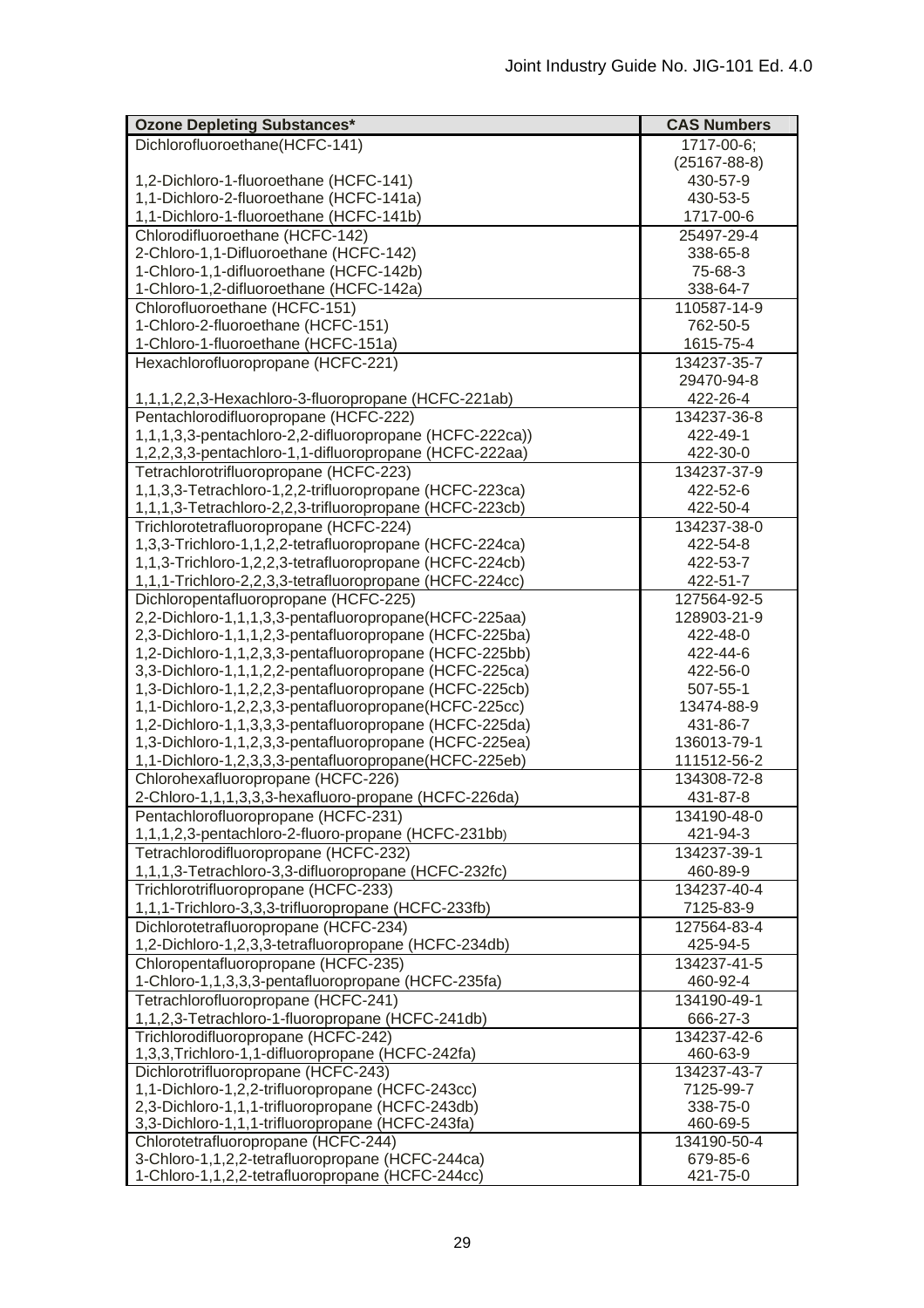| <b>Ozone Depleting Substances*</b>           | <b>CAS Numbers</b> |
|----------------------------------------------|--------------------|
| Trichlorofluoropropane (HCFC-251)            | 134190-51-5        |
| 1,1,3-Trichloro-1-fluoropropane (HCFC-251fb) | 818-99-5           |
| 1,1,2-Trichloro-1-fluoropropane (HCFC-251dc) | 421-41-0           |
| Dichlorodifluoropropane (HCFC-252)           | 134190-52-6        |
| 1,3-Dicloro-1,1-difluoropropane (HCFC-252fb) | 819-00-1           |
| Chlorotrifluoropropane (HCFC-253)            | 134237-44-8        |
| 3-Chloro-1,1,1-trifluoropropane (HCFC-253fb) | 460-35-5           |
| Dichlorofluoropropane (HCFC-261)             | 134237-45-9        |
| 1,1-Dichloro-1-fluoropropane (HCFC-261fc)    | 7799-56-6          |
| 1,2-Dichloro-2-fluoro-propane (HCFC-261ba)   | 420-97-3           |
| Chlorodifluoropropane (HCFC-262)             | 134190-53-7        |
| 1-Chloro-2,2-difluoropropane (HCFC-262ca)    | 420-99-5           |
| 2-Chloro-1,3-difluoropropane (HCFC-262da)    | 102738-79-4        |
| 1-Chloro-1,1-difluoropropane (HCFC-262fc)    | 421-02-3           |
| Chlorofluoropropane (HCFC-271)               | 134190-54-8        |
| 2-Chloro-2-fluoropropane (HCFC-271ba)        | 420-44-0           |
| 1-Chloro-1-fluoropropane (HCFC-271fb)        | 430-55-7           |

*\*Note: These substances may contain further isomers that are not listed here. Isomers with CAS numbers have been included when available.* 

| Perchlorate Compounds       | <b>CAS Numbers</b> |
|-----------------------------|--------------------|
| Lithium perchlorate         | 7791-03-9          |
| Other perchlorate compounds | -                  |

# *TABLE – PFOS Compounds*

| <b>PFOS Compounds</b>                                   | <b>CAS Numbers</b> |
|---------------------------------------------------------|--------------------|
| Perfluoroctane Sulfonates (PFOS)                        |                    |
| $C_8F_{17}SO_2X$ , where X = OR, NR or other derivative |                    |

# *TABLE — Selected Phthalates Group 1 (BBP, DBP, DEHP)*

| <b>Phthalates</b>                 | <b>EC Numbers</b> | <b>CAS Numbers</b> |
|-----------------------------------|-------------------|--------------------|
| Butylbenzyl phthalate (BBP)       | 201-622-7         | 85-68-7            |
| Dibutyl phthalate (DBP)           | 201-557-4         | 84-74-2            |
| Di(2-ethylhexyl) phthalate (DEHP) | $204 - 211 - 0$   | 117-81-7           |

*Note: The reporting requirement refers to the sum of just those substances listed above* 

| TABLE - Selected Phthalates Group 2 (DIDP, DINP, DNOP) |  |
|--------------------------------------------------------|--|
|--------------------------------------------------------|--|

| <b>Phthalates</b>            | <b>EC Numbers</b> | <b>CAS Numbers</b> |
|------------------------------|-------------------|--------------------|
| Diisodecycl phthalate (DIDP) | 247-977-1         | 26761-40-0         |
|                              | 271-091-4         | 68515-49-1         |
| Diisononyl phthalate (DINP)  | 249-079-5         | 28553-12-0         |
|                              | 271-090-9         | 68515-48-0         |
| Di-n-octyl phthalate (DNOP)  | 204-214-7         | 117-84-0           |

*Note: The reporting requirement refers to the sum of just those substances listed above*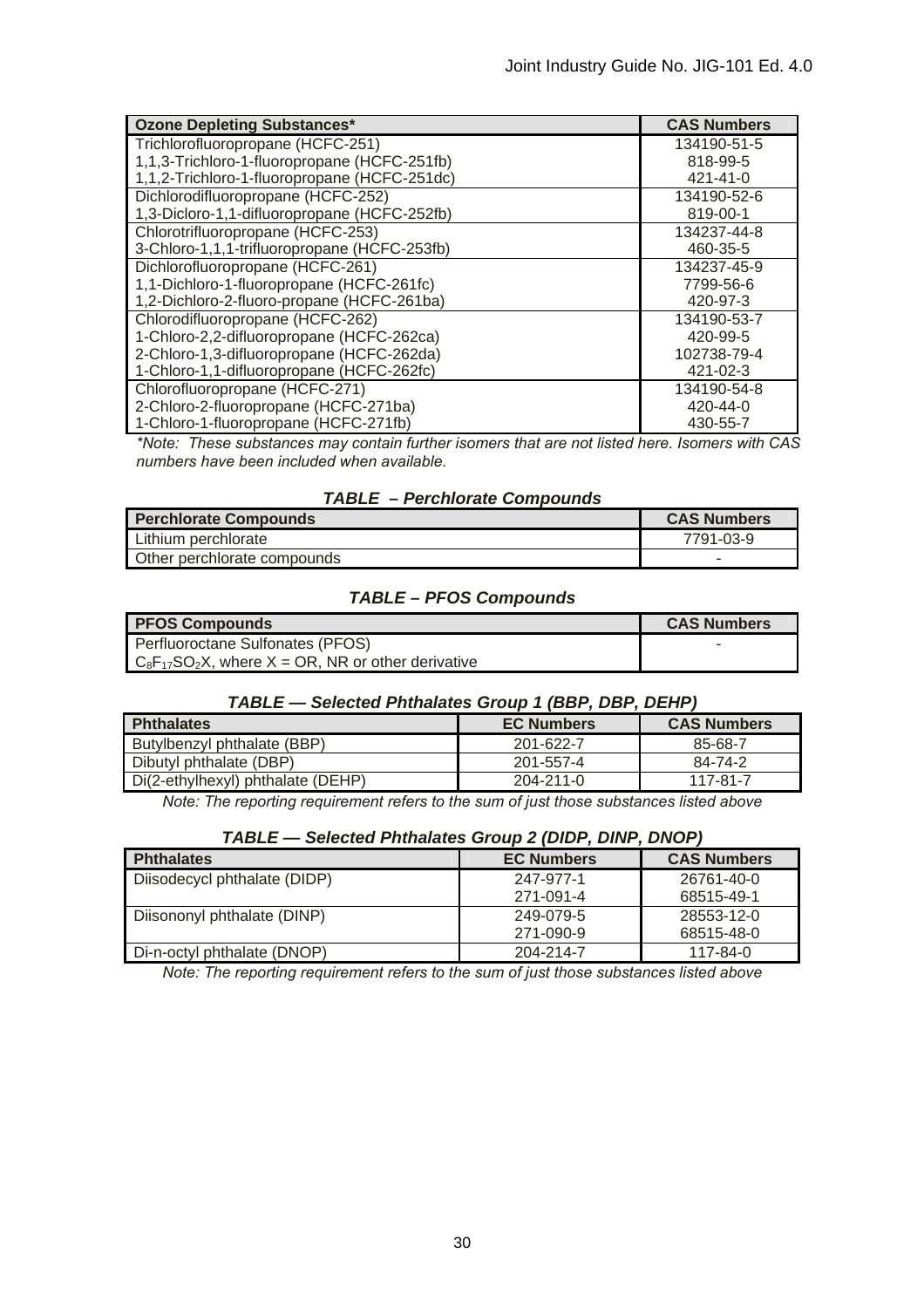| <b>Polybrominated Biphenyls (PBBs)</b> | <b>CAS Numbers</b> |
|----------------------------------------|--------------------|
| Polybrominated Biphenyls               | 59536-65-1         |
| Dibromobiphenyl                        | 92-86-4            |
| 2-Bromobiphenyl                        | 2052-07-5          |
| 3-Bromobiphenyl                        | 2113-57-7          |
| 4-Bromobiphenyl                        | $92 - 66 - 0$      |
| Tribromobiphenyl                       | 59080-34-1         |
| Tetrabromobiphenyl                     | 40088-45-7         |
| Pentabromobiphenyl                     | 56307-79-0         |
| Hexabromobiphenyl                      | 59080-40-9         |
| Hexabromo-1,1-biphenyl                 | 36355-01-8         |
| Firemaster FF-1                        | 67774-32-7         |
| Heptabromobiphenyl                     | 35194-78-6         |
| Octabromobiphenyl                      | 61288-13-9         |
| Nonabromobiphenyl                      | 27753-52-2         |
| Decabromobiphenyl                      | 13654-09-6         |

*TABLE — Polybrominated Biphenyls (PBBs)* 

# *TABLE —Polybrominated Diphenyl Ethers (PBDEs)*

| <b>Polybrominated Diphenyl Ethers (PBDEs)</b>                       | <b>CAS Numbers</b> |
|---------------------------------------------------------------------|--------------------|
| Bromodiphenyl ether                                                 | $101 - 55 - 3$     |
| Dibromodiphenyl ether                                               | 2050-47-7          |
| Tribromodiphenyl ether                                              | 49690-94-0         |
| Tetrabromodiphenyl ether                                            | 40088-47-9         |
| Pentabromodidphenyl ether (note: Commercially available PeBDPO is a | 32534-81-9         |
| complex reaction mixture containing a variety of brominated         | (CAS number used   |
| diphenyloxides.                                                     | for commercial     |
|                                                                     | grades of PeBDPO)  |
| Hexabromodiphenyl ether                                             | 36483-60-0         |
| Heptabromodiphenyl ether                                            | 68928-80-3         |
| Octabromodiphenyl ether                                             | 32536-52-0         |
| Nonabromodiphenyl ether                                             | 63936-56-1         |
| Decabromodiphenyl ether                                             | 1163-19-5          |

#### *TABLE — Polychlorinated Biphenyls (PCBs) and specific substitutes*

| <b>Polychlorinated Biphenyls (PCBs)</b>               | <b>CAS Numbers</b> |
|-------------------------------------------------------|--------------------|
| Polychlorinated Biphenyls (all isomers and congeners) | 1336-36-3          |
| Monomethyl-tetrachloro-diphenyl methane               | 76253-60-6         |
| (Uqilec 141)                                          |                    |
| Monomethyl-dichloro-diphenyl methane                  | 81161-70-8         |
| (Ugilec 121, Ugilec 21)                               |                    |
| Monomethyl-dibromo-diphenyl methane (DBBT)            | 99688-47-8         |

# *TABLE — Polychlorinated Terphenyls (PCTs)*

| <b>Polychlorinated Terphenyls (PCTs)</b> | <b>CAS Numbers</b> |
|------------------------------------------|--------------------|
| Polychlorinated Terphenyls               | 61788-33-8         |
| (all isomers and congeners)              |                    |

# *TABLE — Polychlorinated Naphthalenes*

| <b>Polychlorinated Naphthalenes</b> | <b>CAS Numbers</b> |
|-------------------------------------|--------------------|
| Polychlorinated Naphthalenes        | 70776-03-3         |
| Other polychlorinated Naphthalenes  |                    |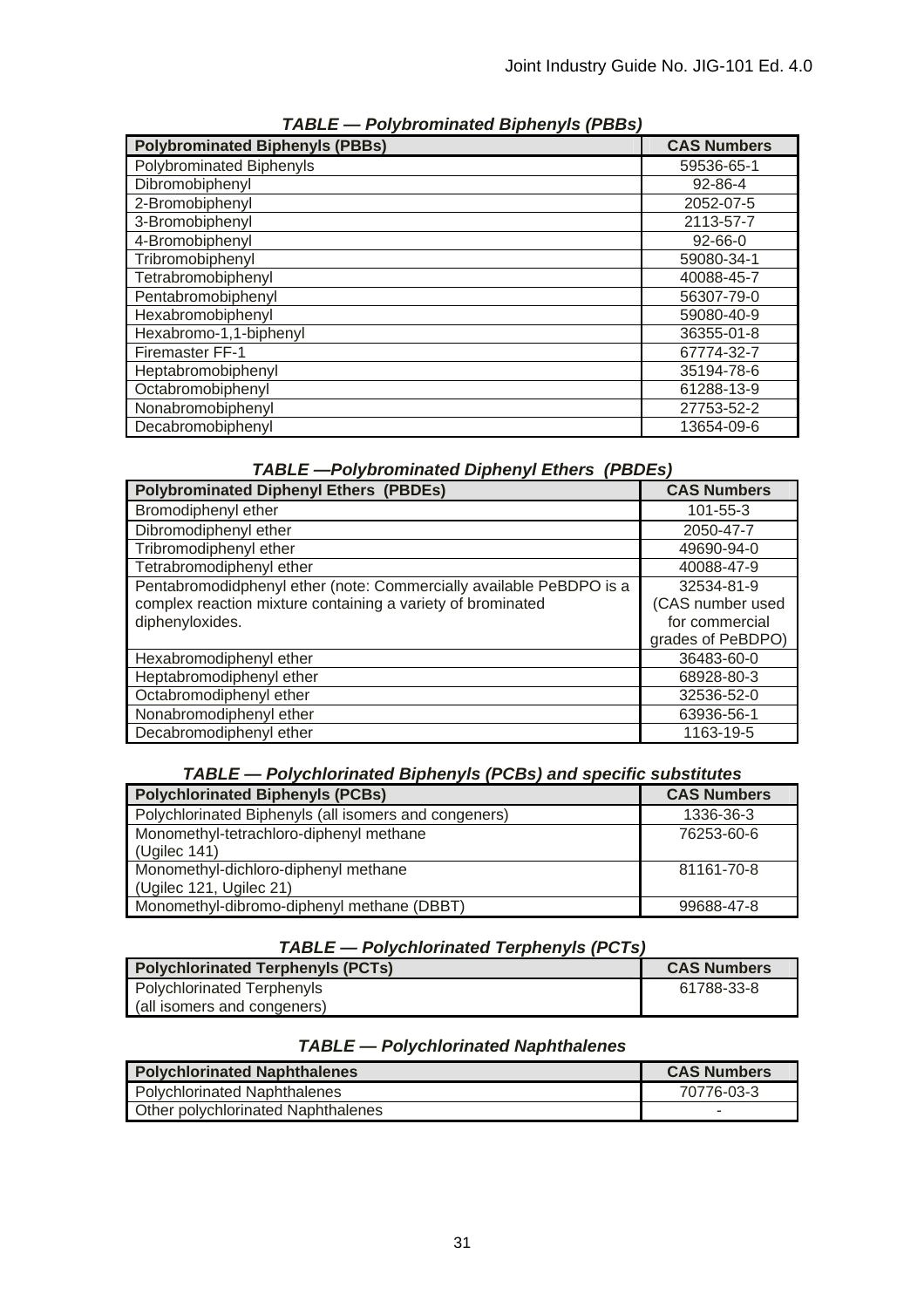| <b>IABLE— (FVC) FOIVVIIIVI CHIOHUE</b> |                    |
|----------------------------------------|--------------------|
| <b>Polyvinyl Chloride</b>              | <b>CAS Numbers</b> |
| Polyvinyl chloride (PVC)               | 9002-86-2          |
| <b>Other Polyvinyl chlorides</b>       |                    |

# *TABLE— (PVC) Polyvinyl Chloride*

# *TABLE — Radioactive Substances (Radioactive Isotope)*

| <b>Radioactive Substances</b> | <b>CAS Numbers</b> |
|-------------------------------|--------------------|
| Uranium-238                   | 7440-61-1          |
| Radon                         | 10043-92-2         |
| Americium-241                 | 14596-10-2         |
| Thorium-232                   | 7440-29-1          |
| Cesium-137                    | 10045-97-3         |
| Strontium-90                  | 10098-97-2         |
| Other radioactive substances  |                    |

# *TABLE — Refractory Ceramic Fibers, Aluminosilicate*

| <b>Refractory Ceramic Fibers, Aluminiumsilicate</b>                                                                                                                                                                                                                                                                                                                                           | <b>Index Numbers</b> |
|-----------------------------------------------------------------------------------------------------------------------------------------------------------------------------------------------------------------------------------------------------------------------------------------------------------------------------------------------------------------------------------------------|----------------------|
| are fibres covered by index number 650-017-00-8 in Annex VI, part 3, table<br>3.2 of Regulation (EC) No 1272/2008 of the European Parliament and of the<br>Council of 16 December 2008 on classification, labelling and packaging of<br>substances and mixtures, and fulfill the two following conditions:<br>a) $Al_2O_3$ and $SiO_2$ are present within the following concentration ranges: | 650-017-00-8         |
| Al <sub>2</sub> O <sub>3</sub> : 43.5 – 47 % w/w, and SiO <sub>2</sub> : 49.5 – 53.5 % w/w, or<br>$\bullet$<br>Al <sub>2</sub> O <sub>3</sub> : 45.5 – 50.5 % w/w, and SiO <sub>2</sub> : 48.5 – 54 % w/w,<br>$\bullet$                                                                                                                                                                       |                      |
| b) fibres have a length weighted geometric mean diameter less two<br>standard geometric errors of 6 or less micrometres (um)                                                                                                                                                                                                                                                                  |                      |

# *TABLE — Refractory Ceramic Fibers, Zirconia Aluminosilicate*

| <b>Refractory Ceramic Fibers, Aluminiumsilicate</b>                                                                                                                                                                                                                                                                                                                                                                          | <b>Index Numbers</b> |
|------------------------------------------------------------------------------------------------------------------------------------------------------------------------------------------------------------------------------------------------------------------------------------------------------------------------------------------------------------------------------------------------------------------------------|----------------------|
| are fibres covered by index number 650-017-00-8 in Annex VI, part 3, table<br>3.2 of Regulation (EC) No 1272/2008 of the European Parliament and of the<br>Council of 16 December 2008 on classification, labelling and packaging of<br>substances and mixtures, and fulfill the two following conditions:<br>a) $Al_2O_3$ , SiO <sub>2</sub> and ZrO <sub>2</sub> are present within the following concentration<br>ranges: | 650-017-00-8         |
| Al <sub>2</sub> O <sub>3</sub> : $35 - 36$ % w/w, and<br>$\bullet$<br>$SiO2: 47.5 - 50 % w/w, and$<br>$ZrO2: 15 - 17 % w/w,$<br>$\bullet$                                                                                                                                                                                                                                                                                    |                      |
| b) fibres have a length weighted geometric mean diameter less two standard<br>geometric errors of 6 or less micrometres (um)                                                                                                                                                                                                                                                                                                 |                      |

# *TABLE — Short Chain Chlorinated Paraffins (SCCPs)*

| <b>Short Chain Chlorinated Paraffins (C10-</b><br>C <sub>13</sub> | <b>EC Numbers</b> | <b>CAS Numbers</b> |
|-------------------------------------------------------------------|-------------------|--------------------|
| Alkanes, C10-13, chloro                                           | 287-476-5         | 85535-84-8         |
| Alkanes, C10-12, chloro                                           |                   | 108171-26-2        |
| Alkanes, C12-13, chloro                                           |                   | 71011-12-6         |
| Alkanes, chloro                                                   |                   | 61788-76-9         |
| <b>Other Short Chain Chlorinated Paraffins</b>                    |                   | -                  |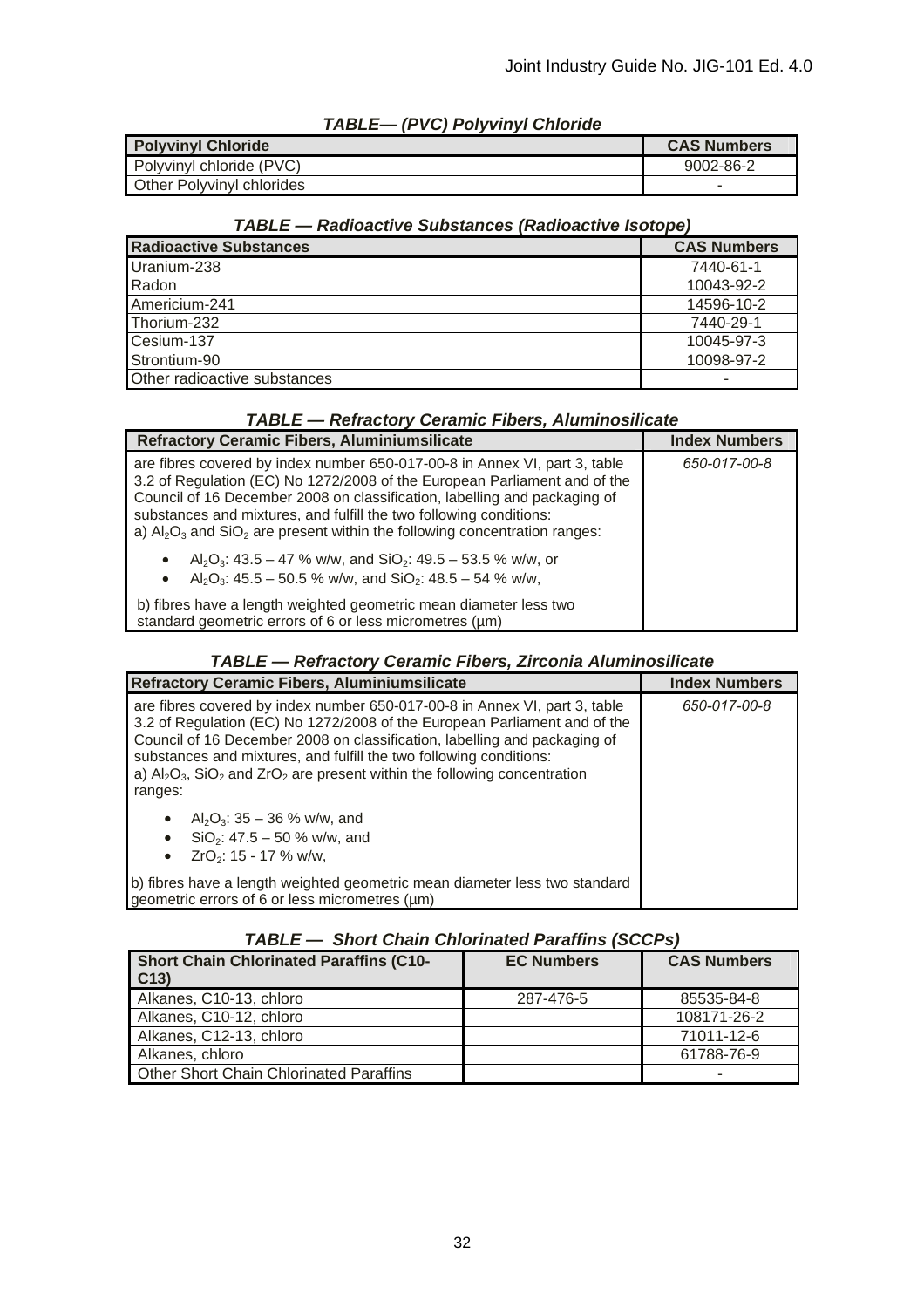| <b>Tri-substituted Organostannic Compounds</b>                            | <b>CAS Numbers</b> |
|---------------------------------------------------------------------------|--------------------|
| Triphenyltin-N, N-dimethyldithiocarbamate                                 | 1803-12-9          |
| Triphenyltinfluoride                                                      | 379-52-2           |
| Triphenyltinacetate                                                       | 900-95-8           |
| Triphenyltinchloride                                                      | 639-58-7           |
| Triphenyltinhydroxide                                                     | 76-87-9            |
| Triphenyltin fattyacid((9-11)salt)                                        | 18380-71-7         |
|                                                                           | 18380-72-8         |
|                                                                           | 47672-31-1         |
|                                                                           | 94850-90-5         |
| Triphenyltinchloroacetate                                                 | 7094-94-2          |
| Tributyltinmethacrylate                                                   | 2155-70-6          |
| Bis(tributyltin)fumalate                                                  | 6454-35-9          |
| Tributyltinfluoride                                                       | 1983-10-4          |
| Bis(tributyltin)2,3-dibromosuccinate                                      | 31732-71-5         |
| Tributyltinacetate                                                        | $56-36-0$          |
| Tributyltinlaurate                                                        | 3090-36-6          |
| Bis(tributyltin)phthalate                                                 | 4782-29-0          |
| Coplymer of alkyl (c=8) acrylate, methyl methacrylate and tributyltin     | 67772-01-4         |
| methacrylate                                                              |                    |
| Tributyltinsulfamate                                                      | 6517-25-5          |
| Bis(tributyltin)maleate                                                   | 14275-57-1         |
| Tributyltinchloride                                                       | 1461-22-9          |
|                                                                           | 7342-38-3          |
| Tributyltin cyclopentane carbonate = mixture                              | 85409-17-2         |
| Tributyltin-1,2,3,4,4a,4b,5,6,10,10a-decahydro-7-isoplopyl-1,4a-dimethyl- | 26239-64-5         |
| 1-phenanthrencarboxylatemix                                               |                    |
| Other tri-substituted organostannic compounds                             |                    |

*TABLE — Tri-substituted Organostannic Compounds*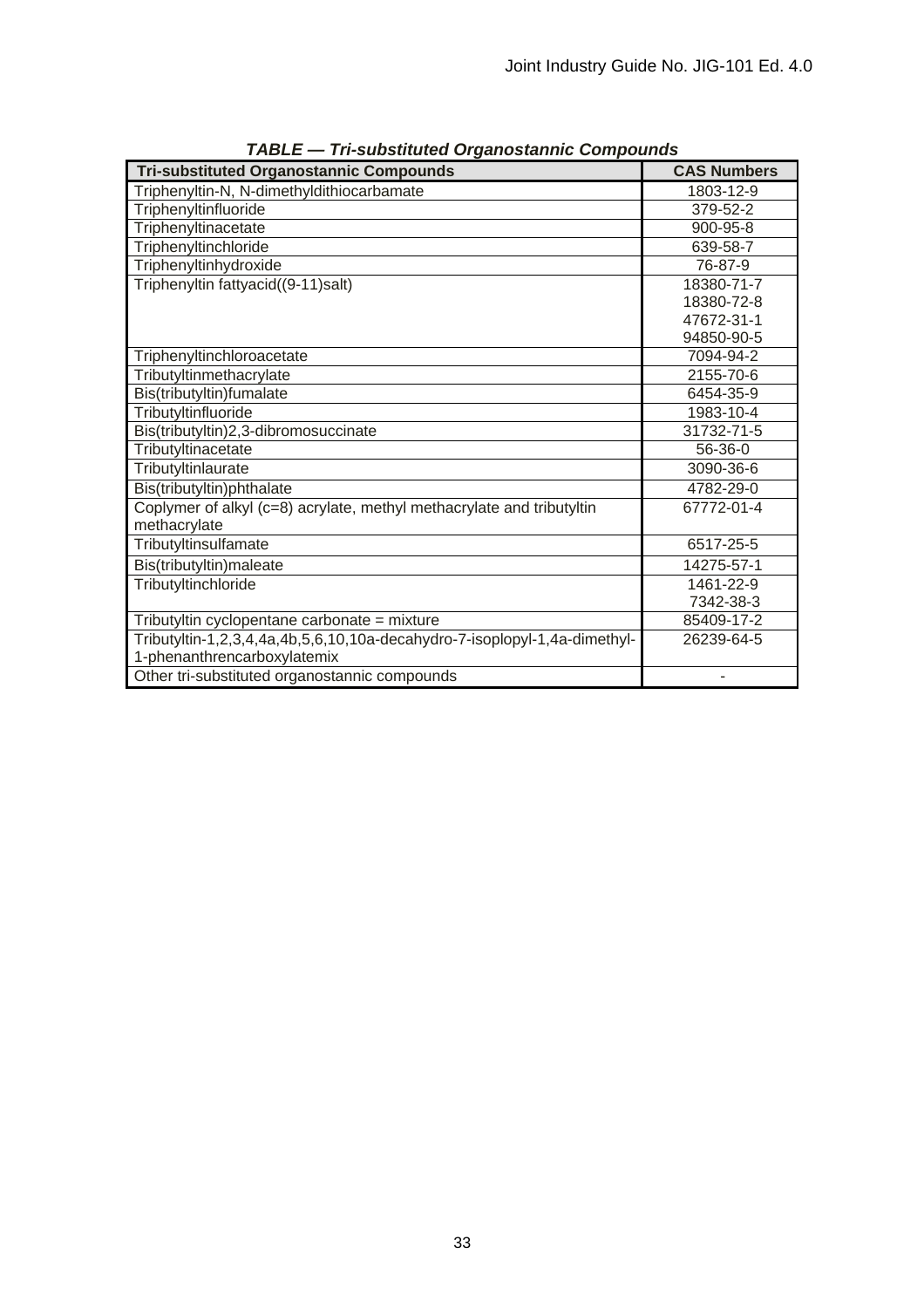#### **Annex C (Normative) Dual Threshold Level and Reporting Flow Chart**

# Figure C-1 – Reporting flow chart

Note: This flow chart is only applied when dual thresholds are set for the same substance category with the same reportable application.

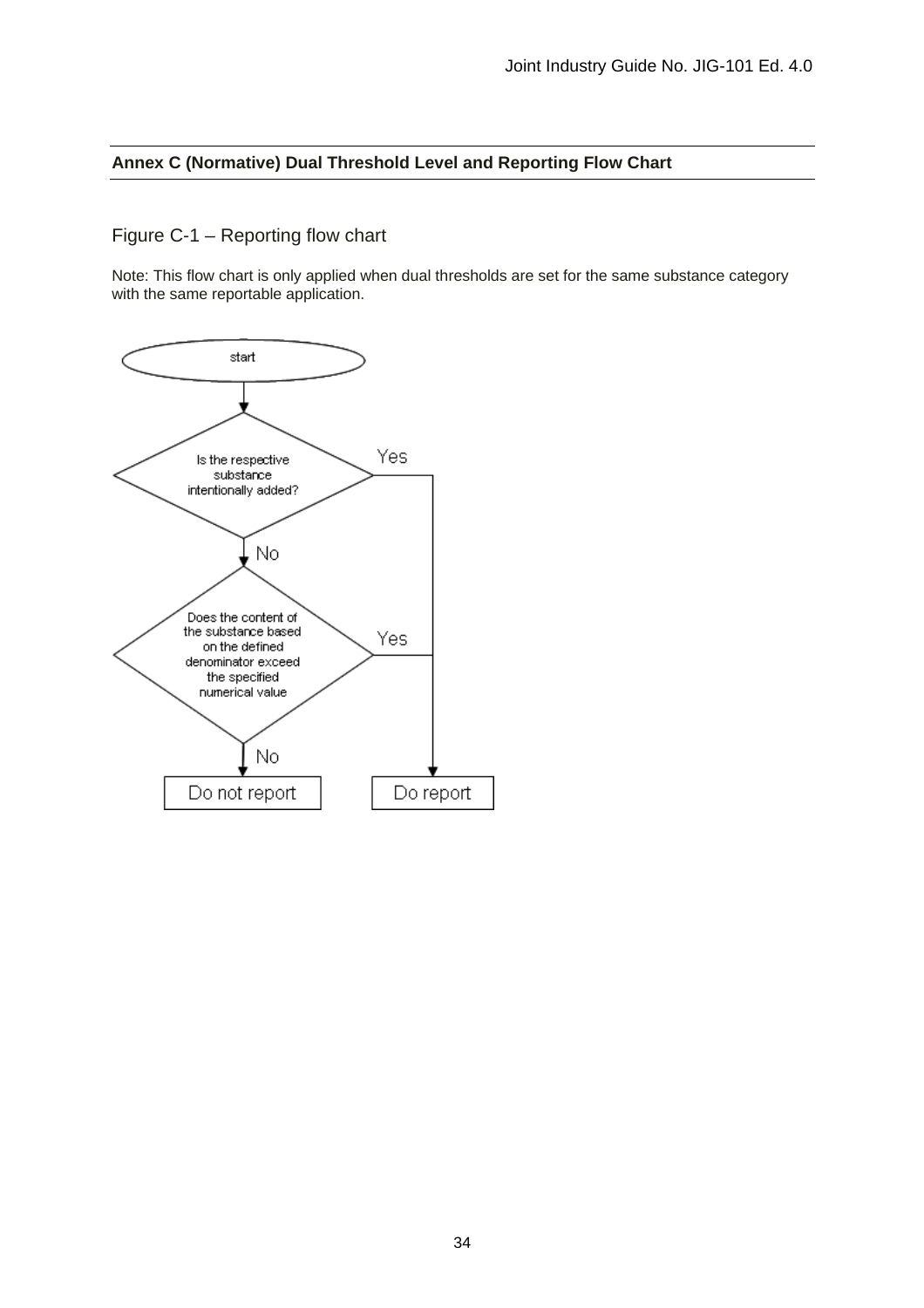|  | <b>Annex D (Normative) Set of Data Fields</b> |  |  |
|--|-----------------------------------------------|--|--|
|--|-----------------------------------------------|--|--|

| #              | <b>Category</b>    | <b>Data field</b>                        | <b>Status</b>           | <b>Description</b>                                                                                              |
|----------------|--------------------|------------------------------------------|-------------------------|-----------------------------------------------------------------------------------------------------------------|
| $\overline{1}$ | <b>DECLARATION</b> | Response Date                            | Required                | The declaration contains a date and time                                                                        |
|                |                    | (timestamp date e.g.                     |                         | identifier.                                                                                                     |
|                |                    | DD-MON-YYYY)                             |                         |                                                                                                                 |
|                |                    | Declaration note                         | Optional                | Additional information about the declaration may<br>be added                                                    |
| $\overline{2}$ | <b>INFORMATION</b> | Company Name                             | Required                | The company name.                                                                                               |
|                | <b>SENDER</b>      | <b>DUNS</b>                              | Optional                | Dun&Bradstreet's Data Universal Numbering                                                                       |
|                |                    |                                          |                         | System. http://www.dnb.com. The D&B D-U-N-S                                                                     |
|                |                    |                                          |                         | Number is the standard for keeping track of the                                                                 |
|                |                    |                                          |                         | world's businesses. Its unique nine-digit code                                                                  |
|                |                    |                                          |                         | helps identify and link more than 60 million<br>companies worldwide.                                            |
|                |                    | Address                                  | Optional                | The address of company.                                                                                         |
|                |                    | <b>Contact Name</b>                      | Optional                | The name of the contact person at the company.                                                                  |
|                |                    | Email-Contact                            | Optional                | Email-address for the contact person                                                                            |
| 3              | <b>PRODUCT</b>     | <b>Product Name</b>                      | Required                | The item that the respondent is supplying (e.g.,                                                                |
|                |                    |                                          |                         | assembly, subassembly, component).                                                                              |
|                |                    | Supplier's Product                       | Required                | The supplier product item number                                                                                |
|                |                    | Number<br>Receiver's Product             | Optional                | The customer product item number                                                                                |
|                |                    | Number                                   |                         |                                                                                                                 |
|                |                    | Product Total Mass (g)                   | Required                | Grams of the Product Total mass. Disclosure                                                                     |
|                |                    |                                          |                         | must be in SI units as defined in ISO 31.                                                                       |
| 4              | <b>SUBSTANCE</b>   | Substance Category/                      | Required                | For substance categories/substances from                                                                        |
|                | CATEGORY/          | Substance Name                           |                         | Annex A if present above the threshold level                                                                    |
|                | <b>SUBSTANCE</b>   |                                          |                         |                                                                                                                 |
|                |                    | Substance Category/                      | Optional                | Provides declaration that substance category/                                                                   |
|                |                    | Substance present or                     |                         | substance is not present above threshold level in                                                               |
|                |                    | not (Y/N) above                          |                         | product which is declared. Allows for negative                                                                  |
|                |                    | threshold level                          |                         | declaration.                                                                                                    |
|                |                    | Substance CAS-                           | Conditional             | Chemicals Abstract Service Numbering System.<br>ISO International Standards number for                          |
|                |                    | number, or EC number<br>or ISO Number    | (note 1)                | identifying substance.                                                                                          |
|                |                    |                                          |                         | Note 1: Mandatory only for those substances listed in                                                           |
|                |                    |                                          |                         | Table A with CAS# or EU#.                                                                                       |
|                |                    | Substance Category/                      | Required                | Substance category/substance mass in grams if                                                                   |
|                |                    | Substance Mass (g)                       |                         | present above the threshold level. Disclosure<br>must be in SI units as defined in ISO 31.                      |
|                |                    | Substance Category/                      | Conditional             | Weight percentage of Substance Category/                                                                        |
|                |                    | Substance (wt %)                         | (note 2)                | Substance mass if present above threshold                                                                       |
|                |                    |                                          |                         | levels                                                                                                          |
|                |                    |                                          |                         | Note 2: Mandatory for substance<br>categories/substances from Annex A if a) present                             |
|                |                    |                                          |                         | above the threshold level and b) if threshold level                                                             |
|                |                    |                                          |                         | specifies a different denominator than the product (e.g.                                                        |
|                |                    |                                          |                         | material or batteries)                                                                                          |
|                |                    | <b>Detailed Substance</b><br>Information | Conditional<br>(note 2) | Location/application information.<br>This object may be needed for ensuring e.g.,                               |
|                |                    |                                          |                         | RoHS-compliance.                                                                                                |
|                |                    |                                          |                         | Note 2: Mandatory for substance                                                                                 |
|                |                    |                                          |                         | categories/substances from Annex A if a) present                                                                |
|                |                    |                                          |                         | above the threshold level and b) if threshold level<br>specifies a different denominator than the product (e.g. |
|                |                    |                                          |                         | material or batteries)                                                                                          |
|                |                    | <b>Detailed Substance</b>                | Optional                | Additional information about the substance.                                                                     |
|                |                    | Note                                     |                         | If applicable, additional information about                                                                     |
|                |                    |                                          |                         | radioactivity, e.g. radioactivity isotope name and<br>code, max activity Level (MBq), typical activity          |
|                |                    |                                          |                         | level (MBq)                                                                                                     |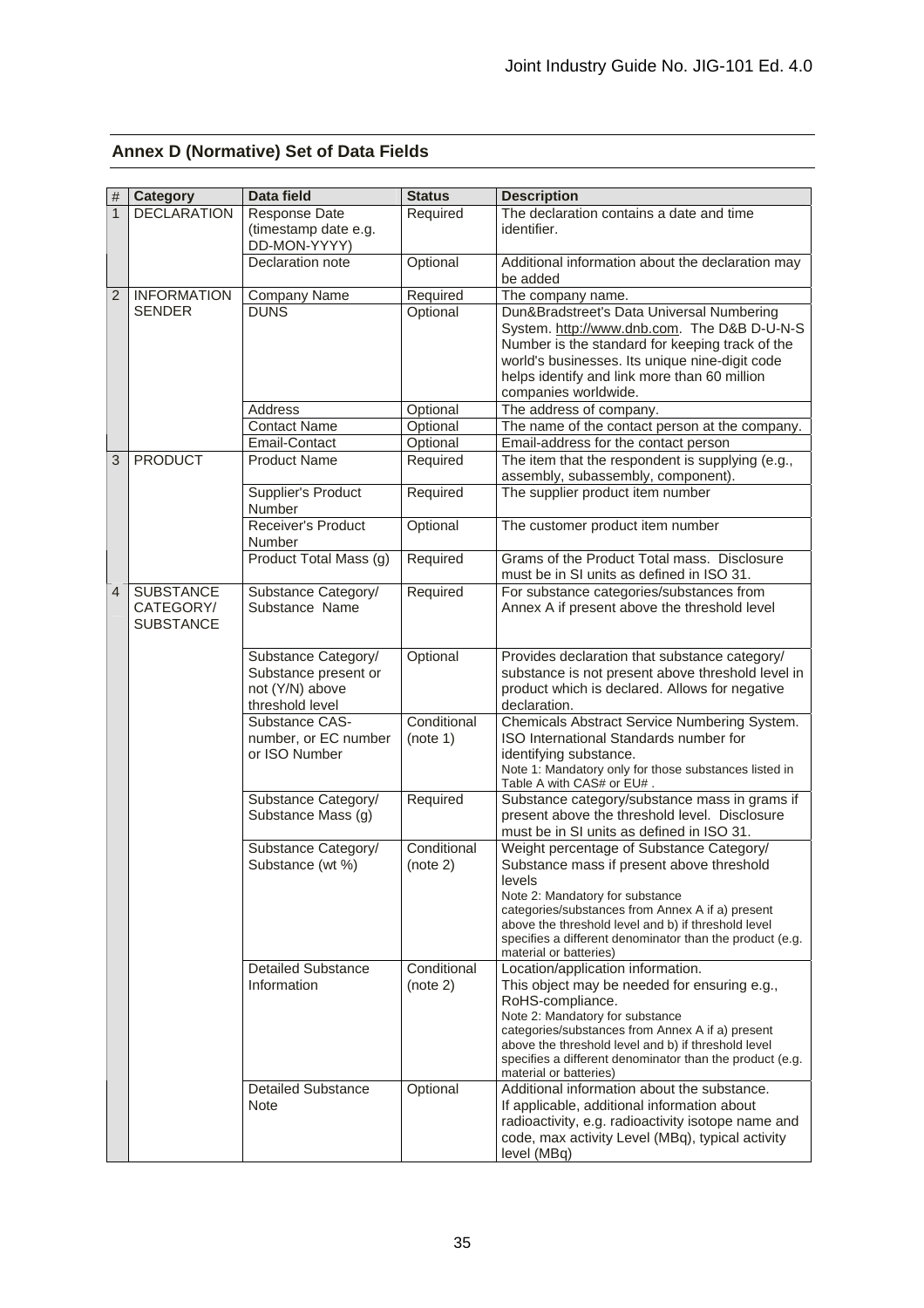# **Annex E (Informative) Examples of Material Declaration Forms**

This annex provides two examples of a declaration for the same product meeting the requirements of this Guide. Example 1 represents the most basic form limited to required data fields only. Example 2 is more detailed. It lists all required fields and provides in addition the optional "negative declaration" field and the optional field on "detailed substance information".

# *EXAMPLE 1 — SAMPLE MATERIAL DECLARATION FORMAT WITH REQUIRED DATA FIELDS*

**Date:** 21-JUL-2010 **Company Name:** Any Company **Product Name:** Motor **Product Number:** 001 **Product Total Mass (g):** 500.0 g

| <b>Substance Category Name</b> | <b>Substance Mass (g)</b> | $Wt\%$ <sup>*</sup> | <b>Detailed</b><br>substance<br><i>information</i> |
|--------------------------------|---------------------------|---------------------|----------------------------------------------------|
| Lead/lead compounds            | 0.2                       | 60.0                | In solder                                          |
|                                |                           | 0.1                 | In battery                                         |
| Polyvinyl Chloride (PVC)       | 2.0                       | Not required        | Not required                                       |

\*Declaration of wt% is mandatory only for those substance categories that are present above the threshold level and where Annex A specifies a different denominator than the product

#### **EXAMPLE 2 — SAMPLE MATERIAL DECLARATION FORMAT WITH OPTIONAL DATA FIELDS THAT ACHIEVES NEGATIVE DECLARATION**

**Date:** 21-JUL-2010 **Company Name:** Any Company **Product Name:** Motor **Product Number:** 001 **Product Total Mass (g):** 500.0g

# **Criteria 1 – R (Regulated) Substance Declaration:**

| <b>Substance Category Name</b>                                   | <b>Substance</b><br>Category<br>present (Y/N)<br>above threshold<br>level | <b>Substance</b><br>Mass(g) | $Wt\%$ * | <b>Detailed</b><br><b>Substance</b><br><b>Information</b> |
|------------------------------------------------------------------|---------------------------------------------------------------------------|-----------------------------|----------|-----------------------------------------------------------|
| Asbestos                                                         | N                                                                         |                             |          |                                                           |
| Azocolourants and azodyes which form<br>certain aromatic amines  | N                                                                         |                             |          |                                                           |
| Boric acid                                                       | N                                                                         |                             |          |                                                           |
| Cadmium/Cadmium compounds                                        | N                                                                         |                             |          |                                                           |
| Chromium VI compounds                                            | N                                                                         |                             |          |                                                           |
| Cobalt dichloride (CoCl2)                                        | N                                                                         |                             |          |                                                           |
| Diarsenic pentoxide                                              | N                                                                         |                             |          |                                                           |
| Diarsenic trioxide                                               | N                                                                         |                             |          |                                                           |
| Dibutyltin (DBT) compounds                                       | N                                                                         |                             |          |                                                           |
| Dioctyltin (DOT) compounds                                       | N                                                                         |                             |          |                                                           |
| Dimethyl fumarate                                                | N                                                                         |                             |          |                                                           |
| Disodium tetraborate, anhydrous                                  | N                                                                         |                             |          |                                                           |
| Fluorinated greenhouse gases<br>(PFC, SF6, HFC)                  | N                                                                         |                             |          |                                                           |
| Formaldehyde                                                     | N                                                                         |                             |          |                                                           |
| Hexabromocyclododecane (HBCDD)<br>and all major diastereoisomers | N                                                                         |                             |          |                                                           |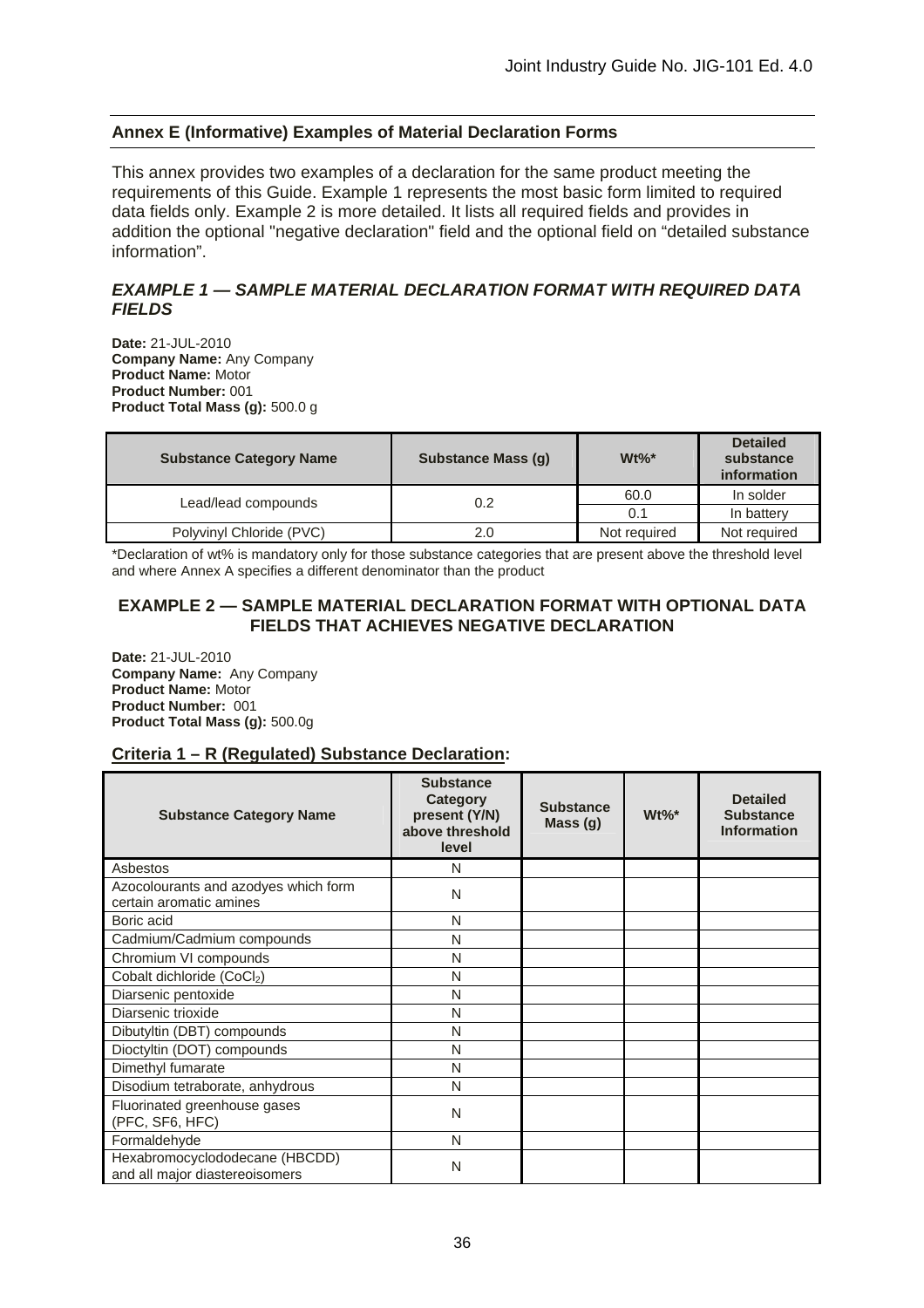| <b>Substance Category Name</b>                                    | <b>Substance</b><br><b>Category</b><br>present (Y/N)<br>above threshold<br>level | <b>Substance</b><br>Mass(q) | $Wt\%$ * | <b>Detailed</b><br><b>Substance</b><br><b>Information</b> |
|-------------------------------------------------------------------|----------------------------------------------------------------------------------|-----------------------------|----------|-----------------------------------------------------------|
| Lead/lead Compounds                                               | Y                                                                                | 0.2                         | 60.0     | In Solder                                                 |
|                                                                   |                                                                                  |                             | 0.1      | In battery                                                |
| Lead chromate                                                     | N                                                                                |                             |          |                                                           |
| Lead chromate molybdate sulphate red<br>(C.I. Pigment Red 104)    | N                                                                                |                             |          |                                                           |
| Lead sulfochromate yellow<br>(C.I. Pigment Yellow 34)             | N                                                                                |                             |          |                                                           |
| Mercury/Mercury Compounds                                         | N                                                                                |                             |          |                                                           |
| <b>Nickel</b>                                                     | N                                                                                |                             |          |                                                           |
| <b>Ozone Depleting Substances</b>                                 | N                                                                                |                             |          |                                                           |
| Perchlorates                                                      | N                                                                                |                             |          |                                                           |
| Perfluorooctane sulfonate (PFOS)                                  | N                                                                                |                             |          |                                                           |
| Phenol, 2-(2H-benzotriazol-2-yl)-4, 6-bis(1, 1-<br>dimethylethyl) | N                                                                                |                             |          |                                                           |
| Bis (2-ethylhexyl) phthalate (DEHP)                               | N                                                                                |                             |          |                                                           |
| Dibutyl phthalate (DBP)                                           | $\overline{N}$                                                                   |                             |          |                                                           |
| Benzyl butyl phthalate (BBP)                                      | N                                                                                |                             |          |                                                           |
| Diisobutyl phthalate (DIBP)                                       | N                                                                                |                             |          |                                                           |
| Selected Phthalates Group 1<br>(BBP, DBP, DEHP)                   | N                                                                                |                             |          |                                                           |
| Selected Phthalates Group 2<br>(DIDP, DINP, DNOP)                 | N                                                                                |                             |          |                                                           |
| Polybrominated Biphenyls (PBBs)                                   | N                                                                                |                             |          |                                                           |
| Polybrominated Diphenylethers (PBDEs)                             | N                                                                                |                             |          |                                                           |
| Polychlorinated Biphenyls (PCBs) and<br>specific substitutes      | N                                                                                |                             |          |                                                           |
| Polychlorinated Terphenyls (PCTs)                                 | N                                                                                |                             |          |                                                           |
| Polychlorinated Naphthalenes (more than 3<br>chlorine atoms)      | N                                                                                |                             |          |                                                           |
| Radioactive Substances                                            | N                                                                                |                             |          |                                                           |
| Refractory Ceramic Fibres, Aluminosilicate                        | $\overline{N}$                                                                   |                             |          |                                                           |
| Refractory Ceramic Fibres, Zirconia<br>Aluminosilicate            | N                                                                                |                             |          |                                                           |
| Shortchain Chlorinated Paraffins<br>$(C10 - C13)$                 | N                                                                                |                             |          |                                                           |
| Tetraboron disodium heptaoxide, hydrate                           | N                                                                                |                             |          |                                                           |
| Tri-substiituted organostannic compounds                          | N                                                                                |                             |          |                                                           |
| Tributyl Tin Oxide (TBTO)                                         | N                                                                                |                             |          |                                                           |
| Tris (2-chloroethyl) phosphate(TCEP)                              | N                                                                                |                             |          |                                                           |

\*Declaration of wt% is mandatory only for those substance categories that are present above the threshold level and where Annex A specifies a different denominator than the product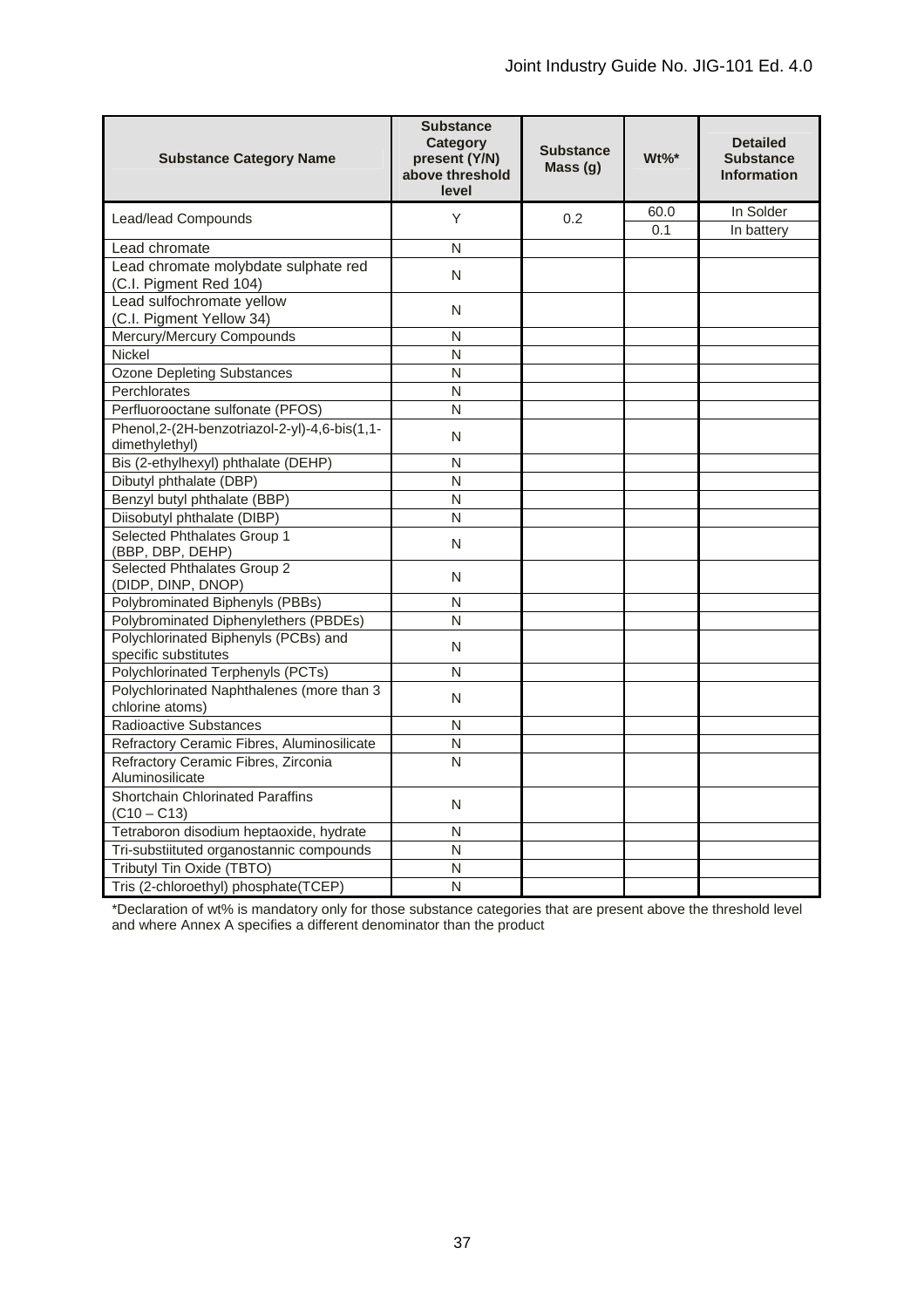# **Criteria 2 – A (For Assessment Only) Substance Declaration:**

| <b>Substance Category Name</b>              | <b>Substance</b><br>Category<br>present or not<br>(Y/N) above<br>threshold level | <b>Substance</b><br>Mass $(g)$ | <b>Detailed Substance</b><br><b>Information</b> |
|---------------------------------------------|----------------------------------------------------------------------------------|--------------------------------|-------------------------------------------------|
| 1,2-Benzenedicarboxylic acid, di-C6-8-      | N                                                                                |                                |                                                 |
| branched alkyl esters, C7-rich (DIHP)       |                                                                                  |                                |                                                 |
| 1,2-Benzenedicarboxylic acid, di-C7-11-     | N                                                                                |                                |                                                 |
| branched and linear alkyl esters (DHNUP)    |                                                                                  |                                |                                                 |
| 4-[4,4'-bis(dimethylamino) benzhydrylidene] | N                                                                                |                                |                                                 |
| cyclohexa-2,5-dien-1-ylidene]               |                                                                                  |                                |                                                 |
| dimethylammonium chloride                   |                                                                                  |                                |                                                 |
| (C.I. Basic Violet 3)                       |                                                                                  |                                |                                                 |

# **Criteria 3 – I (For Information Only) Substance Declaration:**

| <b>Substance Category Name</b>                                           | <b>Substance</b><br>Category<br>present or not<br>(Y/N) above<br>threshold level | <b>Substance</b><br>Mass $(g)$ | <b>Detailed Substance</b><br><b>Information</b> |
|--------------------------------------------------------------------------|----------------------------------------------------------------------------------|--------------------------------|-------------------------------------------------|
| Berylium Oxide (BeO)                                                     | N                                                                                |                                |                                                 |
| <b>Brominated Flame Retardants</b><br>(other than PBBs, PBDEs, or HBCDD) | N                                                                                |                                |                                                 |
| Polyvinyl Chloride (PVC)                                                 |                                                                                  | 2.0                            | Cables                                          |

# **EXAMPLES OF OTHER MATERIAL DECLARATION FORMATS:**

For examples of other material declaration format and tools, see:

JGPSSI – http://www.jgpssi.jp/

RosettaNet – http://www.rosettanet.org

IPC 1752 –www.ipc.org/ipc-175x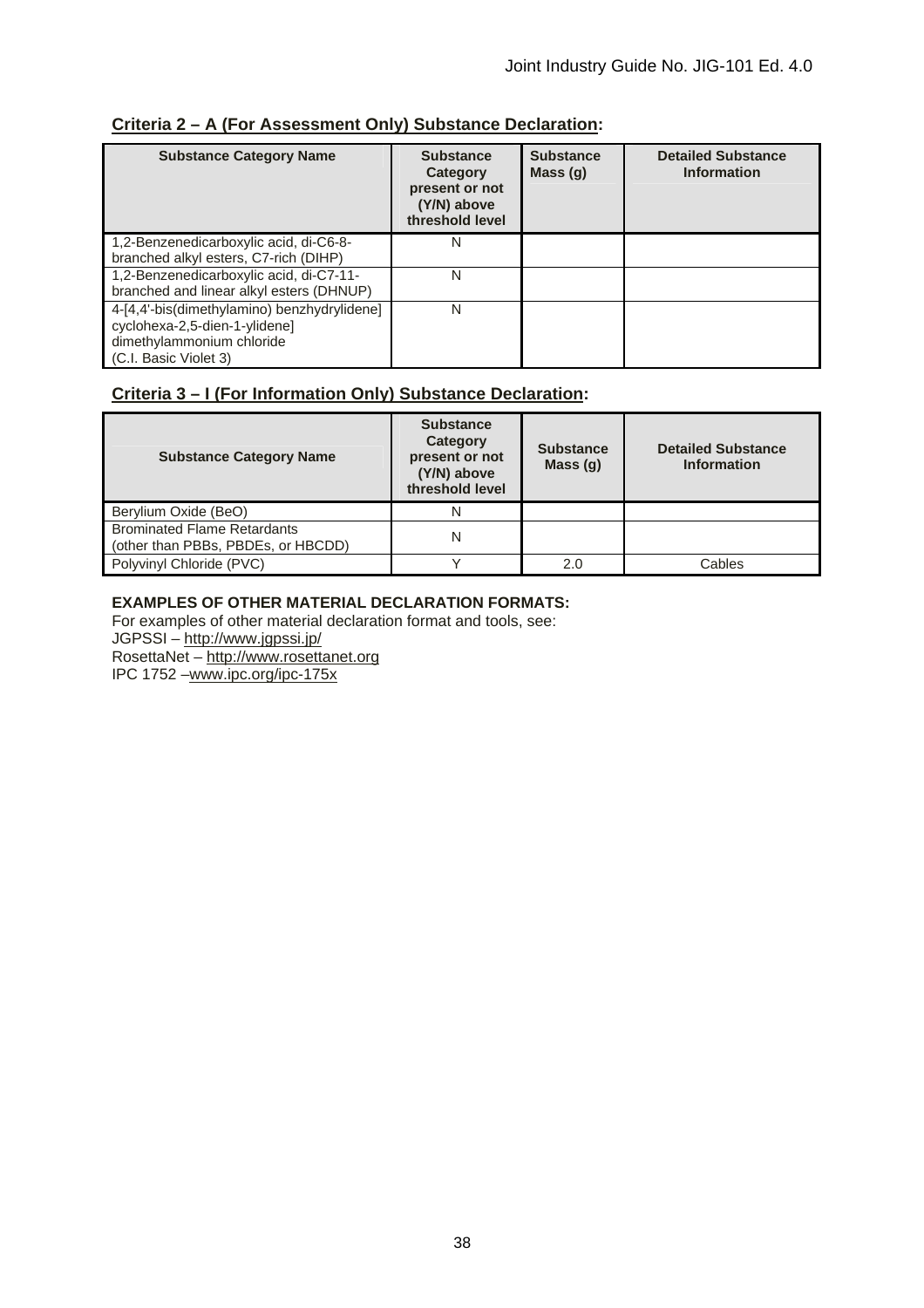# **Annex F (Informative) REACH Screening Methodology**

EU regulation on Registration, Evaluation, Authorization and Restriction of Chemicals (REACH) entered into force on June 1, 2007. REACH Article 33 requires certain chemical information to be supplied to recipients and consumers and Article 7.2 requires notification to the European Chemicals Agency (ECHA) on articles containing substances of very high concern (SVHC) listed on the candidate list. The candidate list was first published on Oct. 28, 2008 and it is now updated twice per year. If a substance on the candidate list exceeds the concentration of 0.1 % weight in the article, the recipient needs to be informed immediately. If in addition, the quantity of such a substance contained in all articles of a legal entity exceeds the tonnage of 1 ton per year, notification to ECHA becomes mandatory (as of June 1, 2011).

As REACH regulates chemical across all industries, not all of the substances publicized on the candidate list occur in products of the electrotechnical industry. Therefore, this Guide introduces a generic screening methodology. This screening methodology allows identifying only those substances that are relevant for the electrotechnical industry product disclosure.

The following criteria and point scores are provided as conditions for indentifying relevant declarable substances using this screening method.

1) Substance potentially remains in the product after its production. This criterion eliminates manufacturing substances that are not part of final product (e.g., substances that represent a gas or liquid or substances that are chemically transformed during the manufacturing process)

2) Application information exists indicating the use of the substance in products of the electrotechnical industry (add 1 point to the score for each type of application). Such information is gathered from public databases relating to chemical substances which are readily accessible and information contained in REACH related EU member countries' documentation such as the Dossier (when Dossier is available). Then, technical knowledge of industry chemical experts is applied to determine known historical and/or existing uses of the substance in electrotechnical products.

Only substances that remain in the product (= pass criteria 1)) can score on applications (2). A single application score reviewed and approved justifies the inclusion into JIG.

The above described generic screening method was applied to the candidate list (with entries from October 28, 2008, January 13, 2010 & June 18, 2010) resulting in 19 substances that were found to meet the relevancy criteria. These 19 substances are listed under Criteria 1-R in Annex A (Table A), indicating that there is an immediate legal obligation for reporting (see Figure F-1 for details).

In order to allow the users of this Guide to proactively prepare for REACH the above described screening was also applied to the proposals for substances of SVHCs referred to as Registry of Intentions (considering those entries until Nov 2010), the most recent consultation (from Aug. 30, 2010), and to those substances from previous consultations (June 30, 2008 and Aug. 31, 2009) that did not move to the candidate list. 3 of these substances passed the screening and therefore meets the Criteria 2-A, justifying their inclusion into Annex A (see Figure F-2 for details) .

Note: Supplier information provided based on this "JIG REACH screening list" does not guarantee compliance with the REACH Regulation for the Article 33 communication and Article 7.2 notification duty for articles. Please consult with legal counsel regarding compliance.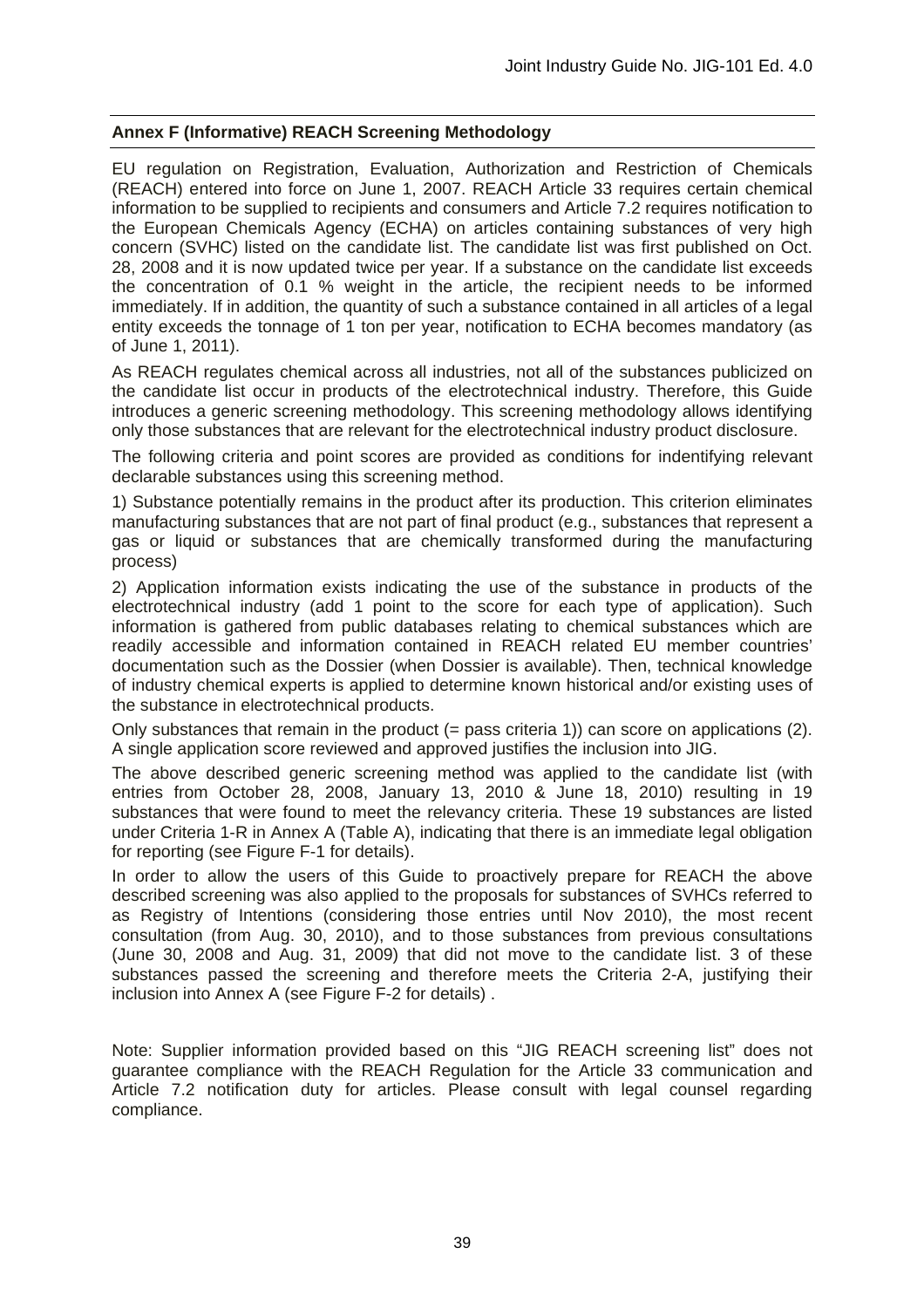$\overline{\phantom{0}}$ 

#### **Figure F-1 JIG REACH Screen Process Score Sheet Candidate List**

| <b>Candidate list</b><br>as updated on Dec 15, 2010                                                                                                                               |                          |                        |             |                               |                              |                  |                                           |                                   |                      |          |                            |                              |                | Application (Positive factor for Electrotechnical Products)    |                              |                      |                          |                |                                    |
|-----------------------------------------------------------------------------------------------------------------------------------------------------------------------------------|--------------------------|------------------------|-------------|-------------------------------|------------------------------|------------------|-------------------------------------------|-----------------------------------|----------------------|----------|----------------------------|------------------------------|----------------|----------------------------------------------------------------|------------------------------|----------------------|--------------------------|----------------|------------------------------------|
|                                                                                                                                                                                   |                          |                        |             | Included<br>into<br>Candidate | <b>Remains</b><br>in product |                  | <b>Surface</b>                            |                                   |                      | Wood     | metals/<br>metal<br>allovs | <b>Fibers</b>                |                | Textiles/   Plastic, rubber, foam<br>and other polymers        | Glass/<br>Ceramic            | <b>Other</b>         | <b>Description</b>       | <b>Total</b>   | <b>Add to JIG</b><br><b>Passed</b> |
|                                                                                                                                                                                   |                          |                        |             | list on                       |                              | colorant<br>/dye | <b>Finish</b><br>(ink, paint,<br>plating) | surfactant/<br><b>lubricating</b> | flame<br>retardant   | additive | additive                   | additive<br>and/or<br>fibers | plasti-        | other additive<br>(eq. curing<br>cizer agents, fillers<br>etc) | additive<br>and/or<br>fibers | appli-<br>cations    | of other<br>applications |                | <b>REACH</b><br><b>Screen</b>      |
| <b>Substance Name</b>                                                                                                                                                             | CAS#                     | FC#                    | $Index$ #   | date                          | (Y/N)                        |                  |                                           |                                   |                      | -1       |                            |                              |                |                                                                |                              |                      |                          |                |                                    |
| 2.4-Dinitrotoluene                                                                                                                                                                | $121 - 14 - 2$           | 204-450-0              |             | 13.01.2010                    | Y                            |                  |                                           |                                   |                      |          |                            |                              |                |                                                                |                              |                      |                          | 0              |                                    |
| 2-ethoxyethanol                                                                                                                                                                   | 110-80-5                 | 203-804-1              |             | 15.12.2010                    | N                            |                  |                                           |                                   |                      |          |                            |                              |                |                                                                |                              |                      |                          | n              |                                    |
| 2-methoxyethanol (ethylene glycol monomethyl ether)                                                                                                                               | 109-86-4                 | 203-713-7              |             | 15.12.2010                    | N                            |                  |                                           |                                   |                      |          |                            |                              |                |                                                                |                              |                      |                          | O              |                                    |
| 4.4'- Diaminodiphenvlmethane                                                                                                                                                      | 101-77-9                 | 202-974-4              |             | 28.10.2008                    | N                            |                  |                                           |                                   |                      |          |                            |                              |                |                                                                |                              |                      |                          | O              |                                    |
| 5-tert-butyl-2,4,6-trinitro-m-xylene (musk xylene)                                                                                                                                | $81 - 15 - 2$            | 201-329-4              |             | 28.10.2008                    | v                            |                  |                                           |                                   |                      |          |                            |                              |                |                                                                |                              |                      |                          | O              |                                    |
| Acids generated from chromium trioxide and their<br>oligomers. Group containing:<br><b>Chromic Acid</b><br><b>Dichromic Acid</b><br>Oligogmers of chromic acid and dichromic acid | 7738-94-5<br>13530-68-2  | 231-801-5<br>236-881-5 |             | 15.12.2010                    | N                            |                  |                                           |                                   |                      |          |                            |                              |                |                                                                |                              |                      |                          | $\mathbf 0$    |                                    |
| Acrylamide                                                                                                                                                                        | 79-06-1                  | 201-173-7              |             | 30.03.2010                    | N                            |                  |                                           |                                   |                      |          |                            |                              |                |                                                                |                              |                      |                          | 0              |                                    |
| Alkanes, C10-13, chloro<br>(Short Chain Chlorinated Paraffins)                                                                                                                    | 85535-84-8               | 287-476-5              |             | 28.10.2008                    | Ÿ                            |                  |                                           | $\blacktriangleleft$              | $\blacktriangleleft$ |          |                            |                              | $\overline{1}$ |                                                                |                              |                      |                          | 3              | <b>Yes</b>                         |
| <b>Aluminiosilicate Refractory Ceramic Fibres</b>                                                                                                                                 |                          |                        | 650-017-00- | 13.01.2010                    | <b>Y</b>                     |                  |                                           |                                   |                      |          |                            | $\overline{4}$               |                |                                                                |                              |                      |                          | $\blacksquare$ | <b>Yes</b>                         |
| Ammonium dichromate                                                                                                                                                               | 7789-09-5                | 232-143-1              |             | 18.06.2010                    | N                            |                  |                                           |                                   |                      |          |                            |                              |                |                                                                |                              |                      |                          | 0              |                                    |
| Anthracene                                                                                                                                                                        | 120-12-7                 | 204-371-1              |             | 28.10.2008                    | v                            |                  |                                           |                                   |                      |          |                            |                              |                |                                                                |                              |                      |                          | 0              |                                    |
| Anthracene oil                                                                                                                                                                    | 90640-80-5               | 292-602-7              |             | 13.01.2010                    | <b>v</b>                     |                  |                                           |                                   |                      |          |                            |                              |                |                                                                |                              |                      |                          | O              |                                    |
| Anthracene oil, anthracene paste                                                                                                                                                  | 90640-81-6               | 292-603-2              |             | 13.01.2010                    | v                            |                  |                                           |                                   |                      |          |                            |                              |                |                                                                |                              |                      |                          | O              |                                    |
| Anthracene oil, anthracene paste, anthracene fraction                                                                                                                             | 91995-15-2               | 295-275-9              |             | 13.01.2010                    | Y                            |                  |                                           |                                   |                      |          |                            |                              |                |                                                                |                              |                      |                          | O              |                                    |
| Anthracene oil, anthracene paste, distn. lights                                                                                                                                   | 91995-17-4               | 295-278-5              |             | 13.01.2010                    | Y                            |                  |                                           |                                   |                      |          |                            |                              |                |                                                                |                              |                      |                          | 0              |                                    |
| Anthracene oil, anthracene-low                                                                                                                                                    | 90640-82-7               | 92-604-8               |             | 13.01.2010                    | Y                            |                  |                                           |                                   |                      |          |                            |                              |                |                                                                |                              |                      |                          | 0              |                                    |
| Benzyl butyl phthalate (BBP)                                                                                                                                                      | 85-68-7                  | 201-622-7              |             | 28.10.2008                    | Y                            | -1               | $\overline{1}$                            | $\overline{1}$                    |                      |          |                            |                              | $\mathbf{1}$   |                                                                |                              | $\overline{1}$       | adhesives                | 5              | <b>Yes</b>                         |
| Bis (2-ethyl(hexyl)phthalate) (DEHP)                                                                                                                                              | $117 - 81 - 7$           | 204-211-0              |             | 28.10.2008                    | Y                            | $\overline{1}$   | $\mathbf{1}$                              | $\blacktriangleleft$              |                      |          |                            |                              | $\mathbf{1}$   |                                                                |                              | $\blacktriangleleft$ | adhesives                | 5 <sup>5</sup> | <b>Yes</b>                         |
| Bis(tributyltin) oxide                                                                                                                                                            | $56 - 35 - 9$            | 200-268-0              |             | 28.10.2008                    | Y.                           | -1               |                                           |                                   |                      |          |                            |                              |                | $\blacksquare$                                                 |                              |                      |                          | 3              | <b>Yes</b>                         |
| <b>Boric Acid</b>                                                                                                                                                                 | 10043-35-3<br>11113-50-1 | 233-139-2<br>234-343-4 |             | 18.06.2010                    | Y                            |                  |                                           |                                   | $\overline{1}$       |          |                            |                              |                |                                                                |                              |                      |                          | $\overline{2}$ | <b>Yes</b>                         |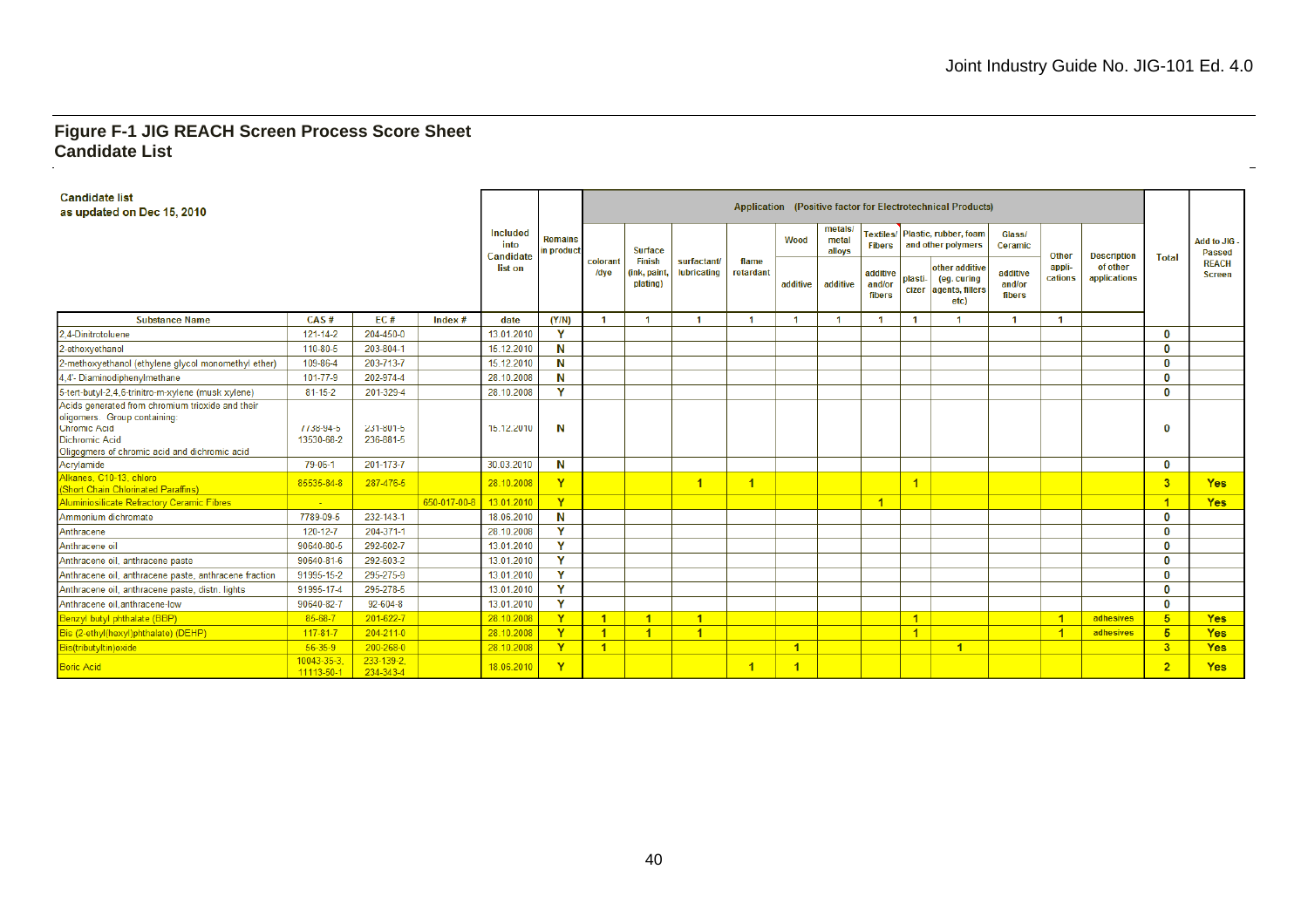| <b>Candidate list</b><br>as updated on Dec 15, 2010                                                        |                                                    |                            |              |                                      |                             |                      |                                          |                                  |                      |                      |                            |                                   | Application (Positive factor for Electrotechnical Products) |                                                                |                              |                   |                              |                      |                               |
|------------------------------------------------------------------------------------------------------------|----------------------------------------------------|----------------------------|--------------|--------------------------------------|-----------------------------|----------------------|------------------------------------------|----------------------------------|----------------------|----------------------|----------------------------|-----------------------------------|-------------------------------------------------------------|----------------------------------------------------------------|------------------------------|-------------------|------------------------------|----------------------|-------------------------------|
| (Continued)                                                                                                |                                                    |                            |              | <b>Included</b><br>into<br>Candidate | <b>Remains</b><br>n product |                      | <b>Surface</b>                           |                                  |                      | Wood                 | metals.<br>metal<br>alloys | <b>Textiles/</b><br><b>Fibers</b> |                                                             | Plastic, rubber, foam<br>and other polymers                    | Glass/<br>Ceramic            | <b>Other</b>      | <b>Description</b>           | <b>Total</b>         | Add to JIG<br><b>Passed</b>   |
|                                                                                                            |                                                    |                            |              | list on                              |                             | colorant<br>/dye     | <b>Finish</b><br>(ink, paint<br>plating) | surfactant<br><b>lubricating</b> | flame<br>retardant   | additive             | additive                   | additive<br>and/or<br>fibers      | plasti-                                                     | other additive<br>(eg. curing<br>cizer agents, fillers<br>etc) | additive<br>and/or<br>fibers | appli-<br>cations | of other<br>applications     |                      | <b>REACH</b><br><b>Screen</b> |
| <b>Substance Name</b>                                                                                      | CAS#                                               | EC#                        | Index $#$    | date                                 | (Y/N)                       | $\overline{1}$       | $\mathbf{1}$                             | $\blacktriangleleft$             | -1                   | $\blacktriangleleft$ | $\blacktriangleleft$       | $\mathbf{1}$                      | $\mathbf 1$                                                 | $\mathbf{1}$                                                   | $\blacktriangleleft$         | $\mathbf{1}$      |                              |                      |                               |
| Chromium trioxide (Trioxochromium)                                                                         | 1333-82-0                                          | 215-607-8                  |              | 15.12.2010                           | N                           |                      |                                          |                                  |                      |                      |                            |                                   |                                                             |                                                                |                              |                   |                              | 0                    |                               |
| Cobalt (II) carbonate                                                                                      | 513-79-1                                           | 208-169-4                  |              | 15.12.2010                           | N                           |                      |                                          |                                  |                      |                      |                            |                                   |                                                             |                                                                |                              |                   |                              | $\mathbf 0$          |                               |
| Cobalt (II) diacetate                                                                                      | 71-48-7                                            | 200-755-8                  |              | 15.12.2010                           | N                           |                      |                                          |                                  |                      |                      |                            |                                   |                                                             |                                                                |                              |                   |                              | $\bf{0}$             |                               |
| Cobalt (II) dinitrate                                                                                      | 10141-05-6                                         | 233-402-1                  |              | 15.12.2010                           | Ν                           |                      |                                          |                                  |                      |                      |                            |                                   |                                                             |                                                                |                              |                   |                              | $\mathbf 0$          |                               |
| Cobalt (II) sulphate                                                                                       | 10124-43-3                                         | 233-334-2                  |              | 15.12.2010                           | N                           |                      |                                          |                                  |                      |                      |                            |                                   |                                                             |                                                                |                              |                   |                              | $\bf{0}$             |                               |
| Cobalt dichloride                                                                                          | 7646-79-9                                          | 231-589-4                  |              | 28.10.2008                           | Y                           |                      |                                          |                                  |                      |                      |                            |                                   |                                                             |                                                                |                              | $\overline{1}$    | <b>Moisture</b><br>detection | $\overline{3}$       | <b>Yes</b>                    |
| Diarsenic pentaoxide                                                                                       | 1303-28-2                                          | 215-116-9                  |              | 28.10.2008                           | Y                           |                      |                                          |                                  |                      | $\blacktriangleleft$ | $\blacktriangleleft$       |                                   |                                                             | 1 <sup>1</sup>                                                 | $\mathbf{1}$                 |                   |                              | $\overline{4}$       | <b>Yes</b>                    |
| Diarsenic trioxide                                                                                         | 1327-53-3                                          | 215-481-4                  |              | 28.10.2008                           | <b>Y</b>                    |                      |                                          |                                  |                      | $\blacktriangleleft$ | $\blacktriangleleft$       |                                   |                                                             | 1 <sup>1</sup>                                                 | $\blacktriangleleft$         |                   |                              | $\overline{4}$       | <b>Yes</b>                    |
| Dibutyl phthalate (DBP                                                                                     | $84 - 74 - 2$                                      | 201-557-4                  |              | 28.10.2008                           | Y                           | $\overline{1}$       | $\mathbf{1}$                             | $\blacktriangleleft$             |                      |                      |                            |                                   | $\mathbf{1}$                                                |                                                                |                              | $\mathbf{1}$      | adhesives                    | 5 <sup>5</sup>       | <b>Yes</b>                    |
| Diisobutyl phthalate (DIBP)                                                                                | 84-69-5                                            | 201-553-2                  |              | 13.01.2010                           | Y                           | $\blacktriangleleft$ | $\blacktriangleleft$                     | $\blacktriangleleft$             |                      |                      |                            |                                   | $\mathbf{1}$                                                |                                                                |                              | $\overline{1}$    | adhesives                    | 5 <sup>5</sup>       | <b>Yes</b>                    |
| Disodium tetraborate, anhydrous                                                                            | 1303-96-4.<br>1330-43-4.<br>12179-04-3             | 215-540-4                  |              | 18.06.2010                           | Y                           |                      |                                          |                                  | $\overline{1}$       | 1                    |                            |                                   |                                                             |                                                                |                              |                   |                              | $\overline{2}$       | <b>Yes</b>                    |
| Hexabromocyclododecane (HBCDD) and<br>all major diastereoisomers identified<br>(a-HBCDD, B-HBCDD, y-HBCDD) | $(134237 - 50 - 6)$<br>134237-51-7<br>134237-52-8) | 247-148-4 and<br>221-695-9 |              | 28.10.2008                           | Y                           |                      |                                          |                                  | $\overline{1}$       |                      |                            |                                   |                                                             |                                                                |                              |                   |                              |                      | <b>Yes</b>                    |
| ead chromate                                                                                               | 7758-97-6                                          | 231-846-0                  |              | 13.01.2010                           | Y                           | $\blacktriangleleft$ | $\blacktriangleleft$                     |                                  |                      |                      |                            |                                   |                                                             |                                                                |                              |                   |                              | 2 <sup>1</sup>       | <b>Yes</b>                    |
| Lead chromate molybdate<br>sulphate red (C.I. Pigment Red 104)                                             | 12656-85-8                                         | 235-759-9                  |              | 13.01.2010                           | Y                           | $\overline{1}$       | $\blacktriangleleft$                     |                                  |                      |                      |                            |                                   |                                                             |                                                                |                              |                   |                              | 2 <sup>1</sup>       | <b>Yes</b>                    |
| Lead hydrogen arsenate                                                                                     | 7784-40-9                                          | 232-064-2                  |              | 28.10.2008                           | Y                           |                      |                                          |                                  |                      |                      |                            |                                   |                                                             |                                                                |                              |                   |                              | $\mathbf{0}$         |                               |
| Lead sulfochromate yellow<br>(C.I. Pigment Yellow 34)                                                      | 1344-37-2                                          | 215-693-7                  |              | 13.01.2010                           | Y                           | $\overline{1}$       | $\overline{1}$                           |                                  |                      |                      |                            |                                   |                                                             |                                                                |                              |                   |                              | $\overline{2}$       | <b>Yes</b>                    |
| Pitch, coal tar, high temperature                                                                          | 65996-93-2                                         | 266-028-2                  |              | 13.01.2010                           | Y                           |                      |                                          |                                  |                      |                      |                            |                                   |                                                             |                                                                |                              |                   |                              | $\mathbf{0}$         |                               |
| Potassium chromate                                                                                         | 7789-00-6                                          | 232-140-5                  |              | 18.06.2010                           | N                           |                      |                                          |                                  |                      |                      |                            |                                   |                                                             |                                                                |                              |                   |                              | 0                    |                               |
| Potassium dichromate                                                                                       | 7778-50-9                                          | 231-906-6                  |              | 18.06.2010                           | N                           |                      |                                          |                                  |                      |                      |                            |                                   |                                                             |                                                                |                              |                   |                              | 0                    |                               |
| Sodium chromate                                                                                            | 7775-11-3                                          | 231-889-5                  |              | 18.06.2010                           | N                           |                      |                                          |                                  |                      |                      |                            |                                   |                                                             |                                                                |                              |                   |                              | 0                    |                               |
| Sodium dichromate                                                                                          | 7789-12-0.<br>10588-01-9                           | 234-190-3                  |              | 28.10.2008                           | N                           |                      |                                          |                                  |                      |                      |                            |                                   |                                                             |                                                                |                              |                   |                              | $\bf{0}$             |                               |
| Tetraboron disodium heptaoxide, hydrate                                                                    | 12267-73-1                                         | 235-541-3                  |              | 18.06.2010                           | $\mathbf{Y}$                |                      |                                          |                                  | $\blacktriangleleft$ | $\blacksquare$       |                            |                                   |                                                             |                                                                |                              |                   |                              | 2 <sup>1</sup>       | <b>Yes</b>                    |
| Tri(2-chloroethyl)phosphate (TCEP)                                                                         | 115-96-8                                           | 204-118-5                  |              | 13.01.2010                           | $\mathbf{Y}$                |                      |                                          |                                  | $\blacktriangleleft$ |                      |                            |                                   |                                                             |                                                                |                              |                   |                              | $\blacktriangleleft$ | <b>Yes</b>                    |
| Trichloroethylene                                                                                          | 79-01-6                                            | 201-167-4                  |              | 18.06.2010                           | N                           |                      |                                          |                                  |                      |                      |                            |                                   |                                                             |                                                                |                              |                   |                              | $\mathbf 0$          |                               |
| <b>Triethyl arsenate</b>                                                                                   | 15606-95-8                                         | 427-700-2                  |              | 28.10.2008                           | Y                           |                      |                                          |                                  |                      |                      |                            |                                   |                                                             |                                                                |                              |                   |                              | $\mathbf{0}$         |                               |
| <u> Zirconia Aluminosilicate Refractory Ceramic Fibres</u>                                                 | $\sim$                                             |                            | 650-017-00-8 | 13.01.2010                           | $\mathbf v$                 |                      |                                          |                                  |                      |                      |                            | -1                                |                                                             |                                                                |                              |                   |                              |                      | <b>Yes</b>                    |
|                                                                                                            |                                                    |                            |              |                                      |                             |                      |                                          |                                  |                      |                      |                            |                                   |                                                             |                                                                |                              |                   |                              | <b>Total</b>         | 19                            |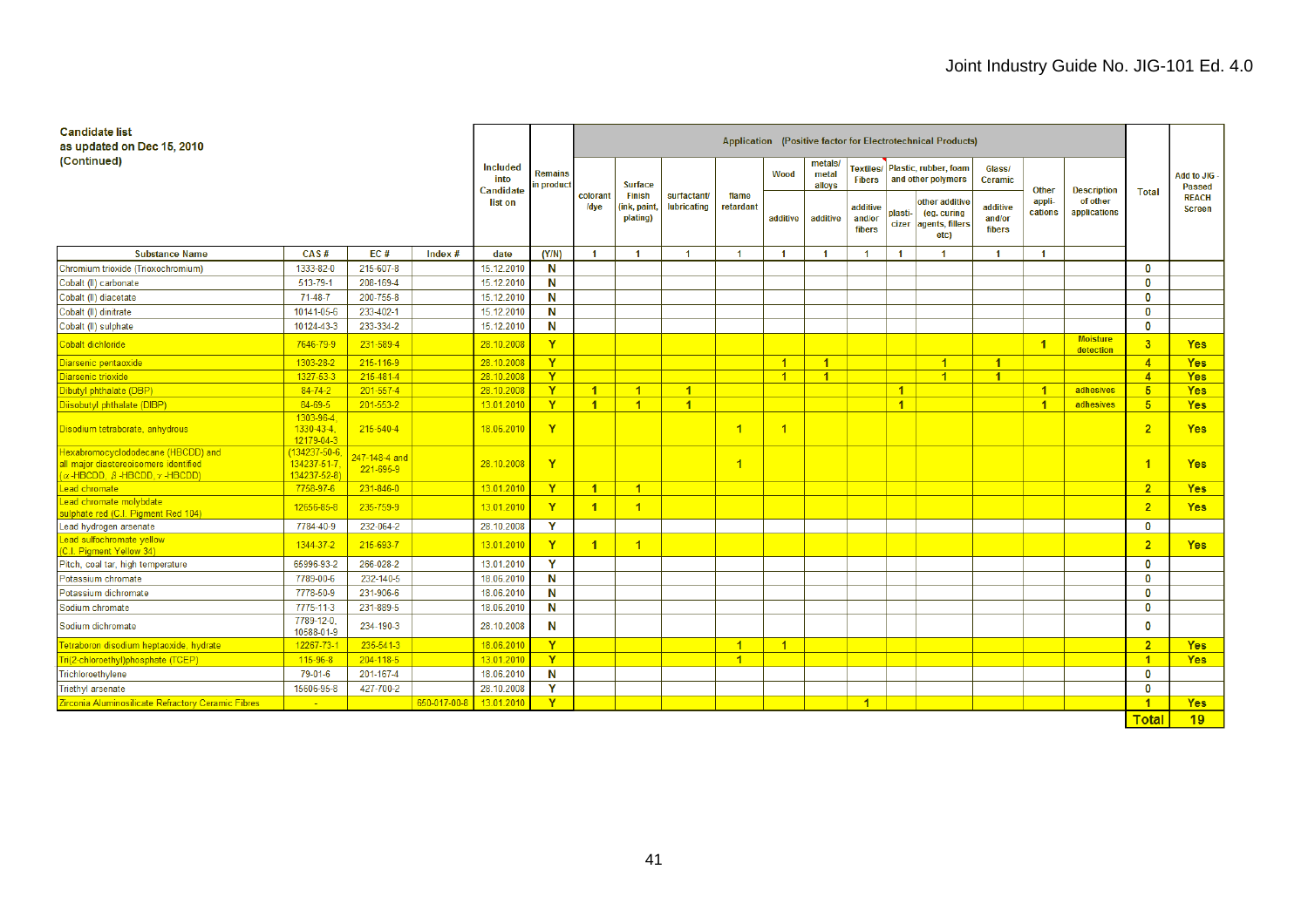# **Figure F-2 JIG REACH Screen Process Score Sheet Most recent Consultations, Registry of Intentions and Substances from Previous Consultations that are not on the Candidate List**

| Registry of intentions from Oct. 4 & 25, 2010                                                                                   |                |           |             |                            |                |                  |                                         |                                  |                    |             |                            |                              |         | <b>Application (Positive factor for Electrotechnical Products)</b> |                              |                   |                          |              |                                     |
|---------------------------------------------------------------------------------------------------------------------------------|----------------|-----------|-------------|----------------------------|----------------|------------------|-----------------------------------------|----------------------------------|--------------------|-------------|----------------------------|------------------------------|---------|--------------------------------------------------------------------|------------------------------|-------------------|--------------------------|--------------|-------------------------------------|
| and previous consultations (not moved to candidate list)                                                                        |                |           |             | <b>Notified for</b>        | <b>Remains</b> |                  | <b>Surface</b>                          |                                  |                    | <b>Wood</b> | metals.<br>metal<br>allovs | <b>Fibers</b>                |         | Textiles/ Plastic, rubber, foam<br>and other polymers              | <b>Glass/</b><br>Ceramic     | Other             | <b>Description</b>       |              | Add to JIG -<br><b>Passed</b>       |
|                                                                                                                                 |                |           |             | in product<br>consultation |                | colorant<br>/dve | <b>Finish</b><br>ink, paint<br>plating) | surfactant<br><b>lubricating</b> | flame<br>retardant | additive    | additive                   | additive<br>and/or<br>fibers | plasti- | other additive<br>(eq. curing<br>cizer agents, fillers<br>etc)     | additive<br>and/or<br>fibers | appli-<br>cations | of other<br>applications | <b>Total</b> | <b>REACH</b><br><b>Screen (Note</b> |
| <b>Substance Name</b>                                                                                                           | CAS#           | EC#       | Index $#$   | date                       | (Y/N)          |                  |                                         |                                  |                    |             |                            |                              |         |                                                                    |                              |                   |                          |              |                                     |
| 1,2-Benzenedicarboxylic acid, di-C6-8-branched alkyl<br>esters, C7-rich (DIHP)                                                  | 71888-89-6     | 276-158-1 |             | 25.10.2010                 |                |                  |                                         |                                  |                    |             |                            |                              |         |                                                                    |                              |                   | adhesives                |              | <b>Yes</b>                          |
| 1,2,3-trichloropropane                                                                                                          | $96 - 18 - 4$  | 202-486-1 |             | 25.10.2010                 | N              |                  |                                         |                                  |                    |             |                            |                              |         |                                                                    |                              |                   |                          |              |                                     |
| N-methyl-2-pyrrolidone; 1-methyl-2-pyrrolidone                                                                                  | 872-50-4       | 212-828-1 |             | 25.10.2010                 | N              |                  |                                         |                                  |                    |             |                            |                              |         |                                                                    |                              |                   |                          |              |                                     |
| Hydrazine                                                                                                                       | 302-01-2       | 206-114-9 |             | 25.10.2010                 | N              |                  |                                         |                                  |                    |             |                            |                              |         |                                                                    |                              |                   |                          |              |                                     |
| 4-[4,4'-bis(dimethylamino) benzhydrylidene] cyclohexa-<br>2,5-dien-1-ylidene]dimethylammonium chloride (C.I.<br>Basic Violet 3) | $548 - 62 - 9$ | 208-953-6 |             | 25.10.2010                 | $\mathbf{v}$   |                  |                                         |                                  |                    |             |                            |                              |         |                                                                    |                              |                   |                          |              | <b>Yes</b>                          |
| 1.2-Benzenedicarboxylic acid, di-C7-11-branched and<br>linear alkyl esters (DHNUP)                                              | 68515-42-4     | 271-084-6 |             | 04.10.2010                 | Y.             |                  |                                         |                                  |                    |             |                            |                              |         |                                                                    |                              |                   | adhesives                |              | <b>Yes</b>                          |
| Arsenic acid and its salts                                                                                                      |                |           | 033-005-001 | 30.04.2009                 | N              |                  |                                         |                                  |                    |             |                            |                              |         |                                                                    |                              |                   |                          |              |                                     |
| Residues (coal tar), pitch distn.                                                                                               | 92061-94-4     | 295-507-9 |             | 27.06.2008                 | N              |                  |                                         |                                  |                    |             |                            |                              |         |                                                                    |                              |                   |                          |              |                                     |
| Distillates (coal tar), heavy oils                                                                                              | 90640-86-1     | 292-607-4 |             | 27.06.2008                 | N              |                  |                                         |                                  |                    |             |                            |                              |         |                                                                    |                              |                   |                          |              |                                     |
| Distillates (coal tar), heavy oils, pyrene fraction                                                                             | 91995-42-5     | 295-304-5 |             | 27.06.2008                 |                |                  |                                         |                                  |                    |             |                            |                              |         |                                                                    |                              |                   |                          |              |                                     |
| Distillates (coal tar), pitch, pyrene fraction                                                                                  | 91995-52-7     | 295-313-4 |             | 27.06.2008                 | N              |                  |                                         |                                  |                    |             |                            |                              |         |                                                                    |                              |                   |                          |              |                                     |
|                                                                                                                                 |                |           |             |                            |                |                  |                                         |                                  |                    |             |                            |                              |         |                                                                    |                              |                   |                          | <b>Total</b> | 3 <sup>7</sup>                      |

Note 1 - Chemicals that do not meet SVHC criteria under EU REACH - Do not meet JIG-101 reporting criteria (e.g. Cyclododecane; 1,3,5-trichlorobenzene; 1,2,3-trichlorobenzene; 1,2,4-trichlorobenzene; 1,2,4-trichlorobenzene;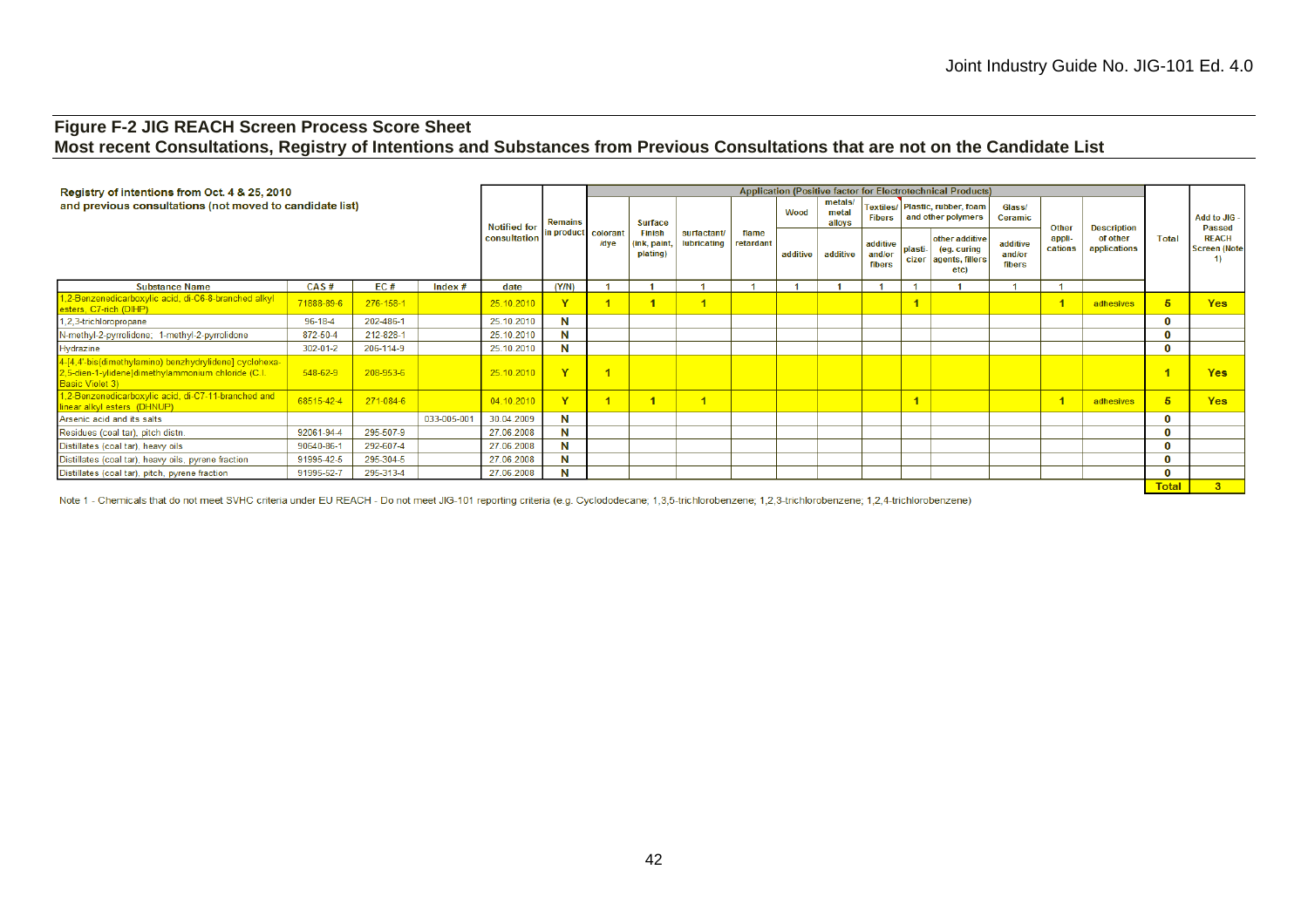# **Annex G (Informative) JIG Update Process**

Due to the changing regulatory and industry substance declaration requirements, this Guide will be updated on an annual basis. The maintenance process is discussed below.

During the maintenance process, the general document and its Annexes will be reviewed. A special focus will be put on the JIG declarable substance list to ensure that it is up to date, including a review of the:

- Declarable substance list (Annex A): addition, modification or deletion;
- Detailed substance list (Annex B): addition, modification or deletion; and
- Revision of the threshold levels.

Organizational structure

- International JIG Steering Committee (SC):
	- a. Composed of representatives from CEA, DIGITALEUROPE & JGPSSI
	- b. SC members will be the Representative, Deputy Representative and Revision Review Team Leader for each region
	- c. The Steering Committee Secretariat will be established at CEA.
- Revision Review Teams (RRT):
	- a. Will be formed individually by CEA, DIGITALEUROPE and JGPSSI. These 3 associations have regional responsibilities (CEA - US, DIGITALEUROPE - Europe and JGPSSI – Japan) and are accountable for the member composition in their RRT;
	- b. Will include Participation by stakeholders for each region (participation will be left to the discretion of each regional association); and
	- c. Will have a leading role for legislative updates within their region.

# Annual revision process and proposed schedule

- Review by the Revision Review Team in each region (May July annually) Minutes of each Revision Review Team will be shared with other regions
- Creation of Revision Request Forms (July August annually)
	- Completed individually by each regional Revision Review Team and focusing on regional responsibility. Results will be shared with other regional teams by end of August
- Review of the Revision Request Form (September November annually)
	- Cross regional review and opinion exchange on submitted Revision Request Forms
	- Preliminary decisions on submitted Revision Request Forms will be prepared by conferences of the Steering Committee
- International Steering Committee Meeting (December annually)
	- Objective of this meeting will be to examine the results of each organization's Revision Request Form review and reach a final conclusion
	- Venue of this meeting should be rotated among the regions
- Editing of the Revised JIG (January annually)
	- CEA Secretariat will edit revised JIG reflecting the decisions of the SC.
- Regional approval of the Revised JIG (February annually)
	- Approval process is left to the discretion of the leading association
- Release of the Revised JIG (March annually)
	- CEA Secretariat will release the revised JIG on March 15
	- CEA Secretariat will issue a joint press release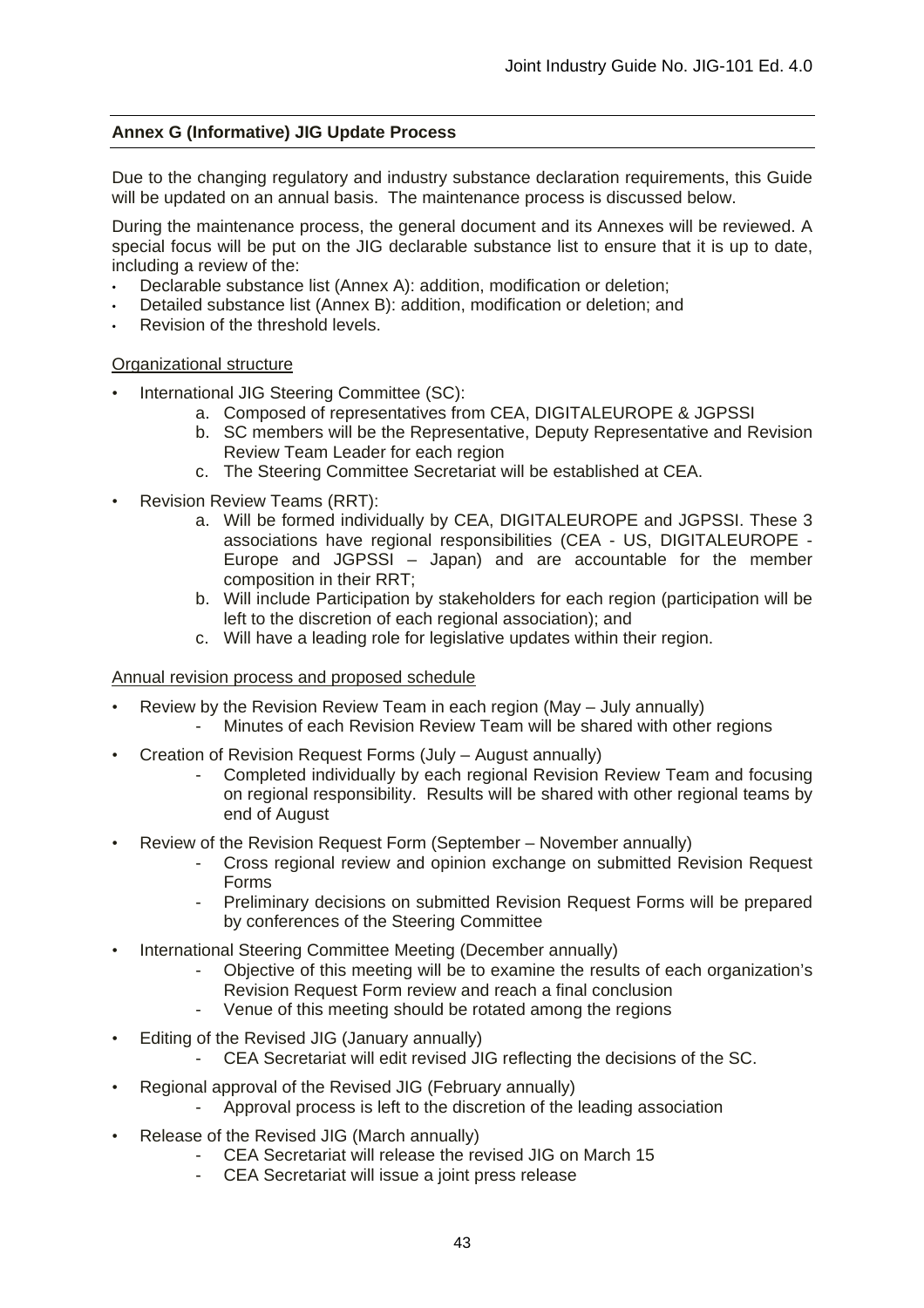NOTE: Annexes can be modified or added as interim updates following a condensed review process and an accelerated balloting schedule. Example: Modification of Annex A based on legal developments that require immediate maintenance action. All other maintenance actions should follow the regular annual maintenance process as described above. JIG revisions will be called JIG -101 Ed. x.y. where "x" refers to the annual update and "y" specifies the interim update.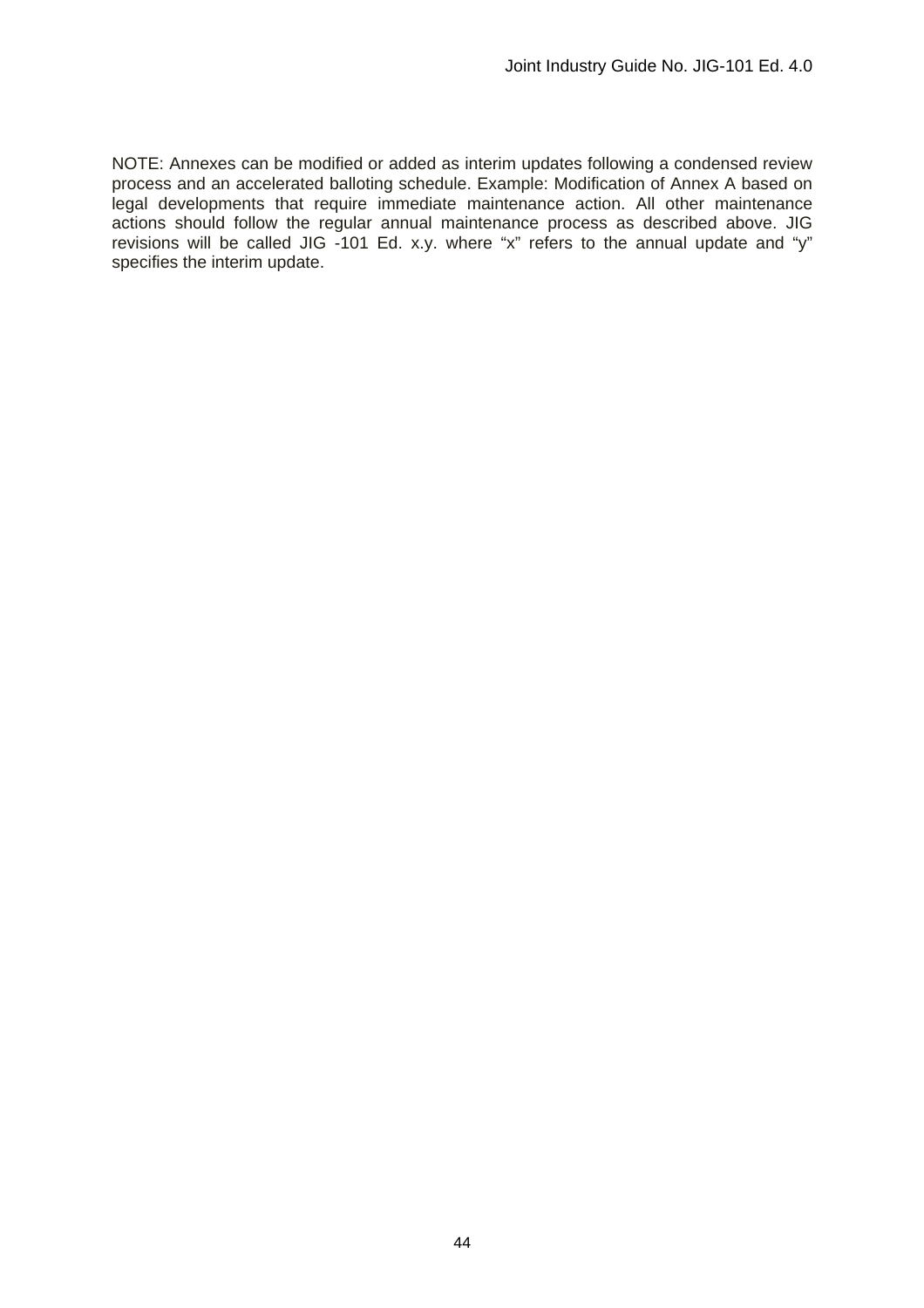# **Annex H (Informative) JIG Revision History**

This annex lists the key milestones in the development of the JIG and summarizes the changes made.

| <b>JIG Revision #</b> | <b>Date</b> | <b>Summary of Updates</b>                                                                                                                                                                                                                                                                                                                                                                                                                                                                                                                                                                                                                                                                                                                                                                                                                                                                                                                                                                                                                                                                                                                                                                                                                                                                                  |
|-----------------------|-------------|------------------------------------------------------------------------------------------------------------------------------------------------------------------------------------------------------------------------------------------------------------------------------------------------------------------------------------------------------------------------------------------------------------------------------------------------------------------------------------------------------------------------------------------------------------------------------------------------------------------------------------------------------------------------------------------------------------------------------------------------------------------------------------------------------------------------------------------------------------------------------------------------------------------------------------------------------------------------------------------------------------------------------------------------------------------------------------------------------------------------------------------------------------------------------------------------------------------------------------------------------------------------------------------------------------|
| <b>JIG -101</b>       | 4/1/2005    | First guide of this series.<br>Concept of two criteria: regulated (Level A) and market<br>$\bullet$<br>need (Level B).                                                                                                                                                                                                                                                                                                                                                                                                                                                                                                                                                                                                                                                                                                                                                                                                                                                                                                                                                                                                                                                                                                                                                                                     |
| <b>JIG-101A</b>       | 9/18/2007   | Minimal changes to the declarable substance list and its<br>$\bullet$<br>annexes. Mainly regulatory updates like the addition of<br>Polychlorinated Terphenyls (PCT) and a revised<br>reporting threshold for Nickel as well as some editorial<br>changes.<br>Material/substance, thresholds levels, legal and<br>regulatory information and examples of use have been<br>combined from several annexes for both level A & B to<br>enhance readability.<br>Threshold level and reporting level flow charts have<br>٠<br>been added to further explain the concept of dual<br>reporting levels (numerical threshold or "intentionally<br>added") a concept already introduced in JIG-101 but not<br>understood by all users.                                                                                                                                                                                                                                                                                                                                                                                                                                                                                                                                                                                |
| <b>JIG-101 Ed 2.0</b> | 4/28/2009   | Batteries are now explicitly covered by JIG-101. Specific<br>$\bullet$<br>threshold levels for this application have been added to<br>Table A.<br>When legislation restricts substances only in specific<br>reportable applications, such reportable applications are<br>specified; Reporting is required only when the product<br>declared falls under the reportable applications.<br>Regulatory updates triggered the revision of JIG-101<br>declarable substance list: Fluorinated Greenhouse<br>Gases, Formaldehyde, Perchlorates,<br>Perfluorooctanesulfonate, Phenol, 2-(2H-benzotriazol-2-<br>yl)-4,6-bis(1,1-dimethylethyl), have been added, and<br>some threshold levels have been adapted.<br>Criteria for determining the threshold level have been<br>added.<br>Three criteria now determine if substances shall be<br>declared. These revised criteria replace the former<br>criteria for level A and level B disclosure. The criteria<br>have been revised to act more proactively and with a<br>broad industry consensus.<br>All declarable substances appear in single list. This<br>٠<br>JIG-101 declarable substance list records also the<br>rationale for inclusion (criteria 1 - R (Regulated), criteria<br>2 – A (For Assessment Only), criteria 3 – I (For<br>Information Only)). |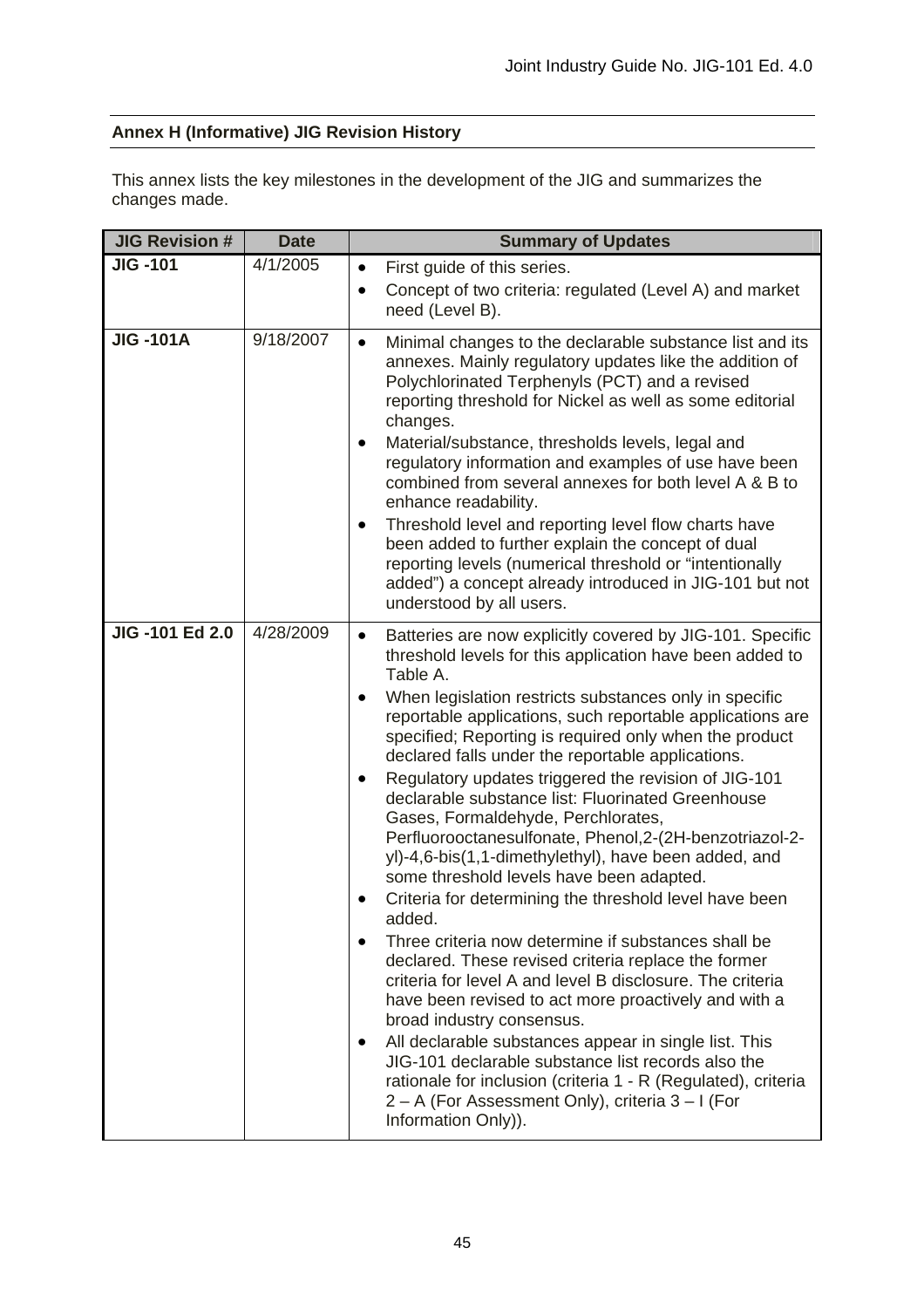| <b>JIG Revision #</b> | <b>Date</b> | <b>Summary of Updates</b>                                                                                                                                                                                                                                                                                                                                                                                                                                                                                                                                                                                                                                                                                                                                                                                                                                                                                                                                                                                                                                                                                                                                                                                                       |
|-----------------------|-------------|---------------------------------------------------------------------------------------------------------------------------------------------------------------------------------------------------------------------------------------------------------------------------------------------------------------------------------------------------------------------------------------------------------------------------------------------------------------------------------------------------------------------------------------------------------------------------------------------------------------------------------------------------------------------------------------------------------------------------------------------------------------------------------------------------------------------------------------------------------------------------------------------------------------------------------------------------------------------------------------------------------------------------------------------------------------------------------------------------------------------------------------------------------------------------------------------------------------------------------|
|                       |             | European REACH regulation (EC 1907/2006) entered<br>$\bullet$<br>into force on June 1, 2007. With respect to<br>electrotechnical products, Article 7.2 (Notification) and<br>Article 33 (Information communication) both require<br>knowledge of substances of very high concern (SVHC)<br>listed on the REACH candidate list that are contained in<br>the products above 0.1% by weight. To identify SVHCs<br>that are relevant for the electrotechnical industry, a<br>generic scientific screening methodology has been<br>established and included in this Guide. Substances that<br>are determined to be relevant for disclosure due to the<br>application of this screening methodology to the<br>candidate list published on Oct. 28, 2008 and the<br>Registry of Intentions (ROI) have been added to<br>Annex A. The inclusion of relevant substances from the<br>ROI offers JIG-101 users the possibility to proactively<br>prepare for REACH as these substances may be<br>transferred to the candidate list in the future.<br>Maintenance chapter added, detailing the regular<br>$\bullet$<br>update cycle that will be applied to the future annual<br>revisions of JIG-101.<br>History chapter added.<br>٠        |
| JIG-101 Ed. 3.0       | 3/31/2010   | Criteria 1 has been modified and the limitation to<br>$\bullet$<br>24 months has been removed<br>Regulatory updates triggered the revision of JIG-101<br>٠<br>declarable substance list: Cobalt dichloride,<br>dibutyltin/dioctyltin compounds, trisubstituted<br>organostannic compounds and dimethyl fumarate have<br>been added. The separate entry of<br>Decabromodiphenylether (DecaBDE) for TV/monitor<br>housing has been removed based on legislative<br>changes. DecaDBE is now covered under the generic<br>PBDE entry.<br>Annex F - REACH Screening methodology has been<br>refined<br>The modified screening has been applied to the<br>٠<br>candidate list (with entries from Oct. 28, 2008 & Jan. 13,<br>2010), the Registry of Intentions (considering those<br>entries until November 2009) and to those substances<br>from previous consultations that have not been<br>transferred to the candidate list. In total 7 additional<br>substances have been identified to be relevant for the<br>electrotechnical industry and added to Annex A.<br>Clarification added, that for substances with threshold<br>٠<br>levels referring to materials or specific applications more<br>detailed reporting is required |
| JIG-101 Ed. 3.1       | 9/13/2010   | Interim update to address those substances that newly<br>$\bullet$<br>entered the REACH candidate list from June 18, 2010                                                                                                                                                                                                                                                                                                                                                                                                                                                                                                                                                                                                                                                                                                                                                                                                                                                                                                                                                                                                                                                                                                       |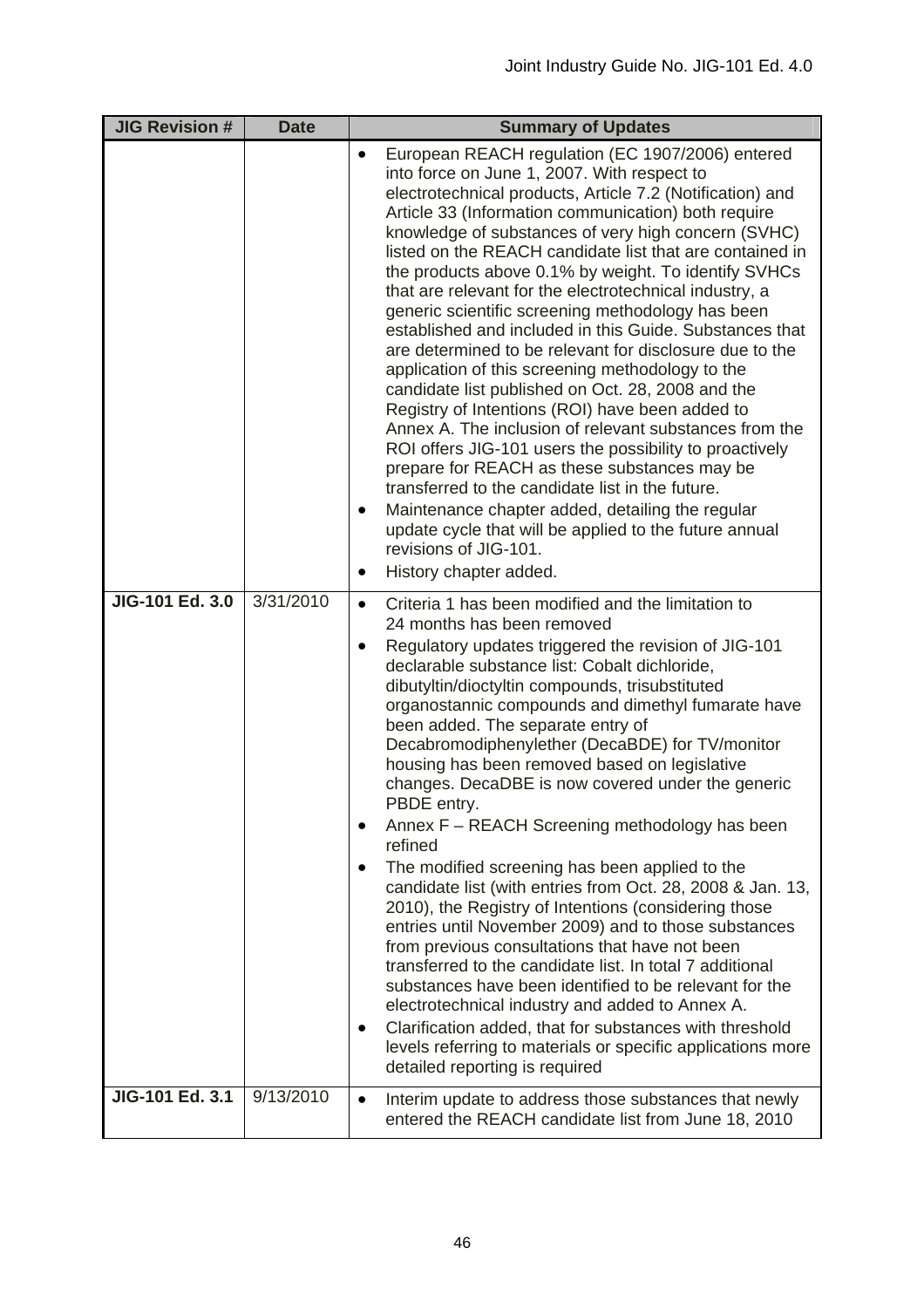| <b>JIG Revision #</b> | <b>Date</b> | <b>Summary of Updates</b>                                                                                                                                                                                                                                                                                                                                                                                                                                                                                                                                                                                                                                      |
|-----------------------|-------------|----------------------------------------------------------------------------------------------------------------------------------------------------------------------------------------------------------------------------------------------------------------------------------------------------------------------------------------------------------------------------------------------------------------------------------------------------------------------------------------------------------------------------------------------------------------------------------------------------------------------------------------------------------------|
| JIG-101 Ed. 4.0       | 3/10/2011   | Criteria for determining the threshold level adapted<br>$\bullet$<br>Table A modified to indicate latest revision date and<br>revision type enabling the user to quickly identify new or<br>changed entries<br>Screening has been applied the substances put on the<br>consultation list on Aug. 30,2010, the Registry of<br>Intentions (considering those entries until Nov 2010). In<br>total 3 additional substances have been identified to be<br>relevant for the electrotechnical industry and added to<br>Annex A.<br>Annex F: Applications for the electrotechnical products<br>simplified triggering also adjustments of the screening<br>score sheet |